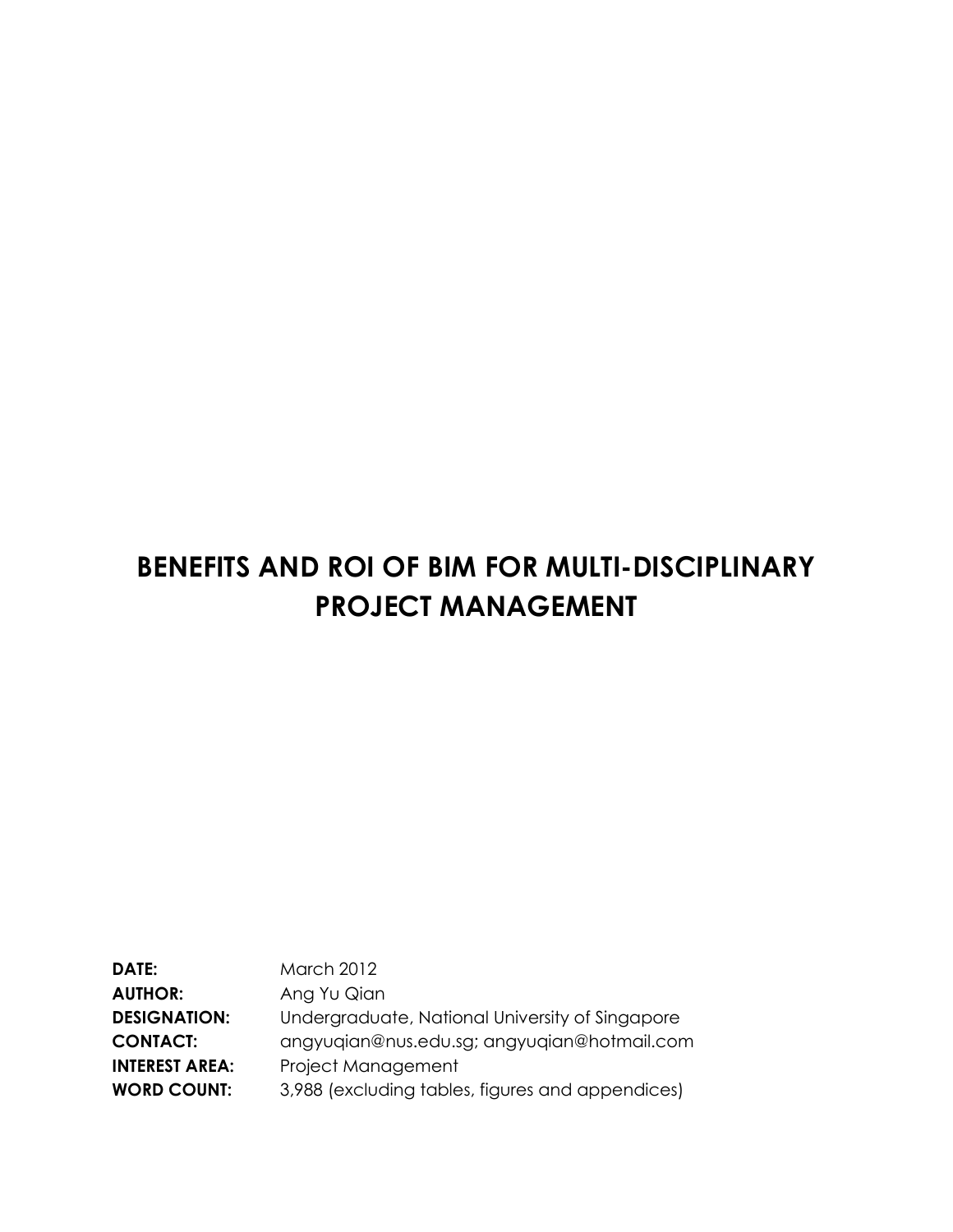*BIM is not a panacea for a lack of productivity, lack of experience or lack of knowledge. It is integral for a company to establish an efficient link between the core competencies of its practice and the use of BIM to derive benefits.*

Building Information Modeling (BIM) is perceived as the next-generation solution to enhance productivity of stakeholders in the construction industry holistically and streamline the delivery process of buildings and structures. However, there is limited evidence showcasing the existence of frameworks or formulas for project managers to optimize the benefits and ROI of BIM. Researches demonstrating the benefits and ROI of BIM in the Singapore context are unavailable as well.

Project Management is the overall planning, coordination and control of a construction project from inception to completion, involving multi-disciplinary stakeholders from architects to quantity surveyors to contractors. This study focuses on the project- and company-level benefits as well as ROI of BIM implementations – particularly in the Singapore context. It analyzes how experience level and discipline of users will affect the derivation of BIM benefits and change in project management aspects of cost, schedule, quality and safety. Quantitative data was collated through a survey questionnaire designed and sent out to international consultants and contractors operating in Singapore and the results were analyzed using various statistical instruments. Qualitative information describing the in-depth benefits of BIM was also studied through a multi-disciplinary case study. It was subsequently found and statistically proven that benefits derived from BIM are affected by users' experience level and discipline.

To tackle the research problem identified, two models were proposed using the results of the findings. The first model is a self-assessment BIM Optimization Framework while the second is a formula to calculate the cash-flow, ROI and payback period for BIM implementations – to provide both objective and subjective evaluations. Recommendations are also made to local companies operating in the built environment.

**Keywords:** Building Information Modeling (BIM), Benefits, Return on Investments (ROI), Singapore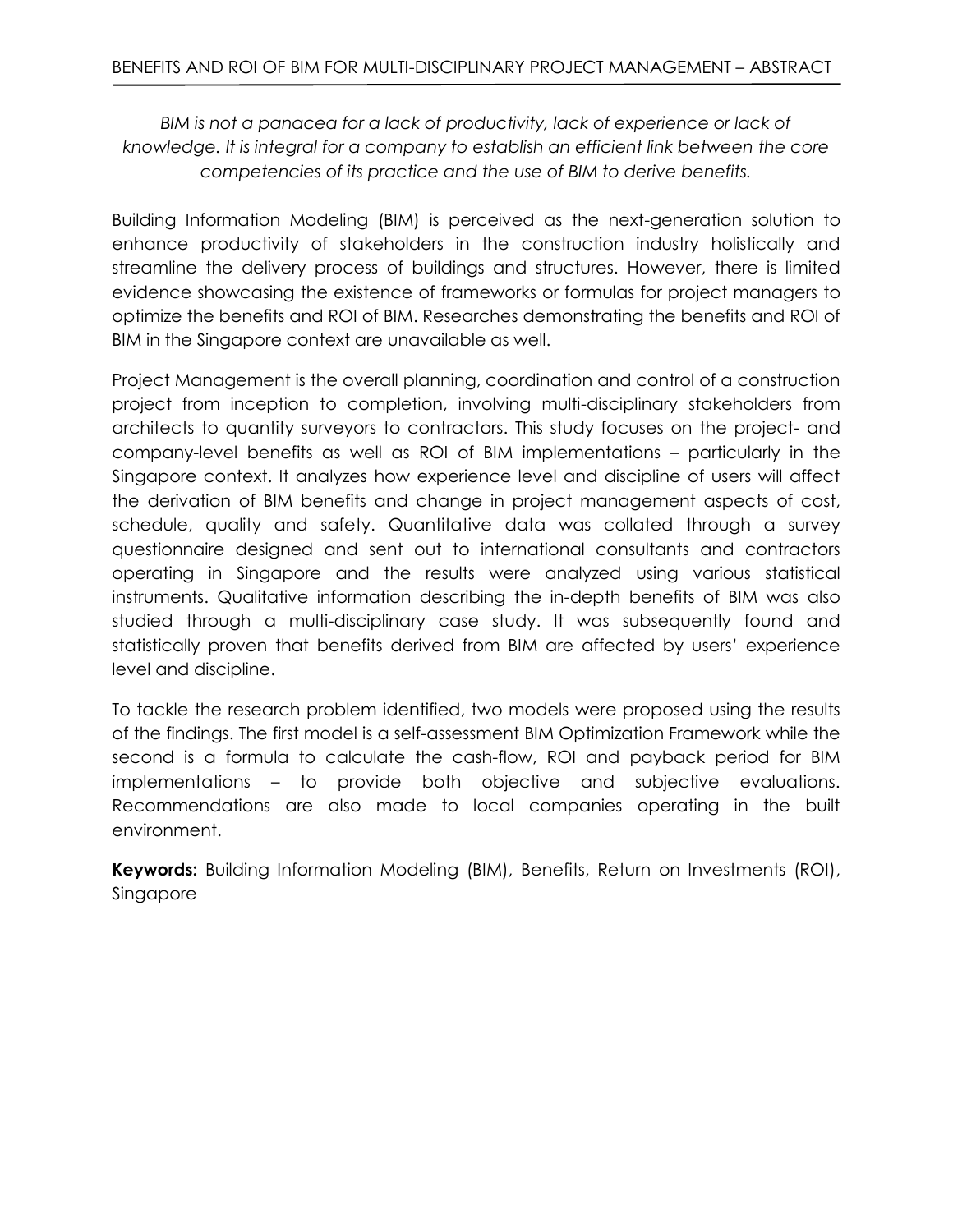| <b>SECTION</b>                                                  | <b>PAGE</b>    |
|-----------------------------------------------------------------|----------------|
| <b>INTRODUCTION</b>                                             |                |
| <b>RESEARCH DESIGN</b>                                          |                |
| <b>INVESTMENTS FOR BIM IMPLEMENTATIONS</b>                      | $\overline{2}$ |
| <b>BENEFITS OF BIM IMPLEMENTATIONS</b>                          | $\overline{2}$ |
| EXPERIENCE LEVEL OF PROJET MANAGER AND BIM USERS                | $\overline{4}$ |
| DISCIPLINE LEVEL OF USERS IN THE CONSTRUCTION INDUSTRY          | 5              |
| SURVEY DESIGN AND SAMPLING                                      | 5              |
| <b>BIM ADOPTION AND USAGE</b>                                   | 5              |
| IMPLICATIONS AND COSTS OF BIM IMPLEMENTATIONS                   | $\overline{7}$ |
| <b>BENFFITS DERIVED FROM BIM</b>                                | $\overline{7}$ |
| <b>BUSINESS VALUE OF BIM IMPLEMENTATIONS</b>                    | 10             |
| EXPERIENCE LEVEL AND CHANGE IN PROJECT MANAGEMENT PARAMETERS    | 10             |
| EXPERIENCE LEVEL AND PROJECT- AND COMPANY-LEVEL BENEFITS        | 11             |
| DISCIPLINE OF USERS AND CHANGE IN PROJECT MANAGEMENT PARAMETERS | 12             |
| ONE SAMPLE T-TEST FOR PROJECT- AND COMPANY-LEVEL BENEFITS       | 13             |
| LINEAR REGRESSION - CHANGE IN COST OF PROJECTS                  | 14             |
| MULTI-DISCIPLINARY PROJECT MANAGEMENT CASE STUDY                | 15             |
| PROPOSED BIM BENEFITS OPTIMIZATION FRAMEWORK                    | 17             |
| PROPOSED BIM ROI CASH FLOW FORMULA                              | 19             |
| <b>CONCLUSION</b>                                               | 23             |
| <b>BIBLIOGRAPHY</b>                                             | 24             |
| <b>APPENDIX 1: BIM BENEFITS OPTIMIZATION FRAMEWORK</b>          | 27             |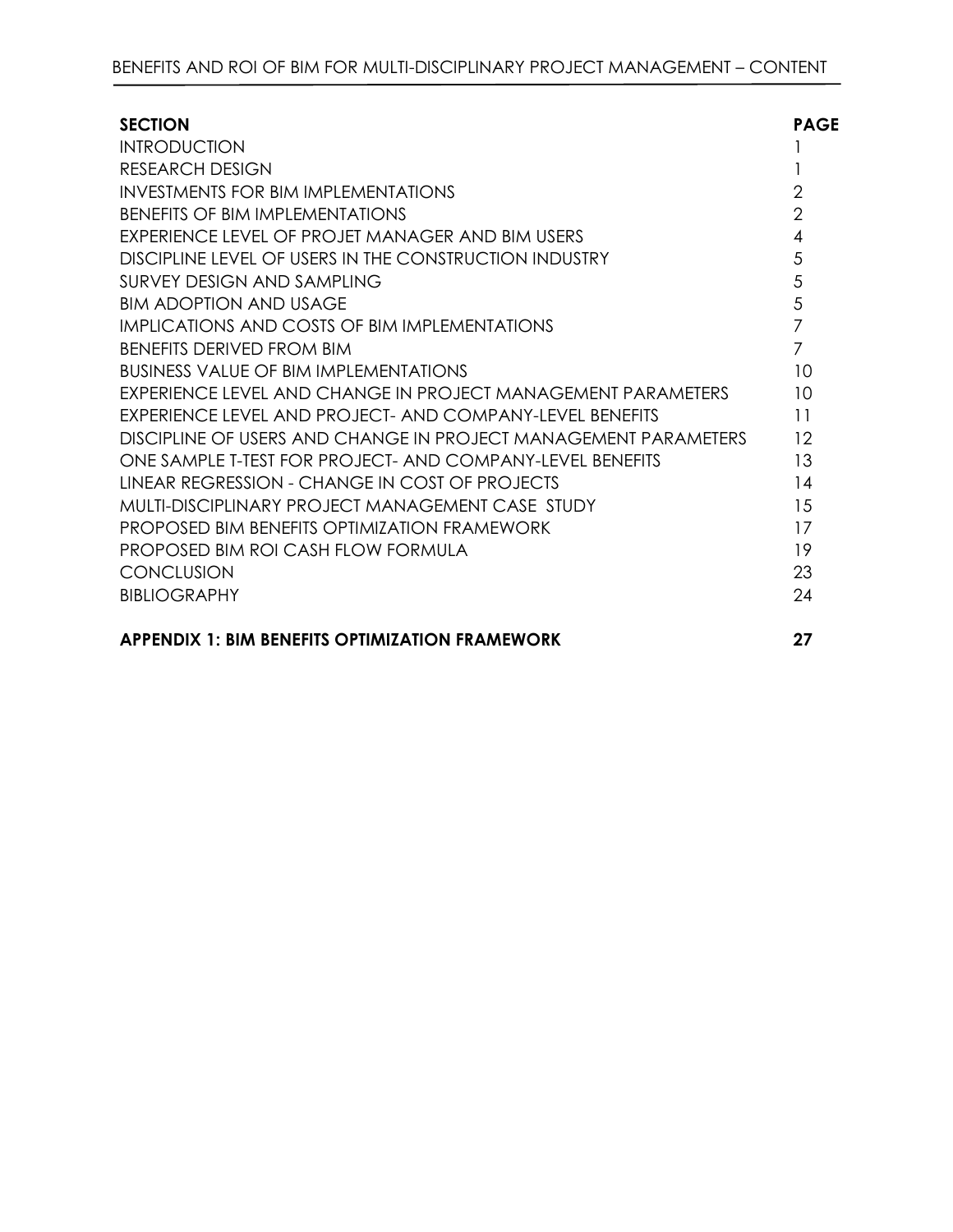| <b>TABLE</b> |                                                                                                               | <b>PAGE</b>   |
|--------------|---------------------------------------------------------------------------------------------------------------|---------------|
|              | INVESTMENTS FOR BIM IDENTIFIED BY VARIOUS SOURCES                                                             | $\mathcal{P}$ |
| 2            | KEY BENEFITS OF BIM IDENTIFIED BY VARIOUS SOURCES                                                             | 3             |
| 3            | BENFEITS OF BIM AT VARIOUS STAGES OF A CONSTRUCTION PROJECT                                                   | 3             |
| 4            | PHYSICAL SPACE REQUIREMENTS FOR BIM IMPLEMENTATION                                                            | 7             |
| 5            | STAFF REQUIREMENTS FOR BIM IMPLEMENTATION                                                                     | 7             |
| 6            | <b>T-TEST VALUES OF VARIOUS METHODS TO IMPROVE BUSINESS VALUE OF BIM</b>                                      | 10            |
| 7            | CORRELATION BETWEEN EXPERIENCE LEVEL OF USERS AND CHANGE IN COST,<br>SCHEDULE, QUALITY AND SAFETY OF PROJECTS | 10            |
| 8            | CORRELATION BETWEEN EXPERIENCE LEVEL OF USERS AND PROJECT- AND<br>COMPANY-I FVFI BENFFITS                     | 11            |
| 9            | <b>CORRELATION BETWEEN DISCIPLINE OF USERS AND CHANGE IN PROJECT</b><br>COST, SCHEDULE, QUALITY AND SAFETY    | 12            |
| 10           | STATISTICALLY SIGNIFICANT PROJECT-LEVEL BENEFITS                                                              | 13            |
| 11           | STATISTICALLY SIGNIFICANT COMPANY-LEVEL BENEFITS                                                              | 14            |
| 12           | DETAILS OF PROJECT M1 AND M2                                                                                  | 15            |
| 13           | COMPARISON OF STAFF DURING DESIGN PRODUCTION STAGE IN M1 AND M2                                               | 15            |
| 14           | VARIOUS INVESTMENTS PLACED AND COSTS INVOLVED                                                                 | 16            |
| 15           | BENEFITS REAPED, EXPECTED ISSUES AND POTENTIAL BENEFITS                                                       | 16            |
| 16           | <b>PRINTING REQUIREMENTS SAVED FOR PROJECT M1</b>                                                             | 17            |
| 17           | CASH FLOW OF DEPARTMENT X USING PROPOSED MODEL                                                                | 22            |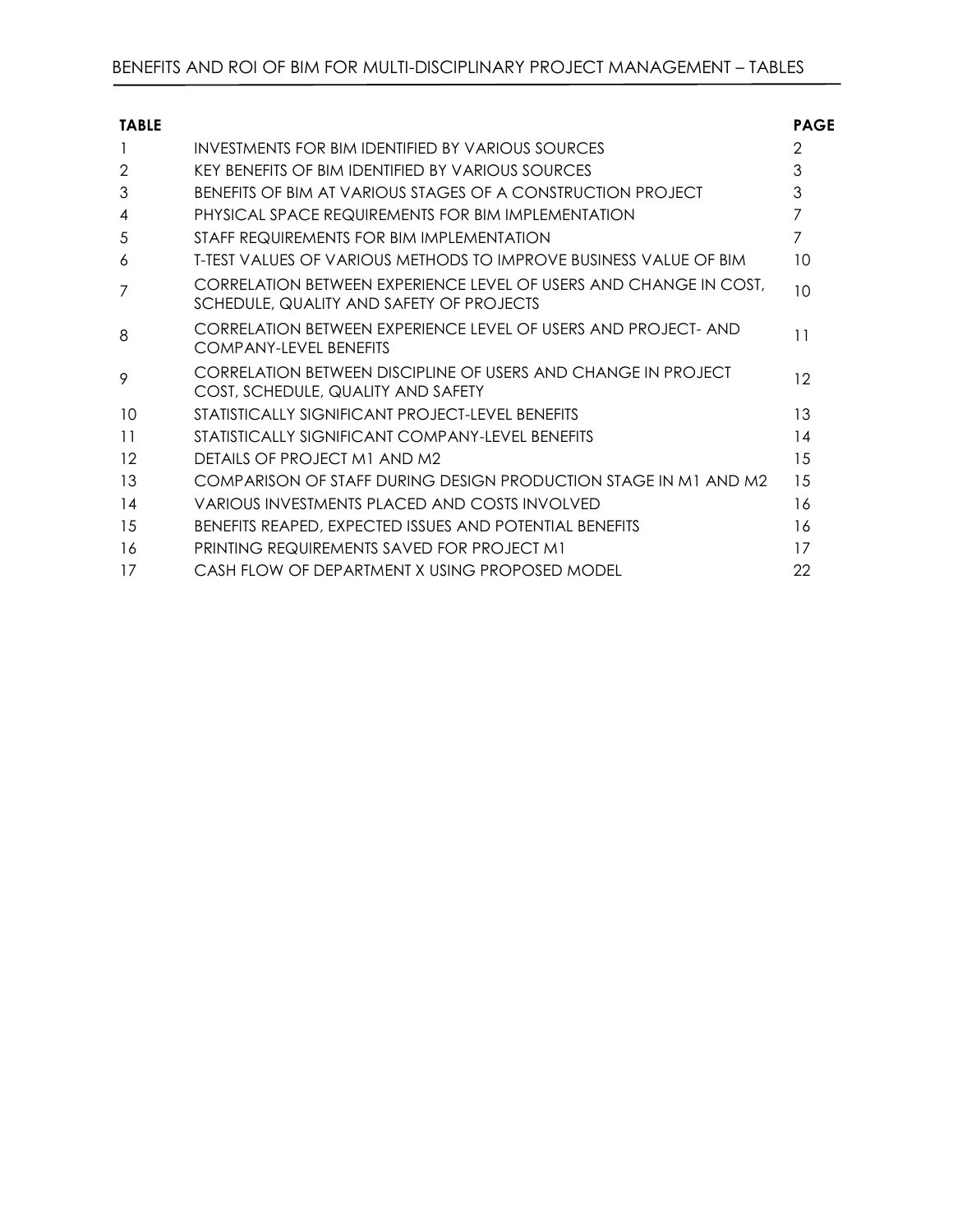| <b>FIGURE</b>  |                                                         | <b>PAGE</b> |
|----------------|---------------------------------------------------------|-------------|
|                | TASKS PERFORMED BY RESPONDENT COMPANIES USING BIM TOOLS |             |
| 2              | TASKS PERFORMED BY RESPONDENT USING BIM TOOLS           |             |
| $\mathcal{B}$  | PROJECT-LEVEL BENEFITS DERIVED FROM BIM                 |             |
| $\overline{4}$ | COMPANY-LEVEL BENFEITS DERIVED FROM BIM                 |             |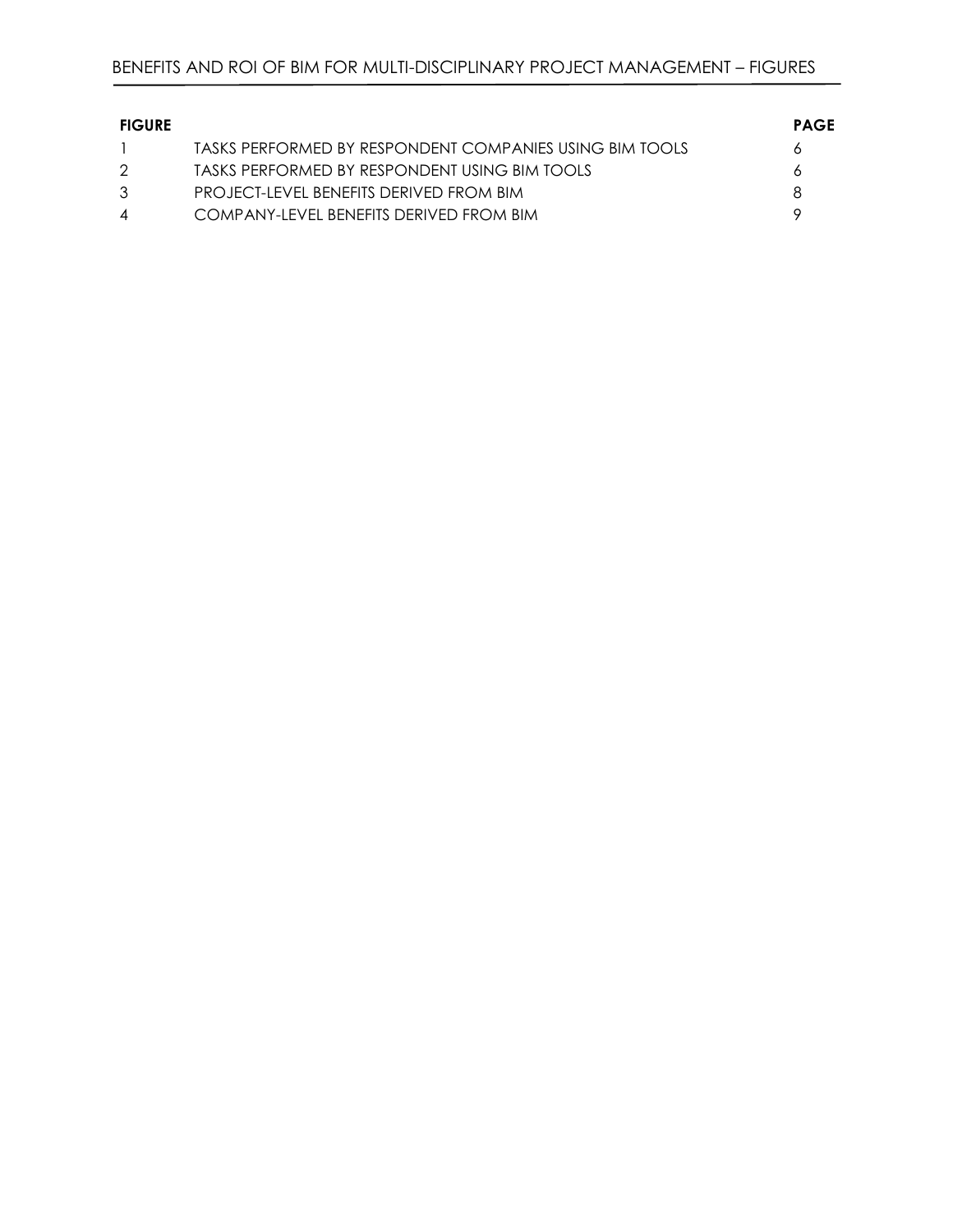#### **Introduction**

Project Managers in the construction industry have started to rely significantly on online collaboration and project management (OCPM) technology and computer aided collaborative construction (Becerik & Pollalis, 2006), to shift away from the traditional time- and labour-intensive communication methods, which typically cost higher and are less efficient.

Building Information Modeling (BIM) is perceived as the next-generation solution to enhance productivity of the construction industry holistically. However, while project stakeholders acknowledge the qualitative benefits of utilizing BIM tools, the correlation between the degree of BIM implementation at varying project scales and the benefits to be derived has yet to be studied in detail (Giel & Issa, 2010) and there is a lack of consistency or methodology in measuring the benefits gained (buildingSMART UK, 2010).

Industry observers and regulators argued that the need for BIM in the construction industry is apparent. To this point, however, quantitative information proving the returns on investment (ROI) of BIM has yet to be substantially proven (Becerik-Gerber & Rice, 2009). There is also limited evidence showcasing the existence of theoretical frameworks and process models assisting individuals and/or companies in the construction industry to optimize the benefits, triggered by the implementation of BIM and its allied tools.

This paper sets out to understand the implications and impact of the paradigm shift of implementing and using BIM, with due consideration for the experience level of users and varying construction disciplines in the project management parameters of cost, quality, time and safety. A framework and formula will also be proposed to assist project managers in the field of multi-disciplinary project management to optimize the benefits of BIM implementations both qualitatively and quantitatively.

#### **Research Design**

The overall research design in the paper consists of three stages. The first stage, termed as the *inception and development stage,* comprises of the formulation of research objectives as well as an extensive literature review which forms the theoretical framework for the study.

The second stage is known as the *analysis stage*, which commences with the design and administration of the survey questionnaire in accordance to the research objectives, followed by analysis of a multi-disciplinary project management case study, to analyze the benefits of BIM (in-depth) in actual projects. This forms a complete, comprehensive research comprising of both qualitative and quantitative information.

The last stage is the *contribution stage*, where the author utilizes the analyses and results of the previous stages to propose a framework and formula for companies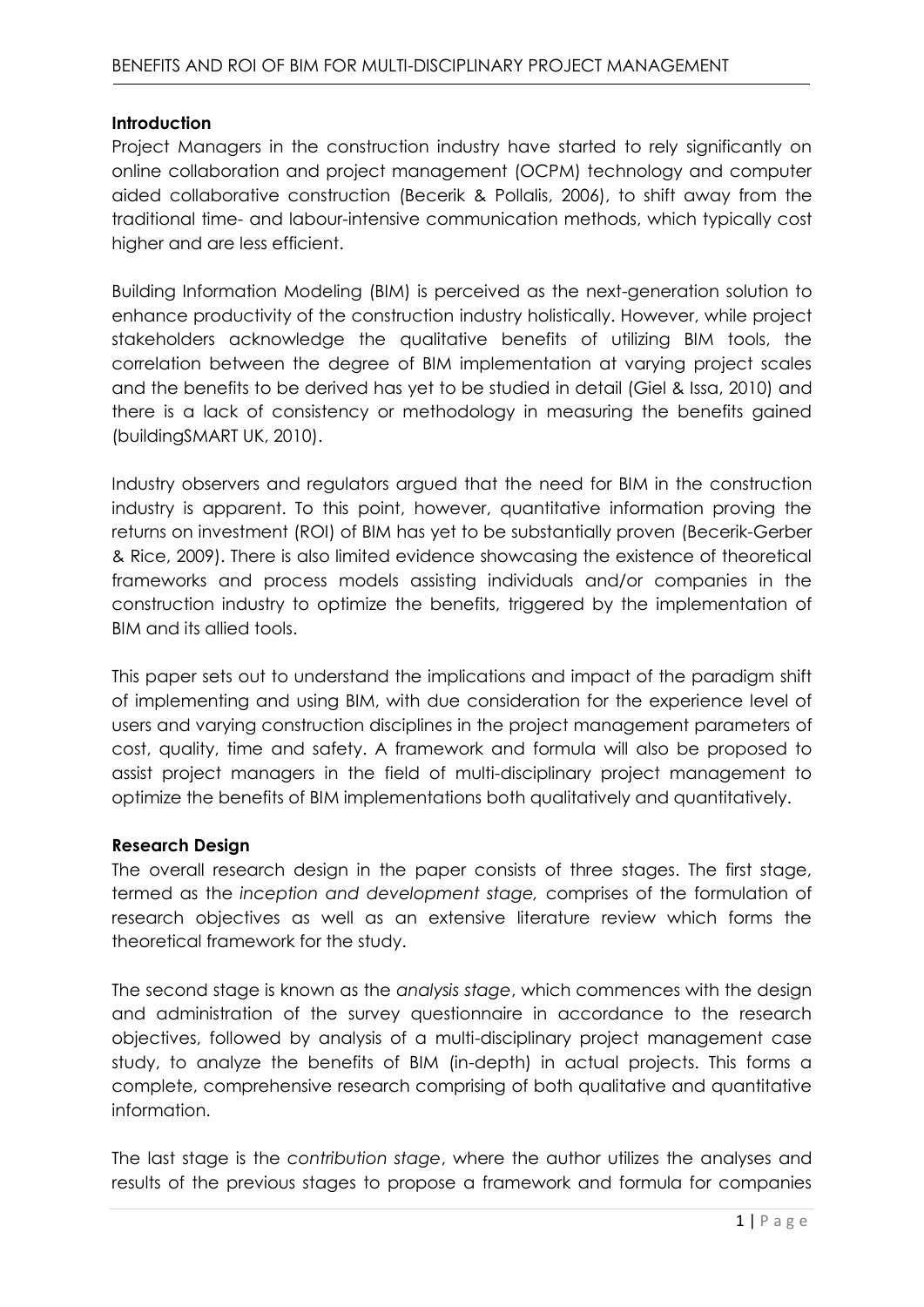and project managers to better understand the benefits and returns derived from BIM.

### **Investments for BIM Implementations**

The switch from traditional CAD to BIM requires a fundamental transition in terms of staffing, processes as well as significant investments in technology and training (Bratton, 2009). The list of initiative investments for the implementation of BIM are compiled by the author in Table 1. Top-rated areas of BIM investments are reported to be software, developing internal collaborative BIM workflow and procedures, BIM training and new or upgraded hardware.

|                                                  | Tangible                                           |                                                    |                                          |                              |                                                    | Intangible                                                   |  |
|--------------------------------------------------|----------------------------------------------------|----------------------------------------------------|------------------------------------------|------------------------------|----------------------------------------------------|--------------------------------------------------------------|--|
| Investments<br>Sources                           | New and/or<br>upgraded<br>hardware<br>(technology) | New and/or<br>upgraded<br>software<br>(technology) | Training and<br>development<br>for staff | New staffing<br>requirements | Cultural<br>changes<br>(new<br>ways of<br>working) | Changes in<br>workflow,<br>processes<br>and/or<br>procedures |  |
| (Autodesk,<br>2011                               |                                                    |                                                    |                                          |                              |                                                    |                                                              |  |
| (ASHRAE, 2009)                                   |                                                    |                                                    |                                          | V                            |                                                    |                                                              |  |
| (Becerik-Gerber<br>& Rice, 2009)                 |                                                    |                                                    |                                          | N                            |                                                    |                                                              |  |
| (Bedrick, 2005)                                  |                                                    |                                                    |                                          |                              | $\sqrt{ }$                                         | $\sqrt{ }$                                                   |  |
| (Bratton, 2009)                                  |                                                    |                                                    |                                          | V                            |                                                    |                                                              |  |
| (buildingSMART,<br>2012)                         |                                                    |                                                    |                                          | V                            | $\sqrt{ }$                                         | V                                                            |  |
| (Eastman,<br>Teicholz, Sacks,<br>& Liston, 2008) | V                                                  |                                                    |                                          |                              |                                                    |                                                              |  |
| (Gallello, 2008)                                 |                                                    |                                                    |                                          | V                            |                                                    |                                                              |  |
| (Hardin, 2009)                                   |                                                    |                                                    |                                          | $\sqrt{}$                    |                                                    |                                                              |  |
| (Lamb, Reed, &<br>Khanzode,<br>2009)             |                                                    |                                                    |                                          |                              |                                                    |                                                              |  |
| (Light, 2011)                                    |                                                    |                                                    |                                          |                              |                                                    |                                                              |  |
| (Rocha, 2004)                                    |                                                    |                                                    |                                          |                              | $\sqrt{}$                                          |                                                              |  |
| (McGraw Hill<br>Construction,<br>2009)           |                                                    |                                                    |                                          |                              |                                                    |                                                              |  |
| (William, 2008)                                  |                                                    |                                                    |                                          |                              |                                                    |                                                              |  |

*Table 1: Investments for BIM identified by various sources. (The list is not exhaustive – author highlighted the most commonly mentioned investments)*

# **Benefits of BIM Implementations**

The salient benefits of BIM mentioned by various sources are identified and summarized in Table 2.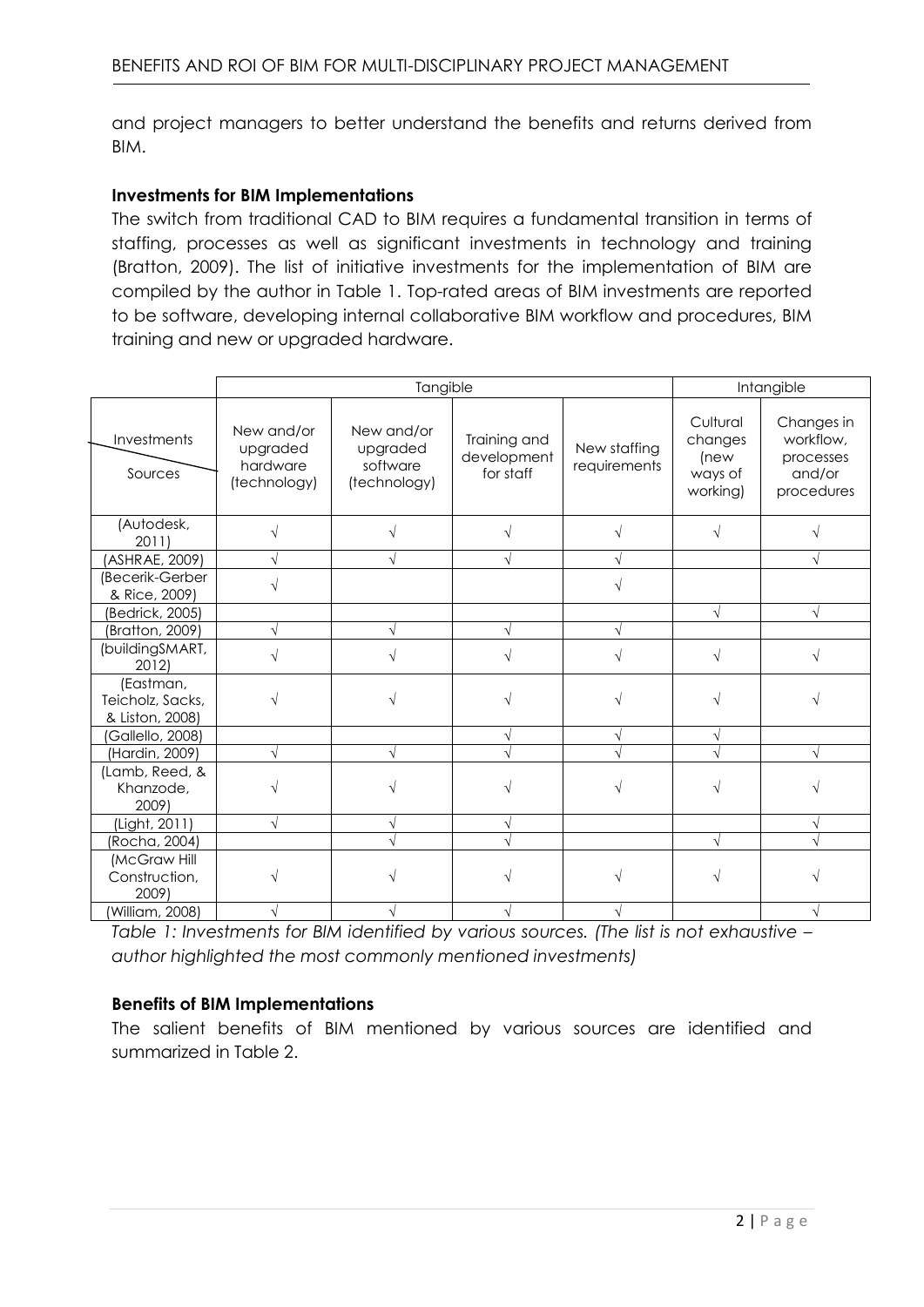| <b>Benefits</b><br>Sources       | Enhanced<br>project<br>collaboration<br>and control<br>among<br>stakeholders | Improved<br>productivity<br>(less re-work,<br>conflicts<br>and<br>changes) | <b>Better</b><br>project<br>quality and<br>performance | Faster<br>project<br>delivery | Reduced<br>wastages | Reduced<br>construction<br>costs | New revenue<br>and business<br>opportunities |
|----------------------------------|------------------------------------------------------------------------------|----------------------------------------------------------------------------|--------------------------------------------------------|-------------------------------|---------------------|----------------------------------|----------------------------------------------|
| (ASHRAE, 2009)                   | $\sqrt{}$                                                                    | $\sqrt{ }$                                                                 |                                                        | $\sqrt{ }$                    |                     |                                  | N                                            |
| (Azhar, Hein, &<br>Sketo, 2008)  |                                                                              |                                                                            |                                                        |                               |                     |                                  |                                              |
| (Becerik-Gerber<br>& Rice, 2009) |                                                                              |                                                                            |                                                        |                               |                     |                                  |                                              |
| (Beck, 2011)                     | $\sqrt{}$                                                                    |                                                                            |                                                        |                               |                     |                                  |                                              |
| (buildingSMART,<br>2010)         |                                                                              |                                                                            |                                                        |                               |                     |                                  |                                              |
| (El Dado, 2011)                  | $\sqrt{}$                                                                    | $\sqrt{ }$                                                                 |                                                        | N                             |                     | V                                | N                                            |
| (Giel & Issa,<br>2010)           |                                                                              |                                                                            |                                                        | V                             |                     |                                  |                                              |
| (Han & Damian,<br>2008)          |                                                                              |                                                                            |                                                        | N                             |                     | V                                |                                              |
| (Hardin, 2009)                   |                                                                              |                                                                            |                                                        |                               |                     |                                  |                                              |
| (Hergunsel,<br>2011)             |                                                                              |                                                                            |                                                        |                               |                     |                                  |                                              |
| (Hurley, 2008)                   |                                                                              |                                                                            |                                                        | N                             |                     |                                  |                                              |
| (Rodriguez,<br>2011)             | $\sqrt{}$                                                                    | $\sqrt{}$                                                                  |                                                        | V                             |                     |                                  | $\sqrt{ }$                                   |
| (Underwood &<br>Isikdaq, 2009)   |                                                                              |                                                                            |                                                        |                               |                     |                                  |                                              |

*Table 2: Key benefits of BIM identified by various sources. The list is not exhaustive – author highlighted only the most commonly mentioned benefits.*

In addition, the various benefits of BIM can also be further classified into the various stages of a construction project (Eastman, et al., 2008). The specific benefits and capabilities that BIM confers during different project stages are compiled and categorized in Table 3. It is evident that the most benefits from BIM can be derived during the design and construction stages.

| Stage of Construction Project                 | Benefits to be reaped                                                                                                                                  |
|-----------------------------------------------|--------------------------------------------------------------------------------------------------------------------------------------------------------|
|                                               | Feasibility study and conceptual design benefits<br>which include enhanced processes and<br>reduction in unnecessary time required                     |
| Pre-construction Benefits for Owner/Developer | Schematic model design prior to detailed building<br>model development allows for enhanced<br>evaluation for increased buildability and<br>performance |
|                                               | Earlier and more accurate visualizations of Design<br>with 3D model                                                                                    |
| <b>Benefits during Design Stage</b>           | Automated corrections (low-level) when design<br>changes are made                                                                                      |
|                                               | Earlier collaborate and simultaneous work by<br>multiple design disciplines                                                                            |
|                                               | Increased accuracy and consistency - of 2D<br>drawings - from early stages and at any stage of<br>the design production phase                          |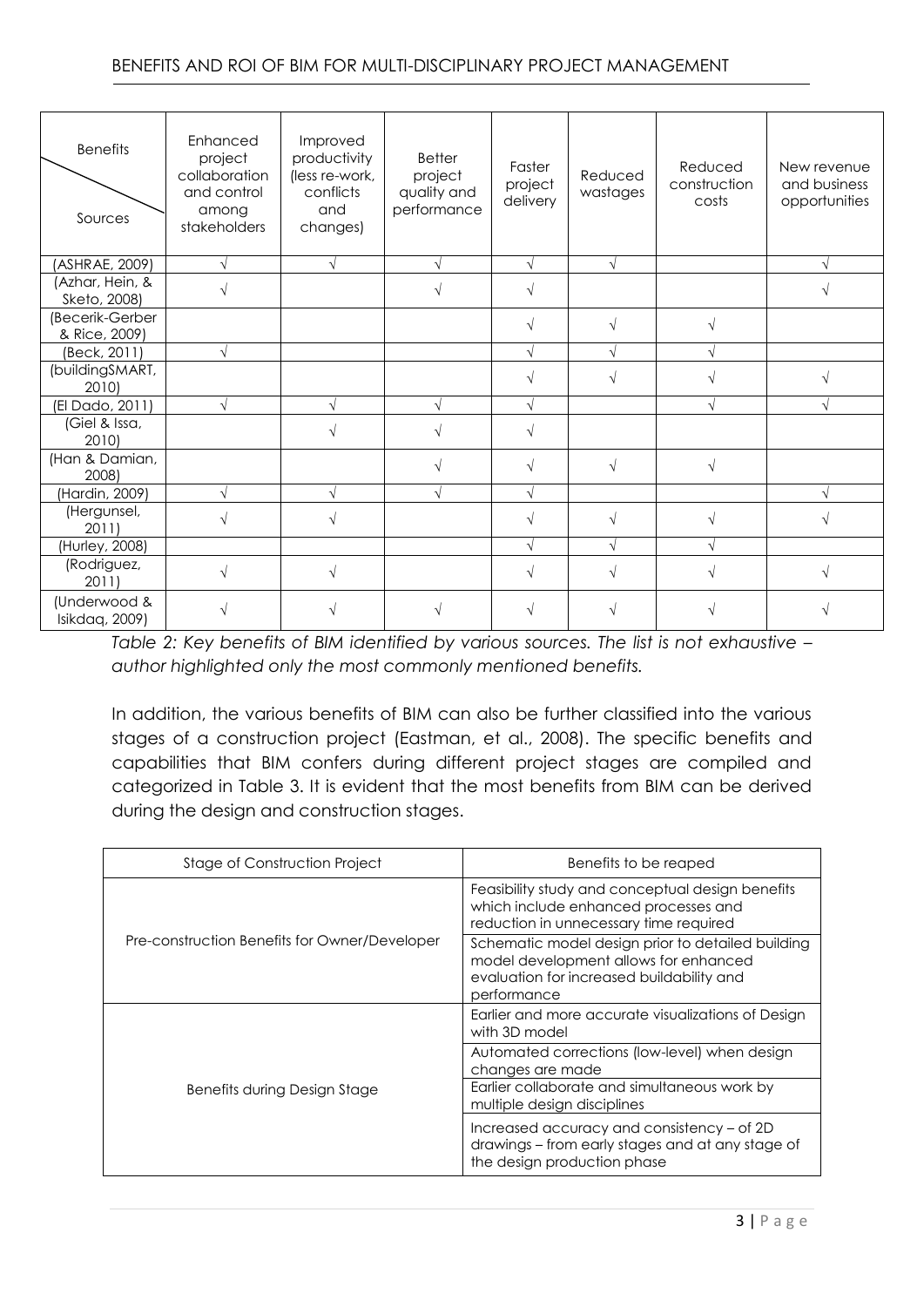|                                         | Linking of building model to energy analysis tools<br>(early) to improve energy efficiency and<br>sustainability                                                       |
|-----------------------------------------|------------------------------------------------------------------------------------------------------------------------------------------------------------------------|
|                                         | Extraction of bill of quantities for cost estimation                                                                                                                   |
|                                         | Design intent checks using 3D visualizations as well<br>as quantification of the space areas                                                                           |
|                                         | Synchronization of design and construction<br>planning can be done using tools like simulation of<br>construction processes to reveal sources of<br>potential problems |
| Benefits during Construction Stage      | Clash detection allows for discovery of design<br>errors as well as omissions before actual<br>construction                                                            |
|                                         | Cross system updates enables quicker reaction to<br>design problems or site issues                                                                                     |
|                                         | BIM model as well as objects and families can be<br>utilized as basis for fabricated components                                                                        |
|                                         | Enhance synchronization of procurement with<br>design as well as construction through the<br>generation of 3D models                                                   |
|                                         | Reduction of wastages and better<br>implementation of lean construction techniques                                                                                     |
| Benefits at the Post-Construction Stage | Model provides a source of information for<br>building systems to for better operations and<br>facilities management                                                   |
|                                         | As-built spaces and systems utilized as a starting<br>point for maintenance and operations, as well as<br>a database for possible future retrofits.                    |

*Table 3: Benefits of BIM at various stages of a construction project*

# **Experience Level of Project Manager and BIM Users**

The value and associated benefits of BIM are often perceived to be directly proportionate to the experience level of the users (McGraw Hill Construction, 2009). In addition, it was also mentioned by Rodriguez (2011) that cost savings from BIM are more likely to be realized by experienced users and Rosenbloom (2012) as well as Hardin (2009) stressed that it is extremely important to have an experienced BIM Project Manager on the project team in order to gain greater benefits – preferably someone with an appointment that reflects an advanced amount of knowledge and experience.

However, Shennan (2012) warned of that the danger that, because of technology and working practices of BIM that are alien to older generations, those on the BIM front-line may by default be younger staff who are comfortable with the tools but have a shorter track record.

*Hypothesis 1: The Benefits and ROI which a company in the local construction*  industry derives through the implementation of BIM is affected by experience level of *BIM users and project managers in the company*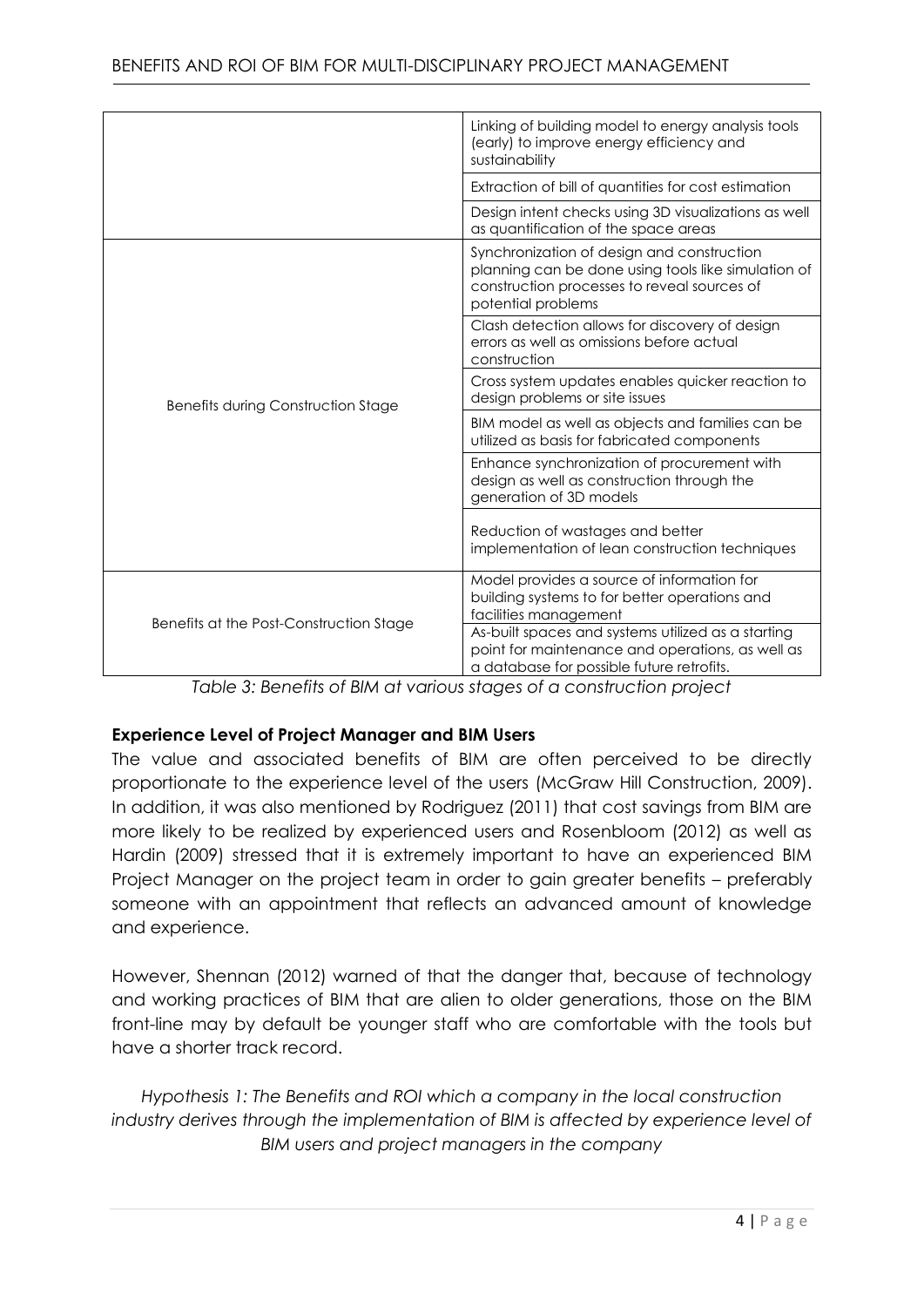## **Discipline of Users in the Construction Industry**

Another intriguing discussion is the determination of the industry stakeholder that stands to benefit most from widespread implementation and deployment of BIM. Succar (2010) suggested that owners and operators stand to benefit most while architects derive the least amount of benefits from BIM.

Rodriguez (2011) concurred that owners ultimately experience all value collectively gained from BIM on a project and contractors are far more likely to experience higher levels of benefits from BIM compared to architects. The 2009 version of the SmartMarket Report presented similar trends, with contractors deriving highest ROI (71%), followed by owners (70%) but only 46% of engineers experienced positive ROI.

*Hypothesis 2: The Benefits and ROI which a company in the local construction industry derives through the implementation of BIM varies according to the discipline of the users.*

### **Survey Design and Sampling**

A survey was conducted with project managers, building owners, architects, quantity surveyors, M&E engineers, structural engineers and main-contractors who have worked with BIM. The sample selection was carried out using stratified samples by selecting random samples from homogenous strata from the population frame includes consultant and contractor companies retrieved from the Singapore Building and Construction Authority (BCA) Directory of Registered Contractors and Licensed Builders, BCA Register of Accredited Checkers in Accredited Checking Organizations, Public Sector Panel of Consultants and the Singapore Institute of Surveyors and Valuers. The total sample size is 250 and the response rate is 28%.

The aim of the survey was to find out BIM adoption rate and usage pattern, cost implications and impact, project- and company-level benefits derived and the business value of BIM – primarily in the Singapore construction industry.

#### **BIM Adoption and Usage**

It is evident from the results obtained that BIM has not gained widespread adoption in Singapore, even with international companies, as most respondents (52%) indicated that BIM is being implemented on less than 20% of projects handled by their company. Only 12% of the respondent companies have employed BIM on 100% of their projects.

The most commonly used BIM software/tool is Autodesk's Revit package of Architecture, Structure and MEP, with 70% of respondents indicating usage, followed by Autodesk Navisworks (40%). 30% chose "Others" which includes CostX, BIMMeasure and CADMeasure, while 20% indicated TEKLA, followed by Bentley (10%), Digital Project (8%), ArchiCAD (6%) as well as Solibri (6%).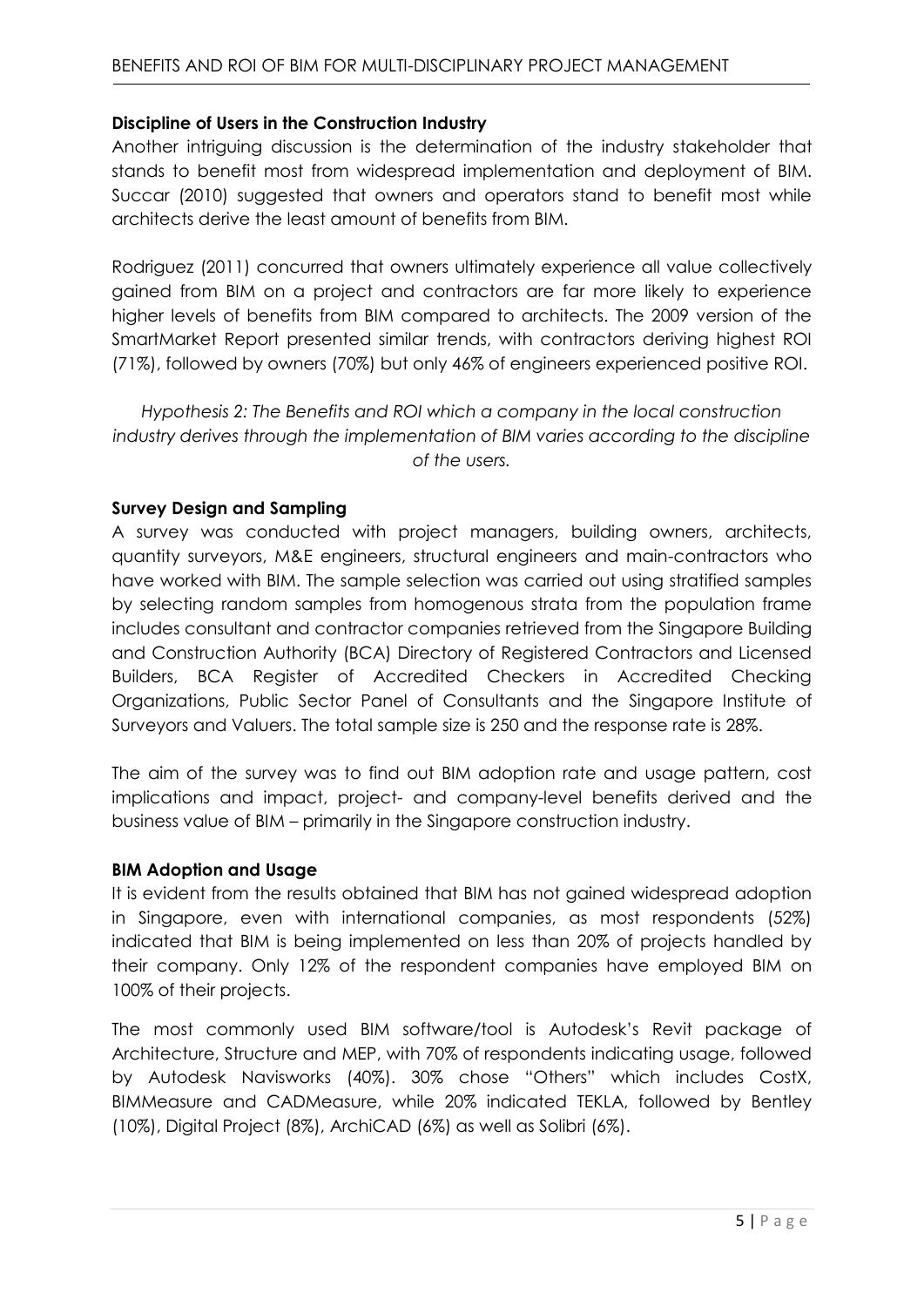The tasks performed by the respondent companies are shown in Figure 1 and the tasks performed by the respondents themselves are presented in Figure 2.



*Figure 1: Tasks performed by respondent companies using BIM tools*



*Figure 2: Tasks performed by respondents using BIM tools*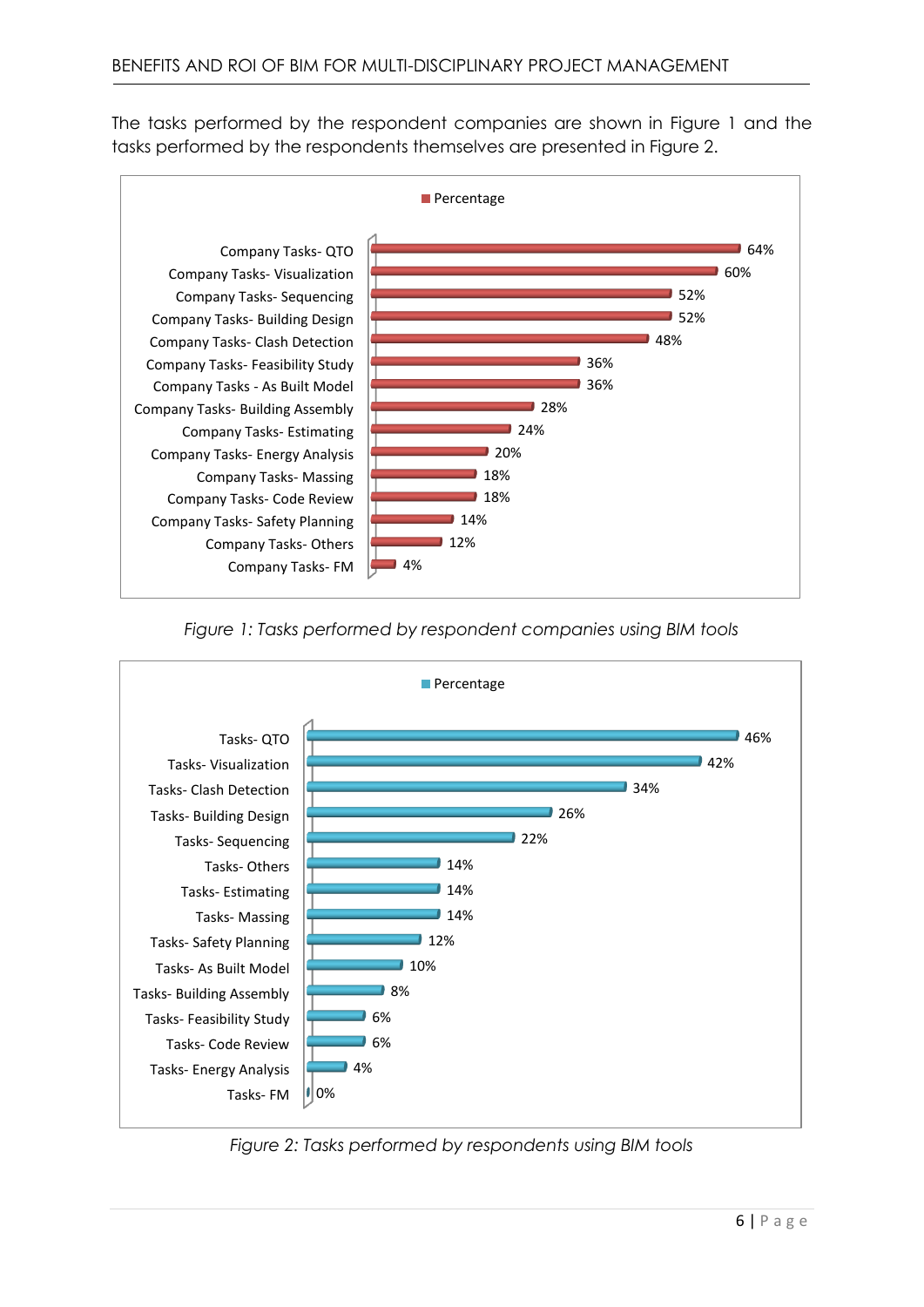## **Implications and Costs of BIM Implementation**

A majority of respondents (56%) indicated that the physical space required remains unchanged but the majority of respondent companies (48%) indicated require more staff for the implementation of BIM, as depicted in Tables 4 and 5.

| Variable                   | Percentage |
|----------------------------|------------|
| Physical Space-Unchanged   | 56%        |
| <b>Physical Space-Less</b> | 24%        |
| Physical Space-N.A.        | 8%         |
| <b>Physical Space-More</b> | 6%         |
| Physical Space-Unknown     | 6%         |

*Table 4: Physical space requirements for BIM implementation*

| Variable        | Percentage |
|-----------------|------------|
| Staff-More      | 48%        |
| Staff-Unchanged | 36%        |
| Staff-Less      | 8%         |
| Staff-Unknown   | $4\%$      |
| Staff-N.A.      | 4%         |

*Table 5: Staff requirements for BIM implementation*

Almost all respondents indicated that BIM implementation is in-house (86%) and only 14% of the respondent companies outsource for BIM – either fully or partially. Most BIM implementers (78%( bear the costs as well instead of passing on the relevant costs to other project stakeholders.

# **Benefits Derived from BIM**

Most respondents surveyed (42%) do not know whether BIM has a positive or negative impact on the profitability of projects in their company. Reasons include their companies do not actively track the effects and ROI of BIM implementation. 24% of the respondents experienced an increase in profitability due to BIM, 26% indicated negligible changes and 8% witnessed a decline.

In terms of project-level benefits, the most commonly derived benefits from BIM implementations are *better information control* (72%), *less errors* (70%) and *improved communications* (60%). The most commonly gained company-level benefits are *better company image* (82%), *less mistakes and errors* (72%) and *strategic competitive advantage* (66%).

Figures 3 and 4 present the overall project- and company-level benefits respectively.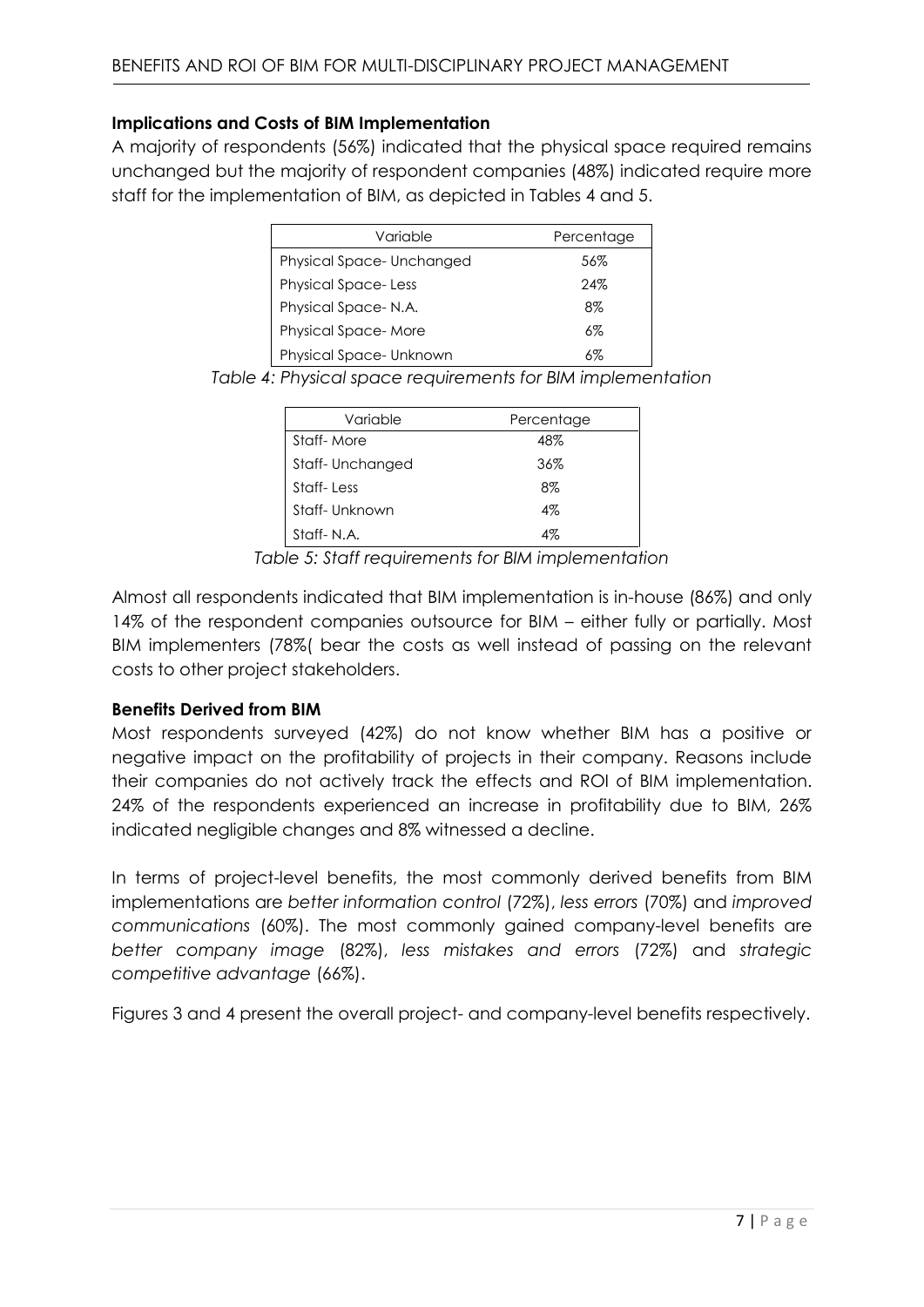

*Figure 3: Project-level benefits derived from BIM*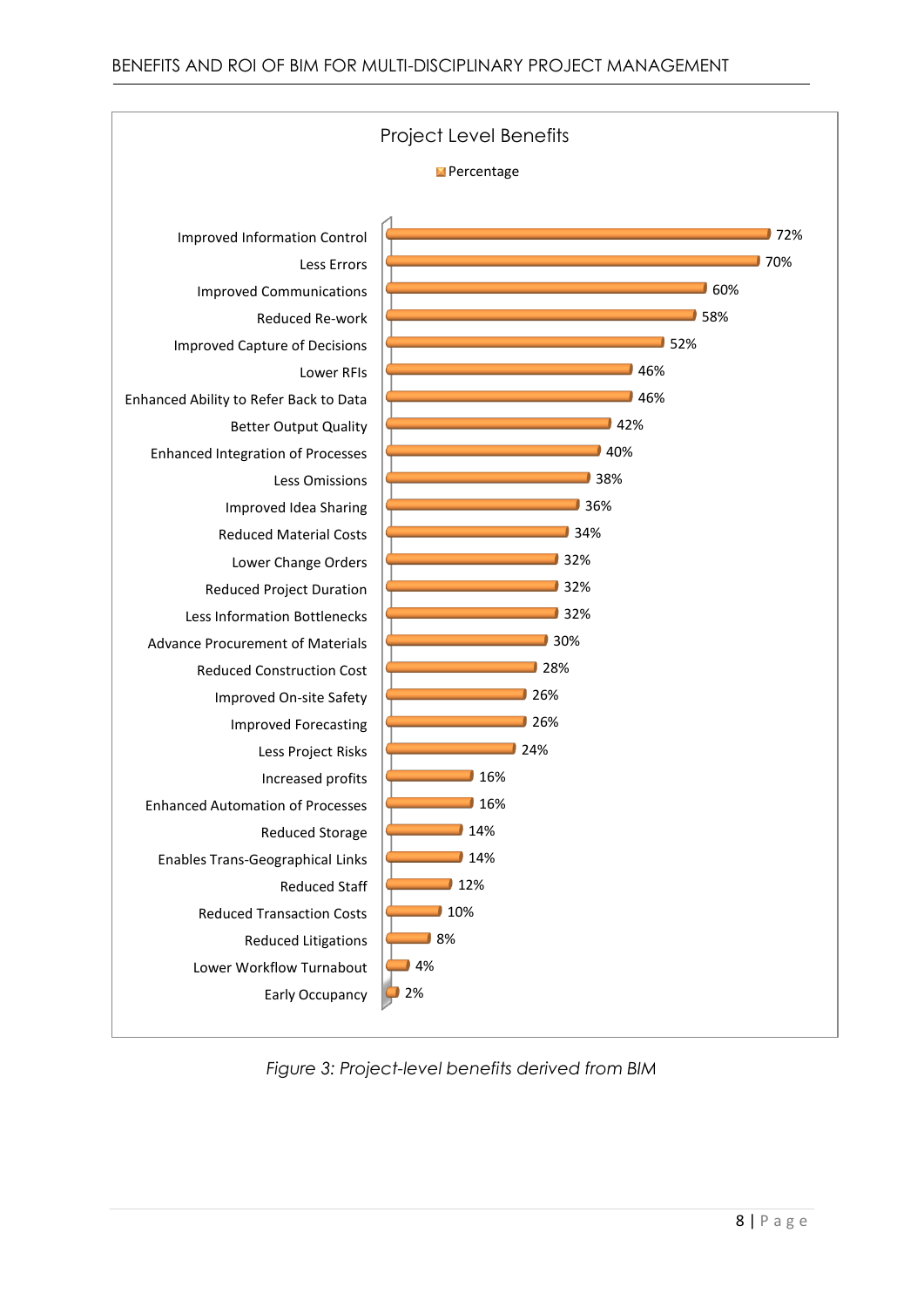

*Figure 4: Company-level benefits derived from BIM*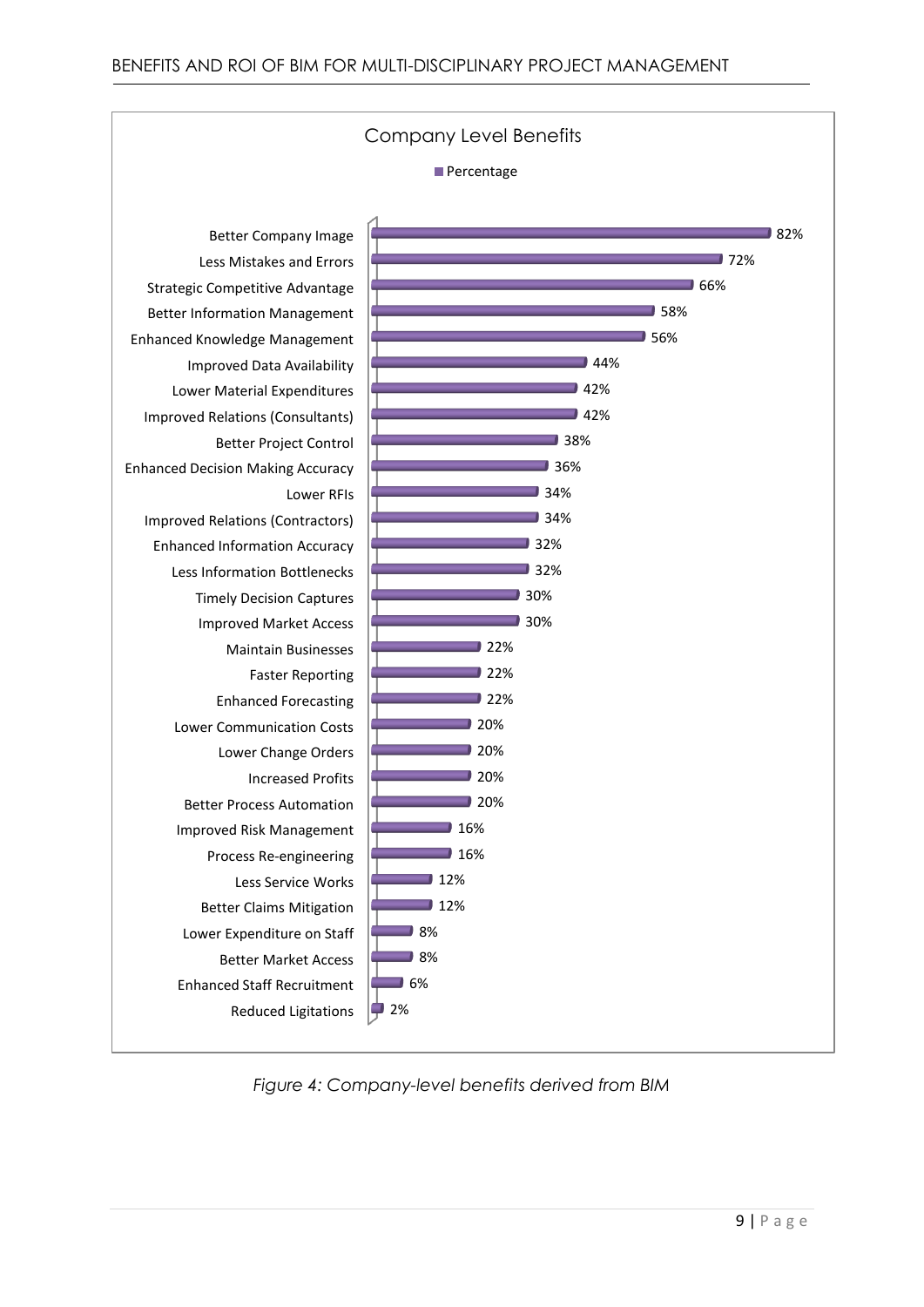#### **Business Value of BIM Implementations**

From Table 6, one can infer that most respondents perceive "reduction in cost of BIM tools", "governmental incentives" and "readily available training" as the most crucial aspects to enhance the value of BIM and increase BIM benefits while "integration with mobile devices" is the least importance factor.

A test value of 3 is administered to a statistical t-test as it corresponds to a rating of "moderate" in the 5-point Likert Scale administered in the survey. All variables except "More BIM Researches" are statistically significant (p <0.05) at a 0.05 significance level, as shown in Table 4.5

| Variable                                | Mean Score | Sig. (2-tailed) |
|-----------------------------------------|------------|-----------------|
| Lower Cost of BIM Tools                 | 4.120      | $.000*$         |
| Government Regulations & Incentives     | 4.040      | $.000*$         |
| Readily Available Training              | 4.040      | $.000*$         |
| <b>Clearly Defined BIM Deliverables</b> | 4.020      | $.000*$         |
| Internal Staff with BIM Skills          | 3.840      | $.000*$         |
| Better Functionality of BIM Tools       | 3.800      | $.000*$         |
| Entry-level Staff with BIM Skills       | 3.740      | $.000*$         |
| Developers Asking for BIM               | 3.720      | $.000*$         |
| Improved Inter-operability              | 3.700      | $.000*$         |
| More BIM Researches                     | 3.220      | .132            |
| Integration with Mobile Devices         | 2.560      | .006*           |

*\*Correlation is significant at the 0.05 level (2-tailed)*

*Table 6: t-test analysis of the importance of various methods to improve value of BIM, in descending order of the mean*

#### **Experience Level and Change in Project Management Parameters**

| Experience Level of Users vs Changes in Project Aspects | Pearson Correlation, r<br>Sig. (2-tailed), p |
|---------------------------------------------------------|----------------------------------------------|
| Years in Industry vs                                    | $-0.311*$                                    |
| Change in Quality                                       | 0.028                                        |
| Percentage of Projects with BIM vs                      | $0.296*$                                     |
| <b>Change in Quality</b>                                | 0.037                                        |
| Percentage of Projects with BIM vs                      | $0.351*$                                     |
| Change in Safety                                        | 0.012                                        |

*\*Correlation is significant at 0.05 level (2-tailed)*

*Table 7: Correlation between experience level of users and change in cost, schedule, quality and safety of projects*

The Pearson's correlation test analyzes the data obtained from the survey administered and three significant results are highlighted in Table 7.

There is a significant relationship between respondents' years spent in the industry and change in quality of projects (correlation coefficient =  $-0.311$ ,  $p = 0.028$ ). The negative relationship suggests that as users gain more experience in the industry,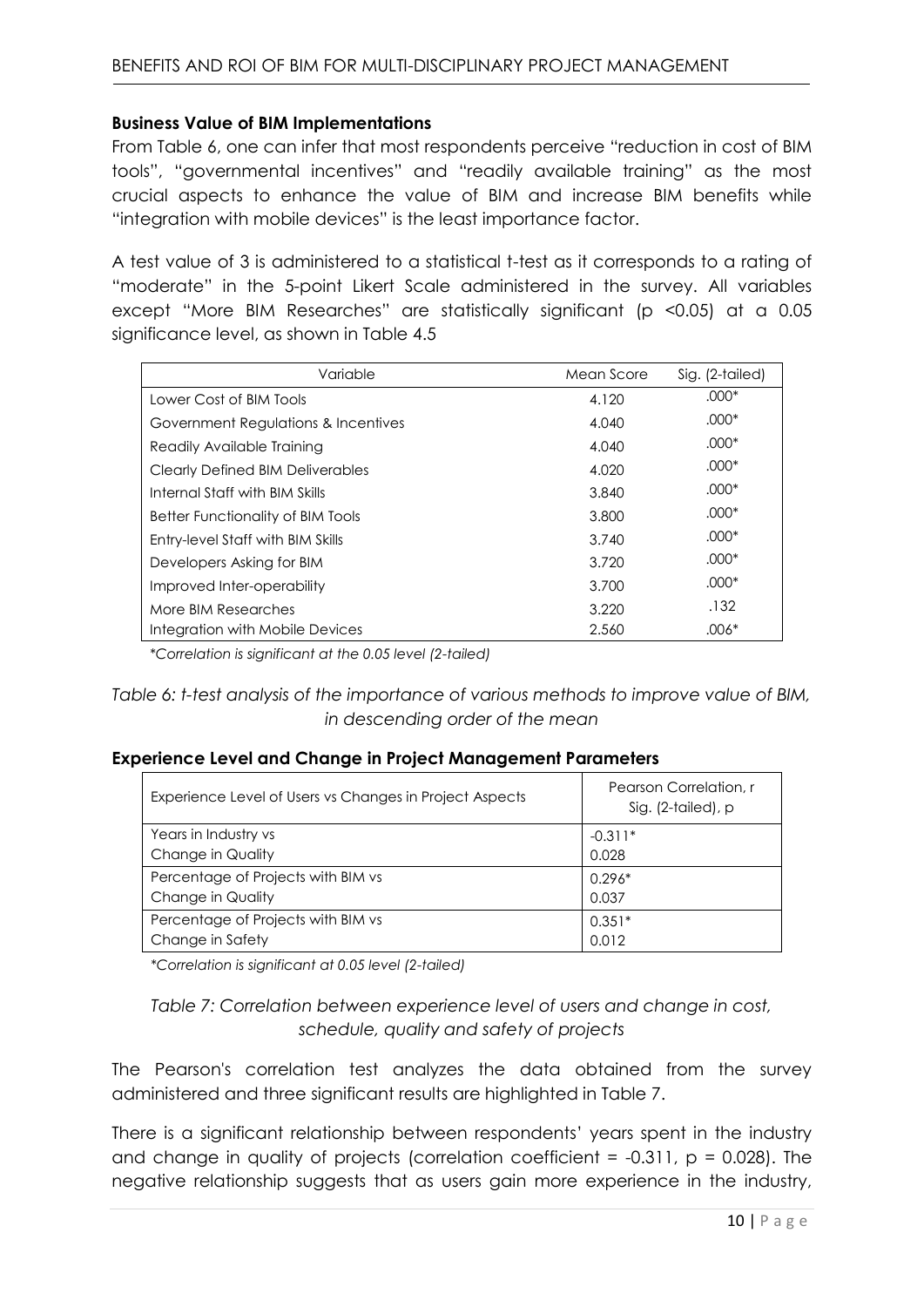quality of projects after the implementation of BIM declines. This finding is unusual as one would generally expect quality to increase with higher experience levels. One possible reason may be that the learning curve of BIM being too steep for the older generations and/or the companies surveyed are at the initial stages of BIM implementation where they will witness a decline in productivity.

There is also a significant positive correlation between percentage of projects done with BIM and change in quality (correlation coefficient =0.296,  $p = 0.037$ ) as well as change in safety (correlation coefficient =0.351,  $p = 0.012$ ), implying that as the number of projects done with BIM increases, quality and safety of projects improve as well. This result is consistent with the findings of the SmartMarket (2009) report and supported by Succar (2010).

# **Experience Level and Project- and Company-Level Benefits**

| Experience Level of Users vs Project- and Company-Level Benefits | Pearson Correlation, r<br>Sig. (2-tailed), p |
|------------------------------------------------------------------|----------------------------------------------|
| Years in Industry vs                                             | $-0.310*$                                    |
| <b>Company Level Benefits</b>                                    | 0.028                                        |
| Percentage of Projects with BIM vs                               | $0.146*$                                     |
| Company-Level Benefits                                           | 0.031                                        |
| Project Level-Benefits vs                                        | $0.826*$                                     |
| Company-Benefits                                                 | 0.000                                        |

*\*Correlation is significant at the 0.05 level (2-tailed)*

*Table 8: Correlation between experience level of users and project- and companylevel benefits*

From Table 8, one can infer that users' years spent in the industry is negatively correlated to company-level benefits (correlation coefficient =  $-0.310$ ,  $p = 0.028$ ). This result may be due to senior managements' resistance to change to adopt and implement BIM technology or senior members of the companies being unable to overcome the learning curve/barrier for BIM. This trend is supported by Shennan (2012), who warned that the older generation may be left behind because of the technologies and working practices of BIM which are alien to them.

The results also show that company-level benefits increase as more projects are done with BIM (correlation coefficient =  $0.146$ ,  $p = 0.031$ ). This indicates that users in the construction industry deepen their involvement with BIM as they began to see its benefits and will further capitalize on the BIM's potential to push for new methods to garner increased benefits.

For the results above, hypothesis 1 (where benefits and ROI which a company in the construction industry derives through the implementation of BIM is affected by experience level of BIM users and project managers in the company) is accepted.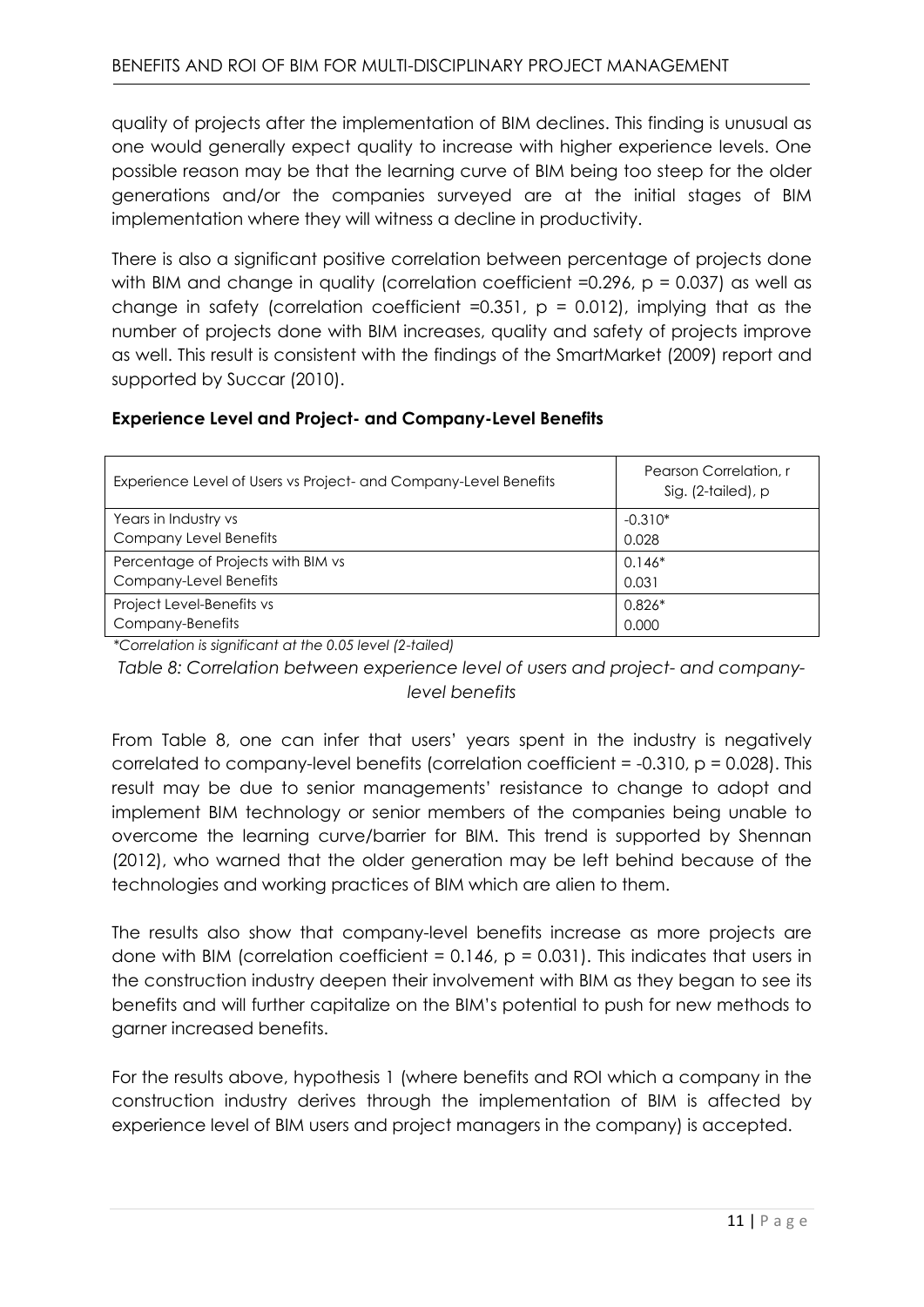|                           |                        | Change in | Change in | Change in | Change in |
|---------------------------|------------------------|-----------|-----------|-----------|-----------|
|                           |                        | Cost      | Schedule  | Quality   | Safety    |
| <b>Quantity Surveying</b> | Pearson Correlation, r |           | $.359*$   |           |           |
|                           | Sig. (2-tailed), p     |           | .020      |           |           |
| M&E Engineering           | Pearson Correlation, r |           | $-.362*$  | $.355*$   |           |
|                           | Sig. (2-tailed), p     |           | .019      | .021      |           |
| Structural Engineering    | Pearson Correlation, r | $-.482*$  | $-.314*$  |           |           |
|                           | Sig. (2-tailed), p     | .002      | .043      |           |           |
| Contractor (Main)         | Pearson Correlation, r |           |           |           | $.403*$   |
|                           | Sig. (2-tailed), p     |           |           |           | .008      |

|  |  | Discipline of Users and Change in Project Management Parameters |  |
|--|--|-----------------------------------------------------------------|--|
|--|--|-----------------------------------------------------------------|--|

*\*Correlation is significant at the 0.05 level (2-tailed)*

# *Table 9: Correlation between disciplines of users and change in project cost, schedule, quality and safety*

From Table 9, one can infer that the discipline of quantity surveying will witness a longer duration in projects with BIM implementations (correlation coefficient = 0.359, p = 0.020). This may be due to a number of factors, including a longer learning curve and/or contractual issues that need to be resolved. M&E Engineers stand to benefit from BIM, as projects will experience an increase in quality (correlation coefficient = 0.355,  $p = 0.21$ ) but a decrease in duration (correlation coefficient = -0.362,  $p =$ 0.019). In the traditional construction workflow, the building design is first completed, followed by structural and M&E design but BIM 'pushes' the M&E design processes forward (Lazarus, 2011). This allows for a reduction in time required for M&E works and also a higher level of quality, as clash detection tests done prior to construction can identify M&E design discrepancies at the early stages (Khanzode, et al., 2008).

There are negative significant correlations between structural engineering and changes in cost (correlation coefficient =  $-0.482$ ,  $p = 0.02$ ) and schedule (correlation coefficient  $= -3.14$ ,  $p = 0.43$ ). Collision detection may be one of the main reasons for the cost savings (Himes & Steed, 2008) as well as the reduction in time (Gijezen, et al., 2009).

Contractors gain improved safety in projects (correlation coefficient =  $0.403$ , p = 0.008). This is support by the Associated General Contractors of America (2010), which mentioned higher reliability of expected field conditions due to BIM functionalities; Sulankivi and his team (2011) whom mentioned safety analysis procedures and space usage analysis with the use of BIM; and Rajendran & Clarke (2011) who stated the use of site traffic planning control with BIM for improved construction safety.

Therefore, Hypothesis 2 where different disciplines in the industry will achieve different benefits and ROI is accepted.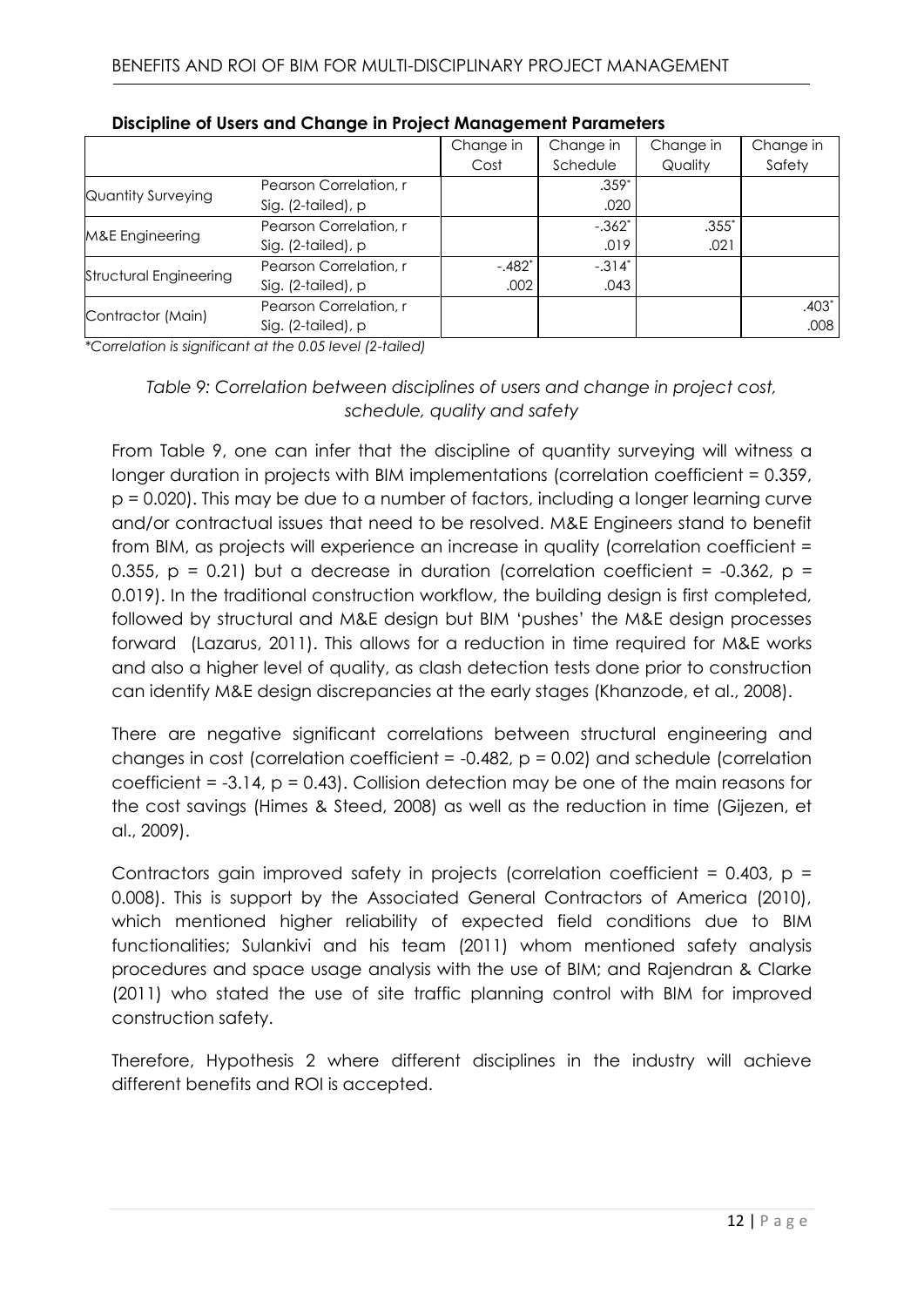# **One Sample T-test for Project- and Company-Level Benefits**

The one sample t-test establishes the statistically significant project- and companylevel BIM benefits gained from the survey responses. This information will be utilized in the development of the proposed framework

A total of 19 out of 29 project-level benefits are found to be statistically significant (p < 0.05) and a total of 19 out of 31 company-level benefits were tested to be statistically significant (p < 0.05), as shown in Tables 10 and 11.

| Project-Level Benefits                 | Sig. (2-tailed), p |
|----------------------------------------|--------------------|
| <b>Improved Information Control</b>    | $0.000*$           |
| Enhanced Ability to Refer Back to Data | $0.000*$           |
| Improved Idea Sharing                  | $0.002*$           |
| Lower Workflow Turnabout               | $0.001*$           |
| Improved Communications                | $0.000*$           |
| Less Information Bottlenecks           | $0.009*$           |
| Enhanced Integration of Processes      | $0.000*$           |
| <b>Better Output Quality</b>           | $0.000*$           |
| Improved Capture of Decisions          | $0.000*$           |
| Less Errors                            | $0.000*$           |
| Less Omissions                         | $0.001*$           |
| Advance Procurement of Materials       | $0.017*$           |
| Reduced Project Duration               | $0.009*$           |
| Early Occupancy                        | $0.001*$           |
| Reduced Construction Cost              | $0.031*$           |
| Lower RFIs                             | $0.000*$           |
| Lower Variation orders                 | $0.009*$           |
| Reduced Material Cost                  | $0.004*$           |
| Reduced Re-work                        | $0.000*$           |

*\*Correlation is significant at the 0.05 level (2-tailed)*

*Table 10: Compilation of t-test results for statistically significant project-level benefits*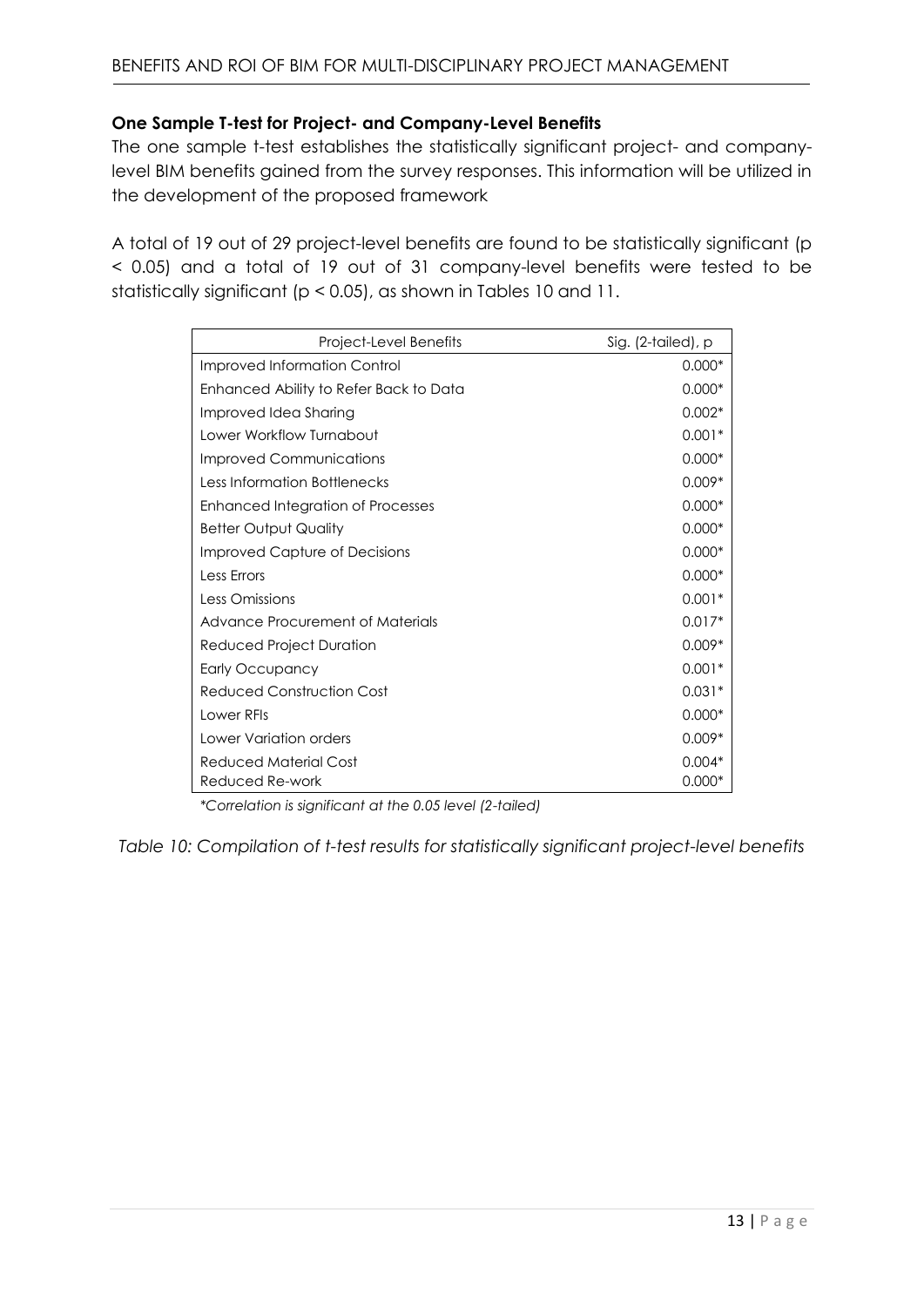| Company-Level Benefits                | Sig. (2-tailed), p |
|---------------------------------------|--------------------|
| <b>Better Company Image</b>           | $0.000*$           |
| Enhanced Knowledge Management         | $0.000*$           |
| Improved Market Access                | $0.017*$           |
| Strategic Competitive Advantage       | $0.000*$           |
| Improved Relations (with Contractors) | $0.004*$           |
| Improved Relations (with Consultants) | $0.000*$           |
| <b>Less Information Bottlenecks</b>   | $0.009*$           |
| <b>Timely Decision Captures</b>       | $0.017*$           |
| Improved Data Availability            | $0.000*$           |
| <b>Better Information Management</b>  | $0.000*$           |
| <b>Enhanced Information Accuracy</b>  | $0.009*$           |
| Enhanced Decision Making Accuracy     | $0.002*$           |
| <b>Better Project Control</b>         | $0.001*$           |
| Less Mistakes and Errors              | $0.000*$           |
| Lower Material Expenditures           | $0.000*$           |
| Lower RFIs                            | $0.004*$           |
| Less Service Works                    | $0.000*$           |
| Reduced Litigations                   | $0.000*$           |
| <b>Enhanced Staff Recruitment</b>     | $0.027*$           |

*\*Correlation is significant at the 0.05 level (2-tailed)*

*Table 11: Compilation of t-test results for statistically significant company-level benefits*

# **Linear Regression – Change in Cost of Projects**

The linear regression technique is employed for the construction of models to determine the impact extent of BIM users' experience level and discipline on the cost of projects due to implementation of BIM, as cost is the main component in the calculation of ROI.

The derived regression models are:

*Change in cost of projects = 0.164 – (1.085) (Years in Industry) – (0.025) (Percentage of Projects with BIM)*

*Change in cost of projects = 0.193 – (0.110) (Building Owner) – (0.110) (Architecture) + (0.049) (Quantity Surveying) – (0.006) (M&E Engineering) – (0.506) (Structural Engineering) + (0.037) (Project Management) + (0.022) (Main Contractor)*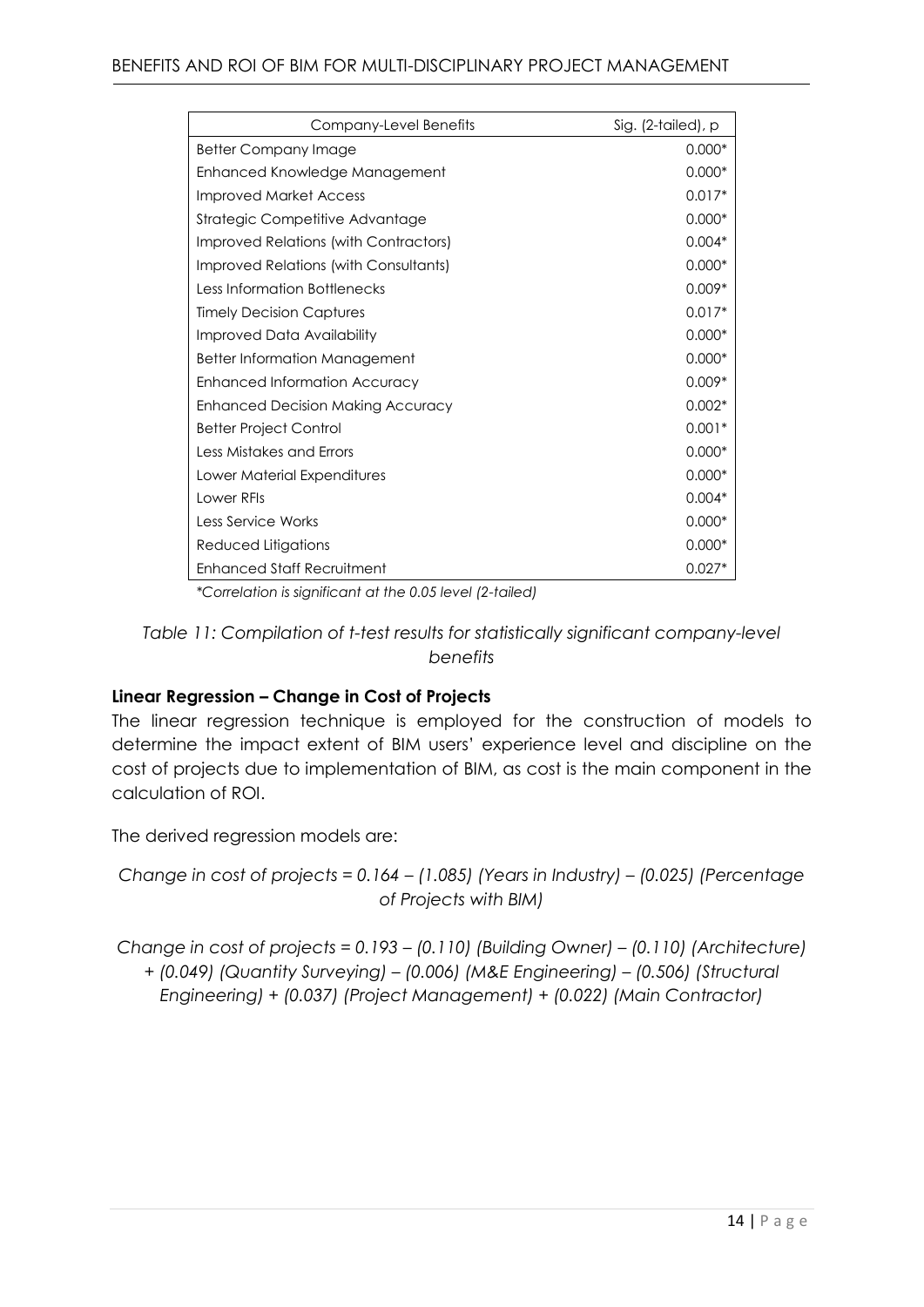#### **Multi-disciplinary Project Management Case Study**

A multi-disciplinary project management case study were studied to further understand the investment costs of BIM and benefits that BIM confers

Project M1 is the first construction project (of its nature) in the country that boasts the first complete multi-disciplinary (all-in, with fittings) BIM model submission. This project follows the high standards of M2, a recently completed building with similar functionalities and fittings – but without the usage of BIM. These two projects serve as ideal cases for analysis and comparison. M1 is also slated to include special features like zero air infiltration and exfiltration and single-pass air system. A snapshot of the project details is provided in Table 12.

| Description                   | M2 Building (without BIM)    | M1 Building (with BIM)          |
|-------------------------------|------------------------------|---------------------------------|
| Contract Type                 | <b>PSSCOC</b>                | <b>PSSCOC</b>                   |
| <b>Estimated Project Cost</b> | \$\$256 million fully fitted | Not confirmed                   |
| Gross Floor Area              | 41,800 sqm                   | 37,700 sqm                      |
| Level                         | 15 Storey + 1 Basement       | 17 Storey + 1 Basement          |
| Occupancy                     | Approximately 2,300          | Approximately 2,100             |
| <b>TOP</b>                    | <b>July 2011</b>             | March/April 2015                |
| Construction Period           | 27 Months                    | $\sim$ 27 Months                |
| <b>BCA GreenMark</b>          | Gold                         | Platinum                        |
| Software Used                 | AutoCAD                      | Revit 2010 (Archi, Struct, MEP) |

*Table 12: Details of Projects M1 and M2*

The implementation of BIM resulted in the requirement of two additional staff during the design production stage, as shown in Table 13.

| Task Assigned          | M2 (without BIM) | M1 (with BIM)  |
|------------------------|------------------|----------------|
| Architects             | 2                | $\overline{2}$ |
| <b>Details</b>         | 2                | $\overline{2}$ |
| Coordination           |                  |                |
| Submission Preparation |                  |                |
| 2D CAD                 | 2                | 0              |
| Revit                  |                  | 4              |
| Subtotal               | 8                | 10             |

*Table 13: Comparison of staff required during design production stage in M2 and M1*

Investments for BIM implementation throughout the company is done on a company level instead of project level and all upcoming projects handled by the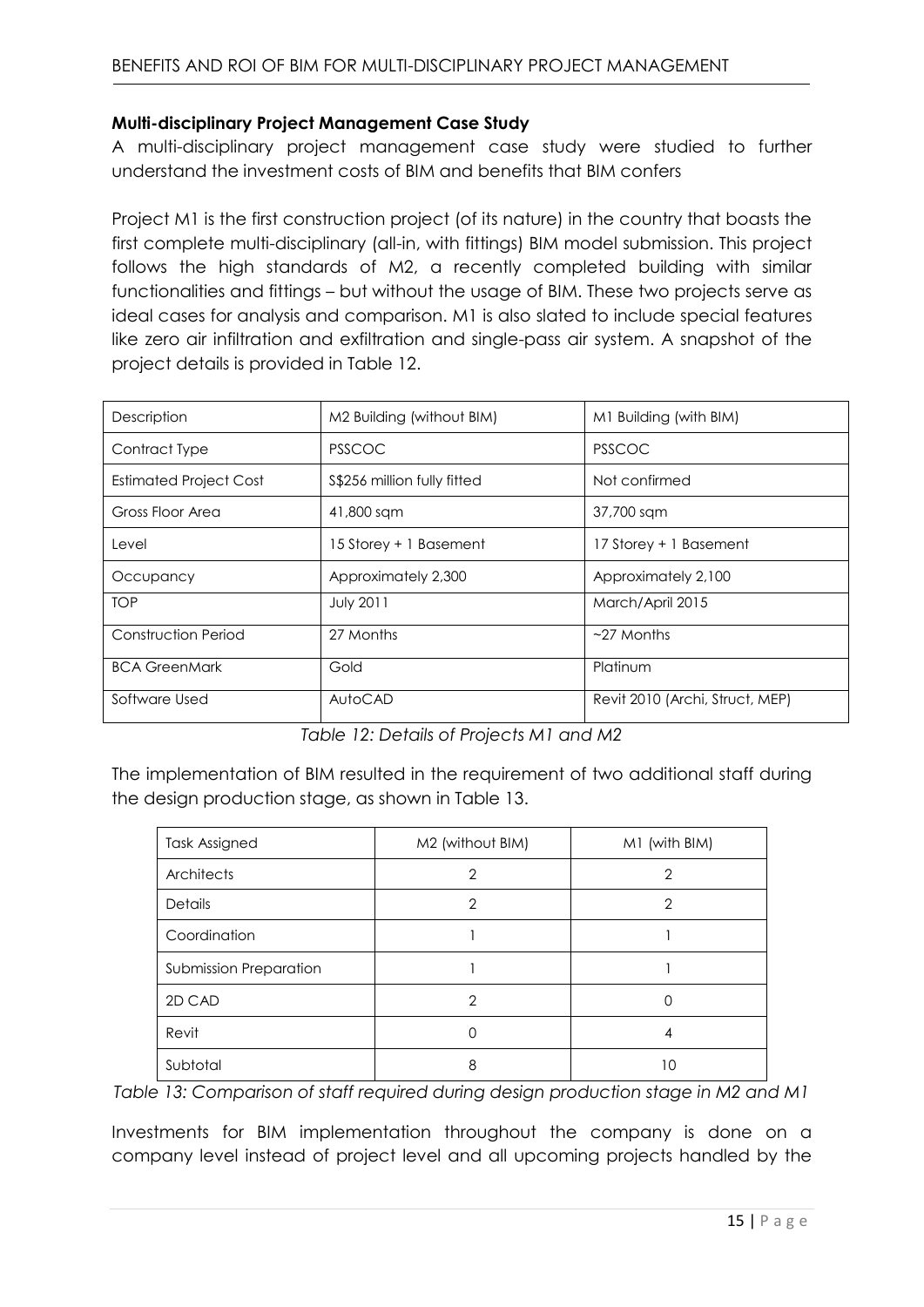company are slated to have mixed-teams comprising of experienced BIM users and new learners.

The key investments and the respective costs involved are listed in Table 14, showing that the investment cost per staff is approximately S\$18,000 to S\$30,000 – with the variation due to differences in salary-grade, scope of works as well as productivity.

The average learning curve for each staff to be sufficiently proficient in BIM software such as Revit is two months. It was also noted that the company has a dedicated IT (Information Technology) department with full-time specialists to assist and solve issues regarding hardware, software as well as connectivity.

| Investments for BIM                     | Costs (per staff)                              |
|-----------------------------------------|------------------------------------------------|
| Hardware Upgrade (CPU + additional RAM) | $\sim$ S\$3,500                                |
| Software (Licensing)                    | $\sim$ S\$1,500                                |
| <b>Training Fees Paid</b>               | $\sim$ S\$3,000                                |
| Production Downtime (Learning curve)    | $\sim$ S\$6,000 to S\$9,000 (2 Months' Salary) |
| Productivity Loss for Company           | $\sim$ 2 Months (Downtime)                     |
| Subtotal                                | $\sim$ S\$18,000 to S\$30,000                  |

*Table 14: Various investments placed and the costs involved.* 

Although this project management Company is an early adopted of BIM in the local context, it does not actively track ROI. The specific project-level benefits gained from BIM in the M1 project, potential benefits for future projects as well as potential issues faced are summarized in Table 15. The benefits gained fall largely in the category of project-level benefits which include improved information control, enhanced ability to refer back to data, reduced re-work and material costs.

|                                 | Automated updates of plans once families are<br>accurately set-up                        |
|---------------------------------|------------------------------------------------------------------------------------------|
|                                 | Reduced wastage and re-work                                                              |
|                                 | Streamlined design process                                                               |
|                                 | Straightforward pick-up of changes compared to<br>traditional CAD                        |
|                                 | Effective updating of files                                                              |
| Benefits Reaped from BIM for M1 | Enhanced visualization of project                                                        |
|                                 | Minimized risk of discrepancies between plan, section<br>and elevation                   |
|                                 | Instant generation of new sections and elevations as<br>well as odd corners              |
|                                 | Automated tagging with family, schedule and quantity<br>generation                       |
|                                 | Improved readability in drawings                                                         |
|                                 | Minimized risk of interpretation differences in the multi-<br>disciplinary collaboration |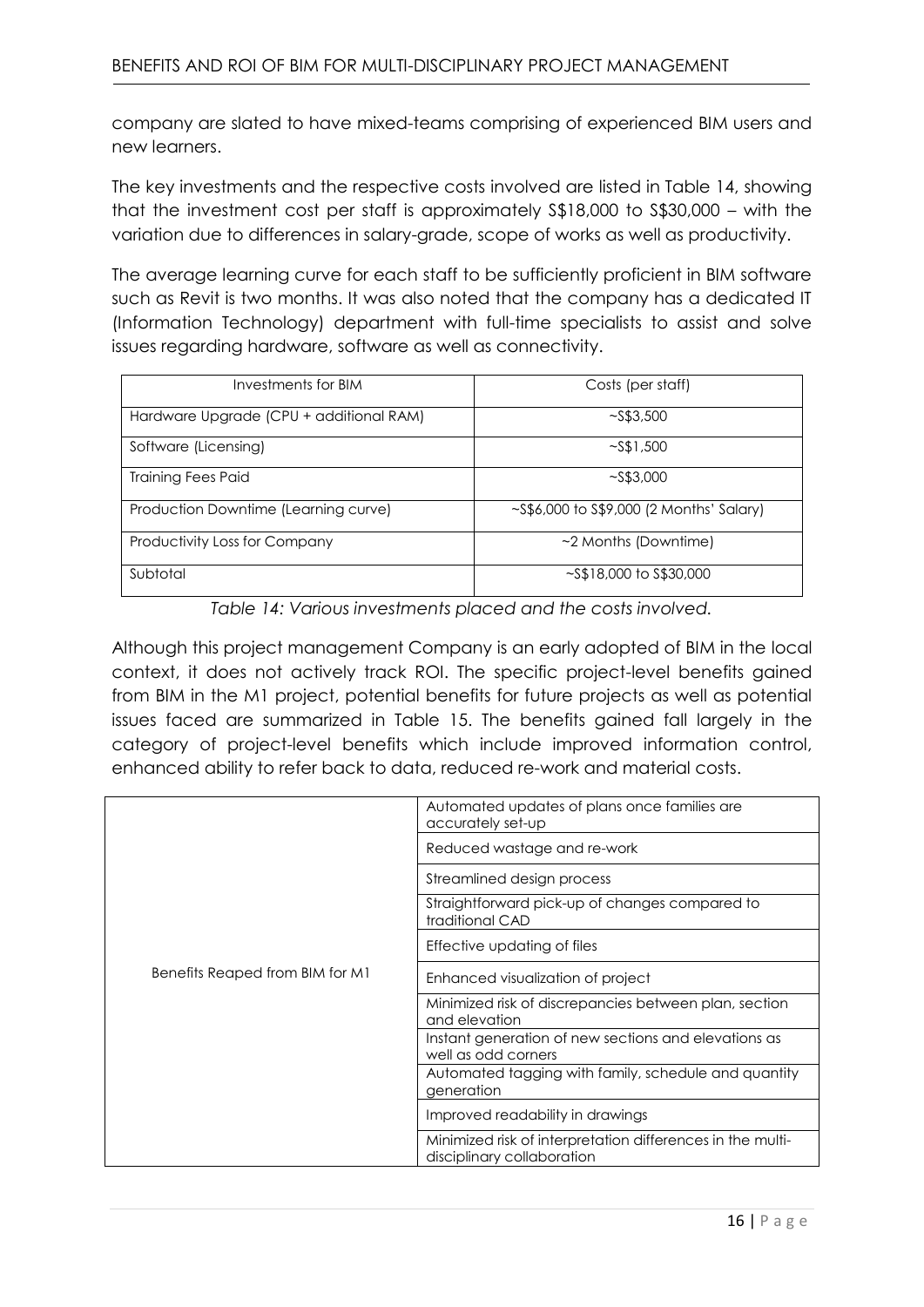|                                                    | Intelligent properties and components allow for<br>extraction of information to enable more accurate cost<br>estimation               |
|----------------------------------------------------|---------------------------------------------------------------------------------------------------------------------------------------|
|                                                    | Improved collaboration with contractors                                                                                               |
|                                                    | Improved 'shop-drawing' submission and approval                                                                                       |
| Aspects Currently Being Explored by the<br>Company | Streamlining BIM process the energy modeling                                                                                          |
|                                                    | Technicalities which includes schemes, options,<br>hatching, site plan contour generation, hatching as well<br>as line weight control |
|                                                    | Improved procurement process with increased<br>accuracy in automated quantity take-off process                                        |
|                                                    | BIM model serving as a reference for building<br>component manufacturers                                                              |
|                                                    | Published library parts (by component manufacturers)<br>leading to faster and highly accurate model building                          |
|                                                    | Enhanced 3D coordination                                                                                                              |
| Potential Benefits to be Reaped                    | Shift from on-site, in-situ processes towards factory, pre-<br>fabrication, automated, high-quality processes                         |
|                                                    | Improved As-Built documentation                                                                                                       |
|                                                    | BIM model utilized for progressive 'shop-drawing'<br>preparation and coordination                                                     |
|                                                    | BIM model utilized as a base for facilities management<br>and life-cycle management and operations of facilities                      |
|                                                    | Ownership of model - extent of sharing of model<br>information                                                                        |
| <b>Potential Issues Faced</b>                      | Medium of exchange - especially if different set of<br>software are used                                                              |
|                                                    | Clashes between various disciplines                                                                                                   |
|                                                    | Decision maker for various processes                                                                                                  |
|                                                    | Accuracy of documentation for submission                                                                                              |

*Table 15: Benefits reaped, expected issues as well as potential benefits to be reaped* 

A particular benefit under the category of *reduced materials* was reaped during the design production stage, which is shown in Table 16. More than 1000 copies of papers were saved due to BIM.

| Printings Required        | Quantity Saved (for M1) |
|---------------------------|-------------------------|
| A4 Specifications         | 600                     |
| A3 Details                | 300                     |
| A1 Drawings (200 per set) | 3 Sets: 600             |

*Table 16: Printing requirements saved for M1 project*

# **Proposed BIM Benefits Optimization Framework**

The aim of this self-assessment framework is to help companies identify the aspects which they are performing well, areas which can be improved, potential benefits to be gained and the plausible, incremental steps for improvement. Refer to Appendix A for the BIM Benefits Optimization Framework.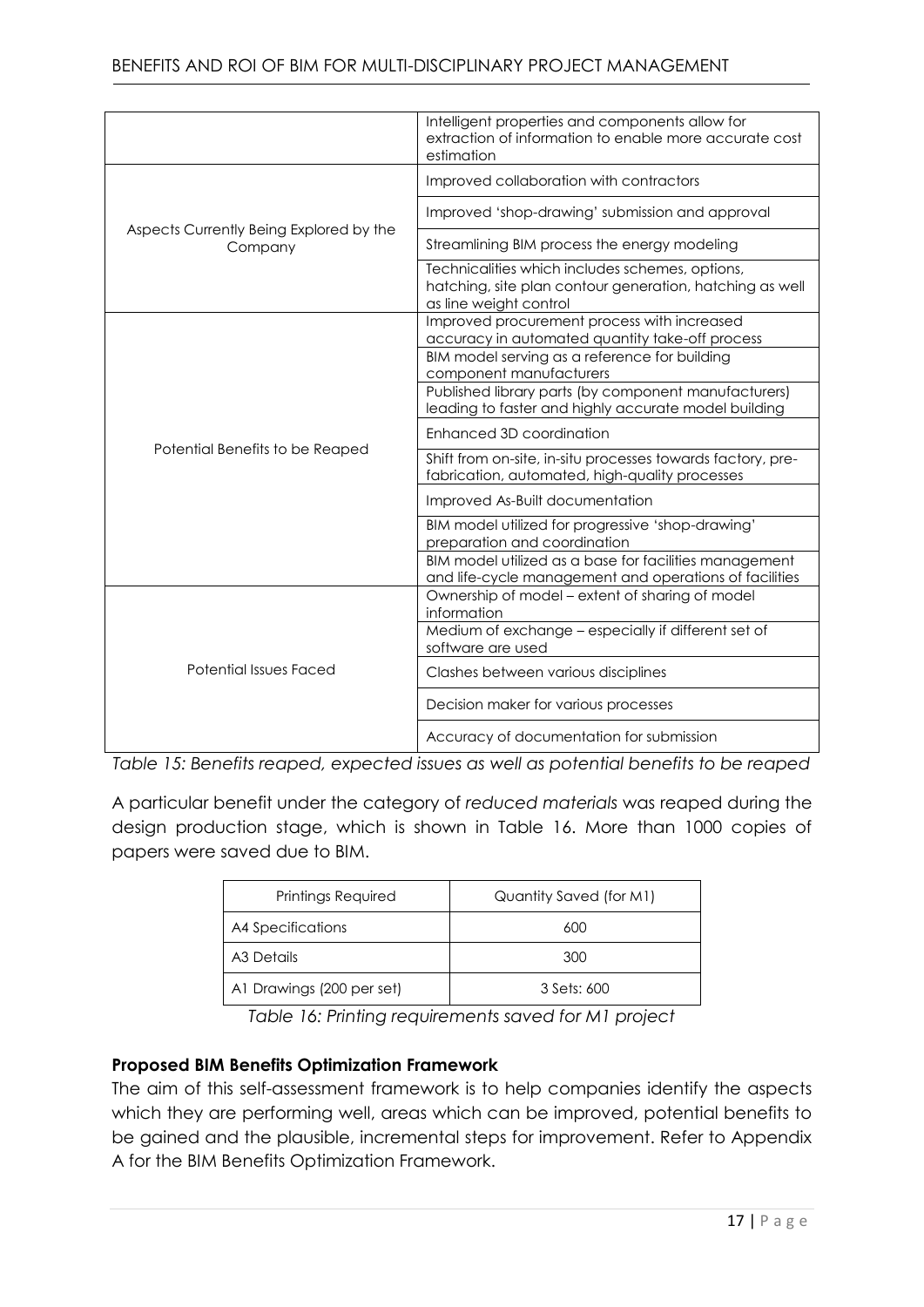# *Development*

The proposed framework builds upon the BIM capacity index (Succar, 2009), enabling qualitative analysis of BIM benefits which was not included in the original model. Capability maturity models originated in the field of quality management (Crosby, 1979) and they assist to identify a set of standardized process improvement levels to allow implementations to derive significant business benefits (Hutchinson & Finnemore, 1999).

The statistically significant project- and company-level benefits identified in the previous sections of this paper were adopted for the framework. The framework consists of two parts (A and B), to identify both project- and company-level benefits. A total of 38 benefits are listed, 19 each in Part A and Part B.

# *Application of Framework*

The proposed BIM Benefits Optimization Framework is simple to use and applicable to all project managers and/or BIM implementers. It employs a 5-point Likert Scale representing the levels of "initial", "defined", "managed", "integrated" and "optimized" respectively for each BIM benefit.

The steps for application are:

*Step 1:* Select the most applicable level (and note its corresponding score) for each benefit (row)

*Step 2:* Conduct the assessment for each project implemented with BIM using Part A of the BIM Benefits Optimization Framework (Project-Level Benefits)

*Step 3:* Conduct the assessment for the entire company using Part B of the BIM Benefits Optimization Framework (Company-Level Benefits)

*Step 4:* Compute the average score for each assessment by dividing the total score by the number of benefits listed in each part of the framework.

*Step 5:* Compute the total score for the company using the equation:

Total Score = 
$$
(P_1 + P_2 + P_3 + ... P_n)/n + C
$$

Where:

n = number of projects in the company implemented with BIM

P = Project Score (average score for a particular project using Part A of the framework)

C = Company Score (average score for the company using Part B of the framework)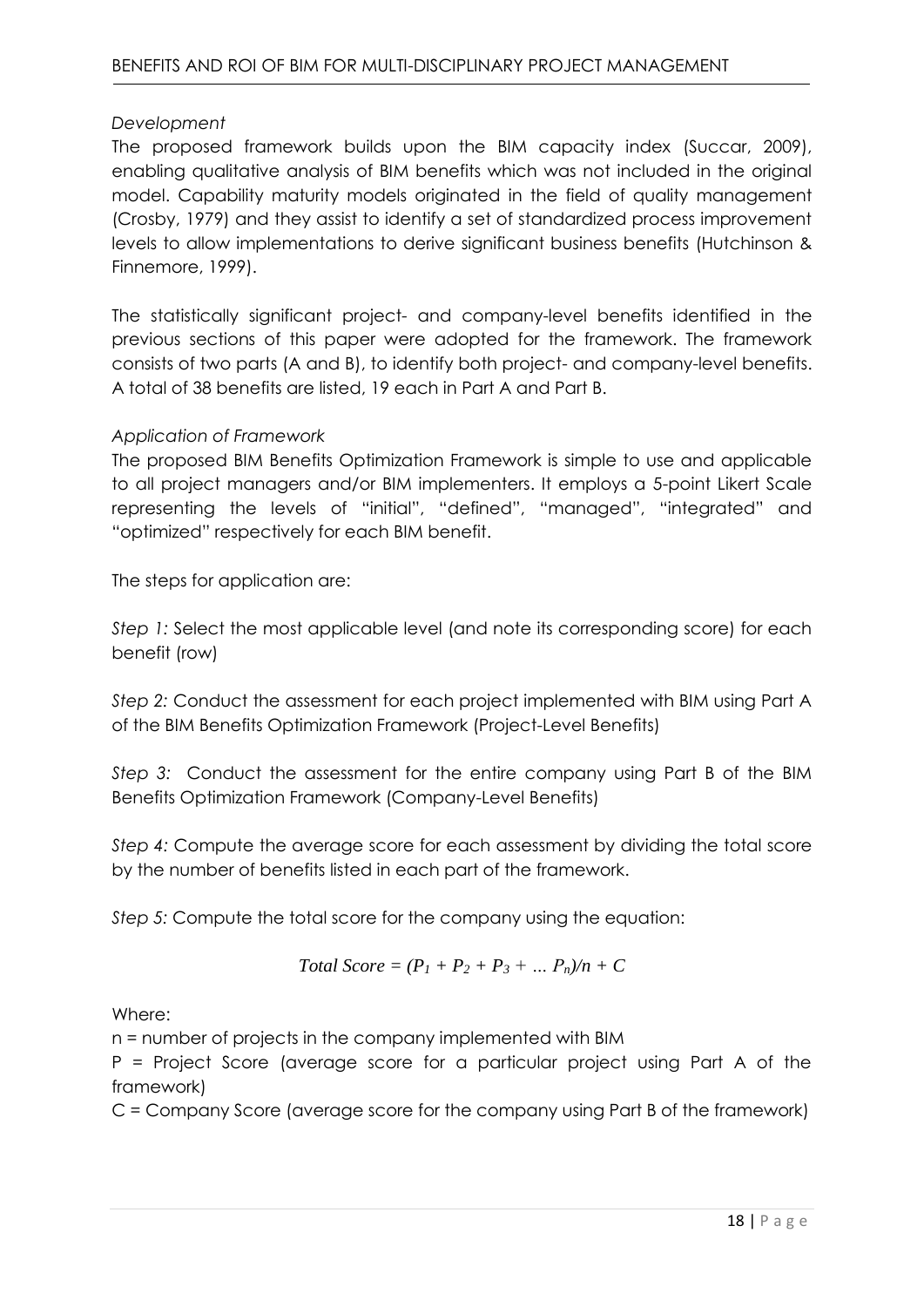# *Unique Benefits of Framework*

The framework is an innovation which takes into account both BIM maturity level and benefits at project- and company- levels. The incremental levels and descriptions also serve to assist assessors on how certain areas can be improved. The computed total score can be utilized for indexing or benchmarking against past years to determine improvements. Individual project-level scores can also be compared across all projects in the company to identify weak aspects to be improved. Furthermore, the framework is flexible as individual assessors or companies can add other benefits or remove particular rows (benefits) which are not applicable.

# **Proposed BIM ROI Cash Flow Formula**

The formula aims to help companies determine the annual financial impact of BIM implementations and the associated payback period, taking into account all major cost components and the changes in cost of BIM-implemented projects due to the experience level of users.

### *Development*

Various ROI calculation methods were studied, including generic ROI formulas, the BIM ROI formula proposed by Autodesk (2007), the equation for engineering productivity by Sacks (2006) and the BIM ROI Calculator proposed by Ideate BIMLink. However, none of the formulas were found to include sufficient parameters to be an adequate ROI and/or cash flow predictor.

The coefficients for the independent variables "years in industry" and "percentage of projects with BIM" were obtained from the regression models in this paper, while the cost of each workstation, including hardware, software and training is the average value obtained from the case study.

# *Application of Formula*

The annual financial impact of BIM implementations can be computed through the utilization of the following set of equations.:

Cash Flow (CF) in year  $k = (A_i)i_0 - A_c - (n_{3Dk} - n_{3Dk-1})(C_{3D} - (n_{3Dk})(m_{3D}) - n_{2Dk}(m_{2D}) [(n_{ak})(L_a) + (n_{mek})(L_{me}) + (n_{sek})(L_{se}) + (n_{pmk})(L_{pm}) + (n_{ask})(L_{as})] + (S_n, \ldots, \ldots, \ldots, (1))$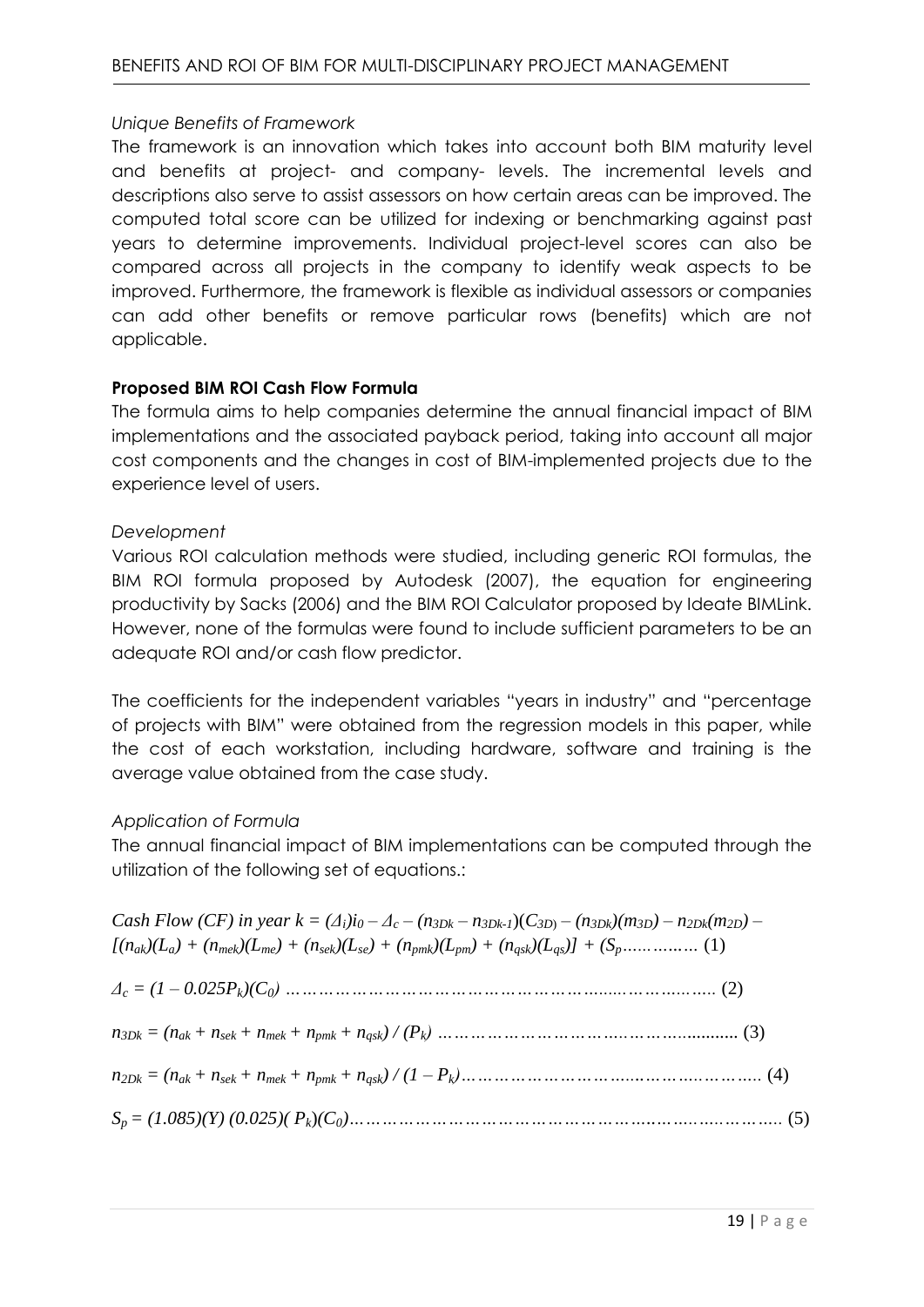Where:

- *k* = the number of years after initial investment in BIM implementations *Δ<sup>i</sup>* = forecast growth in income by year k / current income *i<sup>0</sup>* = current annual income for all projects *Δc* = adjusted annual overhead costs with savings derived from BIM computed *C<sup>0</sup>* = current annual overhead costs  $P_k$  = percentage of projects with BIM usage;  $0 \le P_k \le 1$ *n3Dk* = number of BIM enabled workstations *n2Dk* = number of normal workstations without BIM capabilities *C3D* = investment cost of a BIM-enabled workstation (including hardware, software and training) *m3D* = annual maintenance costs of 1 BIM enabled workstation  $m_{2D}$  = annual maintenance costs of 1 normal workstation without BIM capabilities *nak* = number of architects in year *k nme* = number of M&E engineers in year *k nse* = number of structural engineers in year *k npm* = number of project managers in year *k nqs* = number of quantity surveyors in year *k L<sup>a</sup>* = average salary per annum for architectural work *Lme* = average salary per annum for M&E engineering work *Lse* = average salary per annum for structural engineering work *Lpm* = average salary per annum for project management work *Lqs* = average salary annum for quantity surveying work  $S_p$  = savings due to productivity gain as experience level of users increase
- *Y* = increased years in industry of all staff from previous year

The use of the formula is illustrated using an example of a typical construction consultancy project management department X in Table 18. In this department, the implementation of BIM is gradual and the total capital outlay for BIM is S\$360,000, including procurement of hardware, software, training and support. The payback (break-even) period is attained in approximately 3 years.

From the break-even point in Year 3, savings due to productivity gain increases exponentially. However, the law of diminishing returns sets in in the fifth year and savings increased only slightly, before hitting a consistent level.

As illustrated in Table 18, the department decided to implement BIM on 30% of the Projects in the first year of adoption and the resulting impact is an increase in the number of staff required – as the department retains 2D CAD production units to meet project and contractual requirements while adopting 3D modeling concurrently. The process are streamlined as more projects are done with BIM, cutting down on inefficiencies and redundancies, ultimately witnessing a reduction in 2D CAD drafters, old workstations but an increase in productivity and net revenue.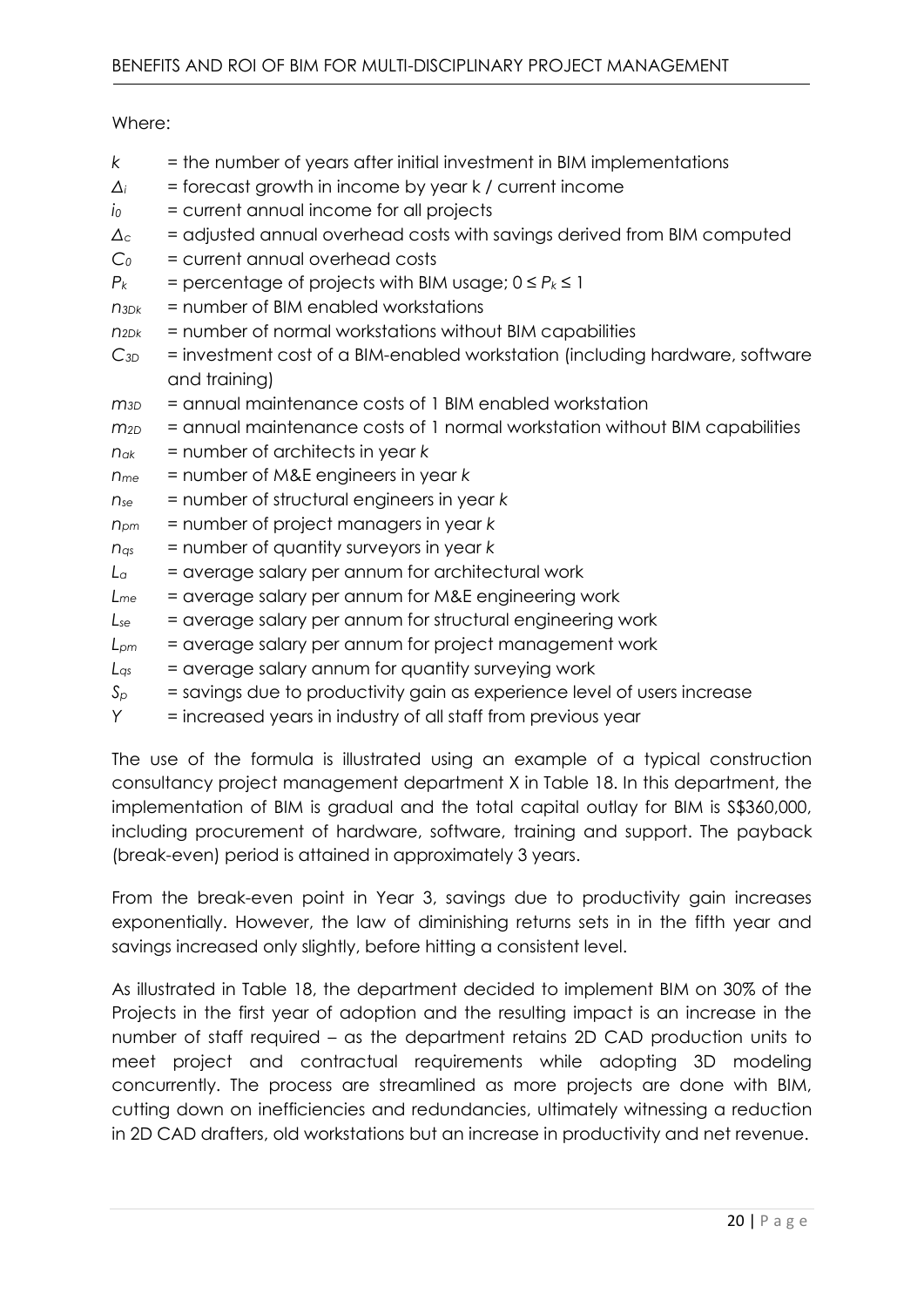#### *Unique Benefits of Formula*

The BIM ROI Cash Flow Formula is an elaborated formula, compared to others. It takes into account many important variables and parameters, including cost of investments, salary of staff from various disciplines and savings resulting from improved productivity and experience to predict cash flow of new BIM implementers on an annual basis, enabling companies to track the major cost components and net revenue/loss.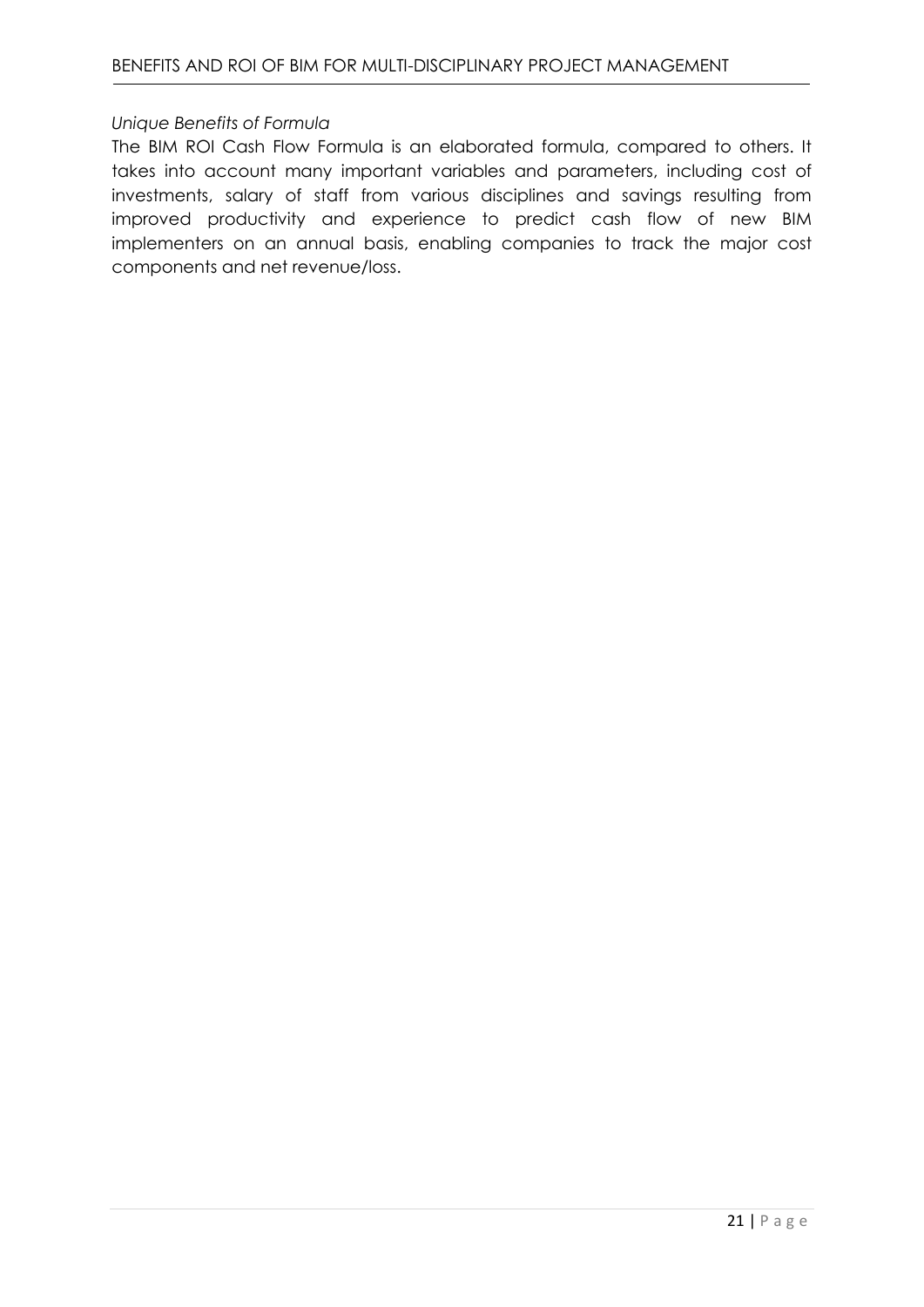|                                      | Year 0          |                 |                   |                   |              |
|--------------------------------------|-----------------|-----------------|-------------------|-------------------|--------------|
|                                      | (Initial Stage) | Year 1          | Year <sub>2</sub> | Year <sub>3</sub> | Year 4       |
| <b>Staff Employment Allocation</b>   |                 |                 |                   |                   |              |
| No. of Architects/Revit Arch.        | 2               | 4               | $\overline{4}$    | 4                 | 4            |
| No. of M&E Engineers                 | $\overline{2}$  | 3               | 3                 | $\mathfrak{S}$    | 3            |
| No. of Structural Engineers          | $\overline{2}$  | 3               | 3                 | 3                 | 3            |
| No. of Quantity Surveyors            | 3               | 3               | $\mathbf{2}$      | $\overline{2}$    | $\mathbf{2}$ |
| No. of Project Managers              | $\mathbf{1}$    | 1               | 1                 | $\mathbf{1}$      | 1            |
| No. of 2D CAD Drafters               | 8               | 8               | 6                 | $\overline{4}$    | $\mathbf{2}$ |
| Subtotal                             | $\overline{18}$ | $\overline{22}$ | $\overline{19}$   | 17                | 15           |
| <b>Input Variables</b>               |                 |                 |                   |                   |              |
| Percentage of Projects with BIM      | $\mathsf O$     | 0.3             | 0.6               | 0.9               | 1            |
| <b>Workstations</b>                  |                 |                 |                   |                   |              |
| Workstations (Normal/Old)            | 18              | 15              | 8                 | $\mathbf{2}$      | 0            |
| Workstations (3D BIM Capable)        | $\overline{0}$  | $\overline{7}$  | 11                | 15                | 15           |
| $Income/Inflow - ($1,000)$           |                 |                 |                   |                   |              |
| Income*****                          | 2,000           | 2,060           | 2,122             | 2,185             | 2,251        |
| Costs/Outflow - (\$1,000)**          |                 |                 |                   |                   |              |
| Architecture Staff                   | 81.6            | 168             | 168               | 168               | 168          |
| <b>M&amp;E Engineering Staff</b>     | 67.2            | 100.8           | 100.8             | 100.8             | 100.8        |
| Structural Engineering Staff         | 67.2            | 100.8           | 100.8             | 100.8             | 100.8        |
| <b>Quantity Surveying Staff</b>      | 90              | 90              | 60                | 60                | 60           |
| Project Management Staff             | 54              | 54              | 54                | 54                | 54           |
| <b>Drafting Staff</b>                | 192             | 192             | 144               | 96                | 48           |
| Newly Procured BIM Workstations*     | 0               | 168             | 96                | 96                | $\mathbf 0$  |
| Maintenance (Normal Workstation)**** | 18              | 15              | 8                 | 2                 | 0            |
| Maintenance (BIM Workstation)***     | 0               | 14              | 22                | 30                | 30           |
| <b>Fixed Overheads</b>               | 300             | 298             | 294               | 287               | 280          |
| Savings from Productivity Gain       | 0               | $-44$           | $-91$             | $-133$            | $-144$       |
| <b>Total Operating Costs</b>         | 870             | 1156.6          | 956.6             | 861.6             | 697.6        |
| <b>Total Cash Flow</b>               |                 |                 |                   |                   |              |
| Net Revenue/Losses                   | 1,130           | 903             | 1,165             | 1,324             | 1,553        |
| Change from Base Year                | 0               | $-227$          | 35                | 194               | 423          |

# BENEFITS AND ROI OF BIM FOR MULTI-DISCIPLINARY PROJECT MANAGEMENT

*\*cost of each BIM workstation (including software, training etc) is the average value obtained from Case Study One*

*\*\*average salary is obtained from BCA's Built Environment Career Guide with the upper limits utilized*

*\*\*\*maintenance of BIM enabled workstation is assumed to be approximately S\$2,000/annum*

*\*\*\*\*maintenance cost of normal workstation is assumed to be approximately \$1,000/annum*

*\*\*\*\*\*inflation rate is assumed to be 3% per annum*

*Table 17: BIM implementation cash-flow of Department X using proposed formula*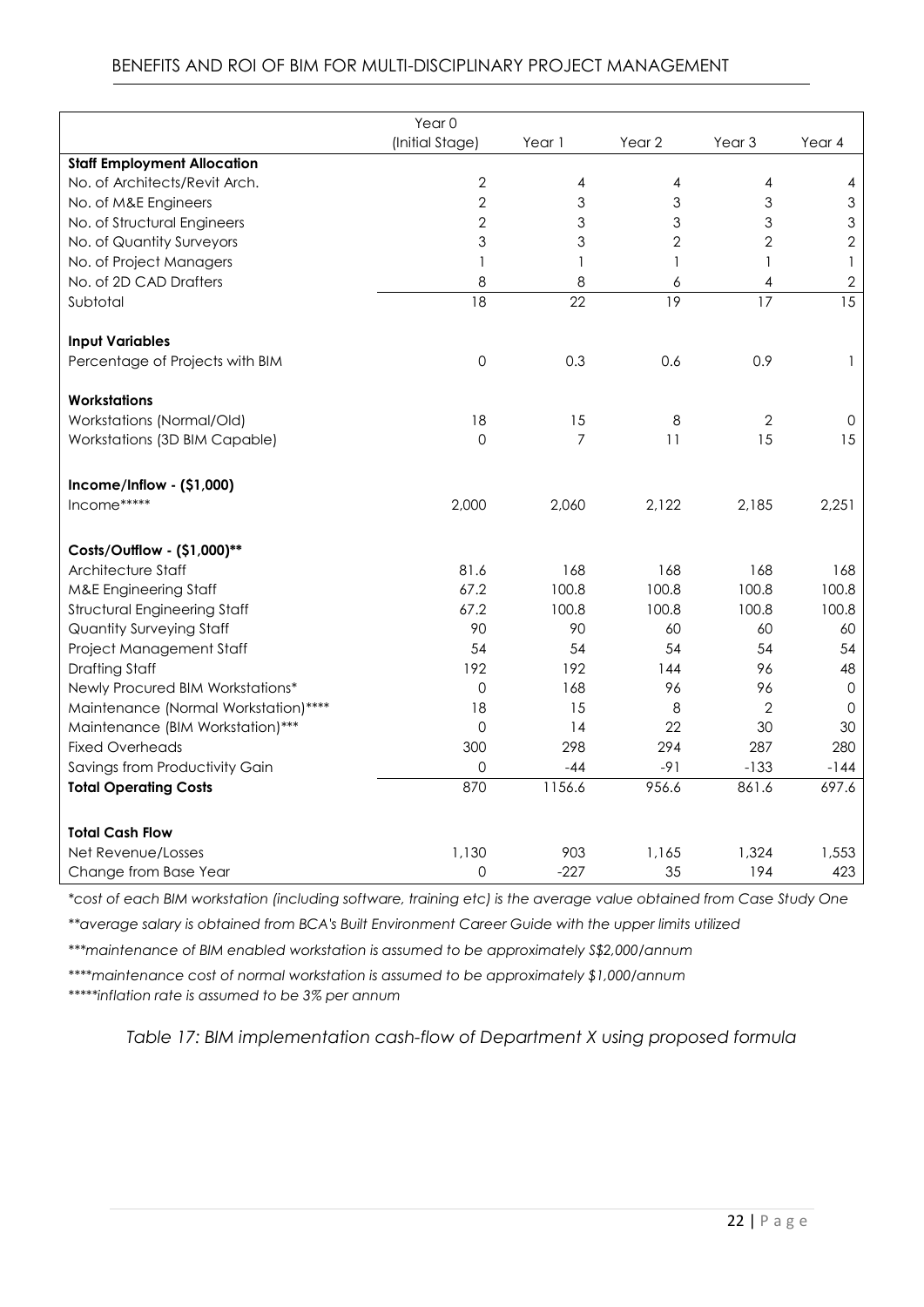#### **Conclusion**

Based on this study, several concluding recommendations are offered to project managers operating in the construction industry.

BIM is not a panacea for a lack of productivity, lack of experience or lack of knowledge. It is integral that a company must be able to establish a productive and efficient link between the core competencies of its practice and the use of BIM to successfully derive benefits.

Second, the transition to BIM is not as simple as uninstalling AutoCAD and installing Revit. The paradigm shift requires an overhaul involving new learning curves, time to develop resources like libraries and families, process re-development and staffing amendments. Companies and project managers cannot be afraid to make changes.

Lastly, the tracking of ROI and measurement of benefits derived from BIM will definitely enhance firms' BIM processes and ultimately, productivity and efficiency in the long run. Measurements can be benchmarked against data from the previous years to unearth new improvements for old processes.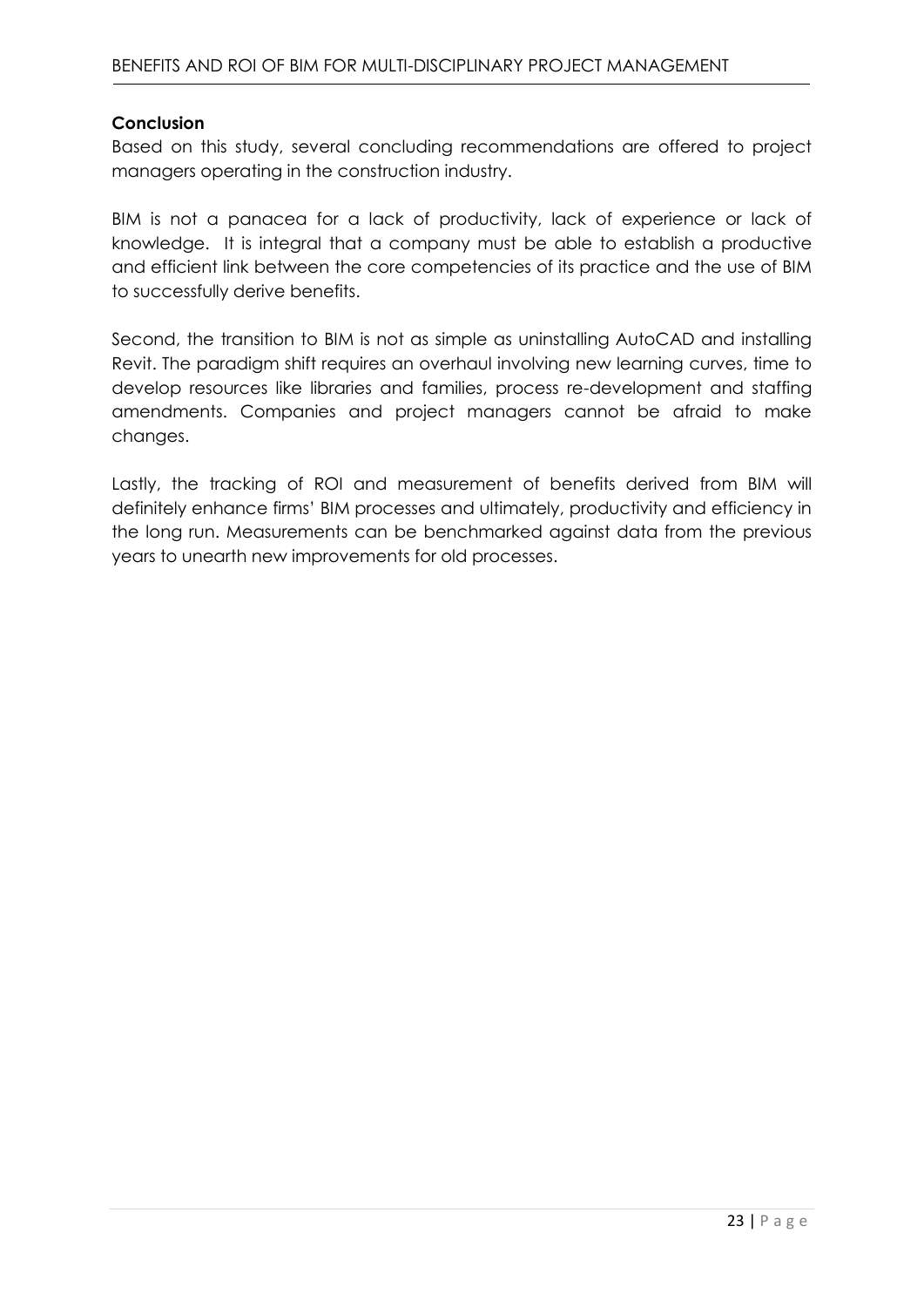ASHRAE. (2009). *An Introduction to Building Information Modeling (BIM).* Atlanta: American Society of Heating Refrigerating and Air-Conditioning Engineers, Inc.

Autodesk. (2003). *Building Information Modeling in Practice.* California: Autodesk, Inc.

Autodesk. (2011). *Realizing the Benefits of BIM.* Autodesk Inc.

Azhar, S., Hein, M., & Sketo, B. (2008). *Building Information Modeling (BIM): Benefits, Risks and Challenges.* Alabama: McWhorter School of Building Sciences, Auburn University.

Becerik-Gerber, B., & Rice, S. (2009, August 31). *The Value of Building Information Modeling: Can We Measure the ROI of BIM*. Retrieved January 23, 2012, from AECbytes: http://aecbytes.com/viewpoint/2009/issue\_47.html

Beck, E. (2011, January 3). *BIM Well With Others: The benefits of building information modeling are more promise than reality. James P. Barrett, national director of integrated building solutions at Turner Construction Co., and Joshua Prince-Ramus of Rex deliberate the pros and cons*. Retrieved January 23, 2012, from Architecture: The Magazine of The American Institute of Architects:

http://www.architectmagazine.com/bim/bim-well-with-others.aspx

Bedrick, J. (2005, December 13). *BIM and Process Improvement*. Retrieved January 23, 2012, from AECbytes: http://www.aecbytes.com/viewpoint/2005/issue\_20.html

BIM Outsourcing. (2012). *BIM Benefits*. Retrieved January 23, 2012, from BIM Outsourcing: http://www.bimoutsourcing.com/bim-benefits.htm

Bratton, J. (2009, March 1). *Making the Transition from CAD to BIM.* Retrieved January 23, 2012, from EC&M:

http://ecmweb.com/design\_engineering/bim\_switching\_benefits\_0301/

buildingSMART. (2012). *Investing in BIM competence: A Guide to Collaborative Working for Project Owners and Building Professionals.* buildingSMART UK.

buildingSMART. (2010). *Investors Report - Building Information Modelling (BIM).* UK: buildingSMART.

buildingSMART UK. (2010). *Investing in BIM competence - BuildingSMART: a guide to collaborative working for project owners and building professionals.* United Kingdom: BuildingSMART UK.

Crosby, P. (1979). *Quality is Free: The Art of Making Quality Certain.* New York: New American Library.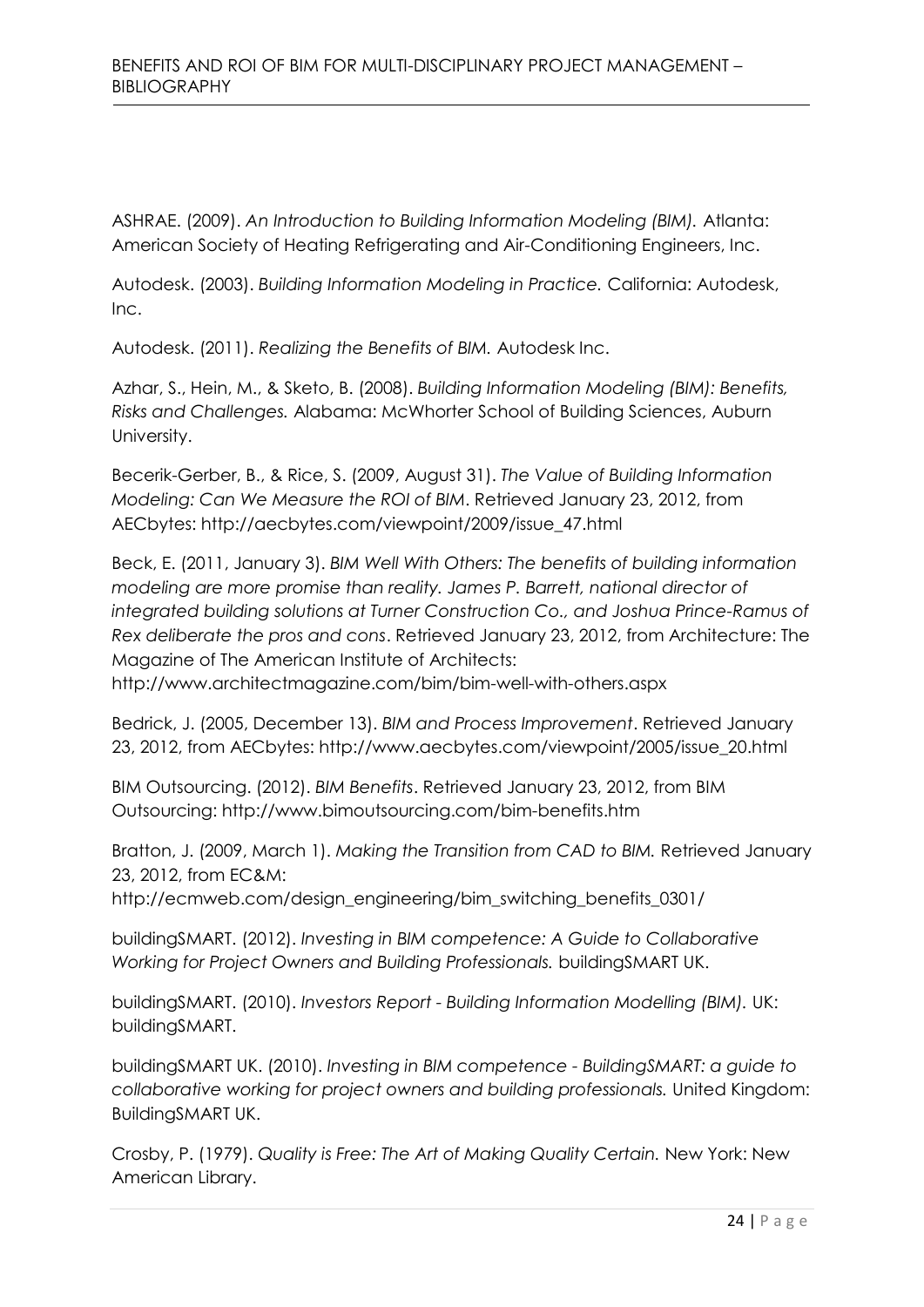Eastman, C., Teicholz, P., Sacks, R., & Liston, K. (2008). *BIM Handbook: A Guide to Building Information Modeling for Owners, Managers, Designers, Engineers and Contractors.* New Jersey: John Wileys and Sons, Inc.

El Dado, F. (2011). *Building Information Modeling: Benefits, Obstacles, Adoption.* LAP LAMBERT Academic Publishing.

Gallello, D. (2008, January 17). *The New "Must Have" - The BIM Manager*. Retrieved January 23, 2012, from AECbytes: http://www.aecbytes.com/viewpoint/2008/issue\_34.html

Giel, B., & Issa, R. R. (2010). *Quantitative Benefits of Building Information Modeling Measured in Construction.* Leicestershire: Loughborough University.

Han, Y., & Damian, P. (2008). *Benefits and Barriers of Building Information Modelling.* United Kingdom: Department of Civil and Building Engineering, Loughborough University.

Hardin, B. (2009). *BIM and Construction Management: Proven Tools, Methods and Workflows.* Indiana: Wiley Publishing Inc.

Hergunsel, M. (2011). *Benefits of Building Information Modeling for Construction Managers.* Worcester Polytechnic Institute.

Himes, M., & Steed, B. (2008). *Aquarium Hilton Garden Inn: BIM Case Study.* Atlanta.

Hurley, A. K. (2008, November 11). *Technology: Side Benefits of BIM*. Retrieved January 23, 2012, from Architect - The Magazine of The American Institute of Architects: http://www.architectmagazine.com/bim/side-benefits-of-bim.aspx

Hutchinson, A., & Finnemore, M. (1999). 1999. *Standardized Process Improvement for Construction Enterprise: Total Quality Management* , 576-583.

International Alliance for Interoperability. (2008). *IFC Overview*. Retrieved January 8, 2012, from buildingSMART, International home of openBIM: http://buildingsmarttech.org/specifications/ifc-overview

Lamb, E., Reed, D., & Khanzode, A. (2009, September 22). *Transcending the BIM Hype: How to Make Sense and Dollars from Building Information Modeling*. Retrieved January 23, 2012, from ACEbytes: http://www.aecbytes.com/viewpoint/2009/issue\_48.html

Light, D. (2011, October). *BIM Implementation - HOK buildingSMART*. Retrieved January 23, 2012, from NBS Building Information Modeling: http://www.thenbs.com/topics/BIM/articles/BIM-Implementation\_HOKbuildingSMART.asp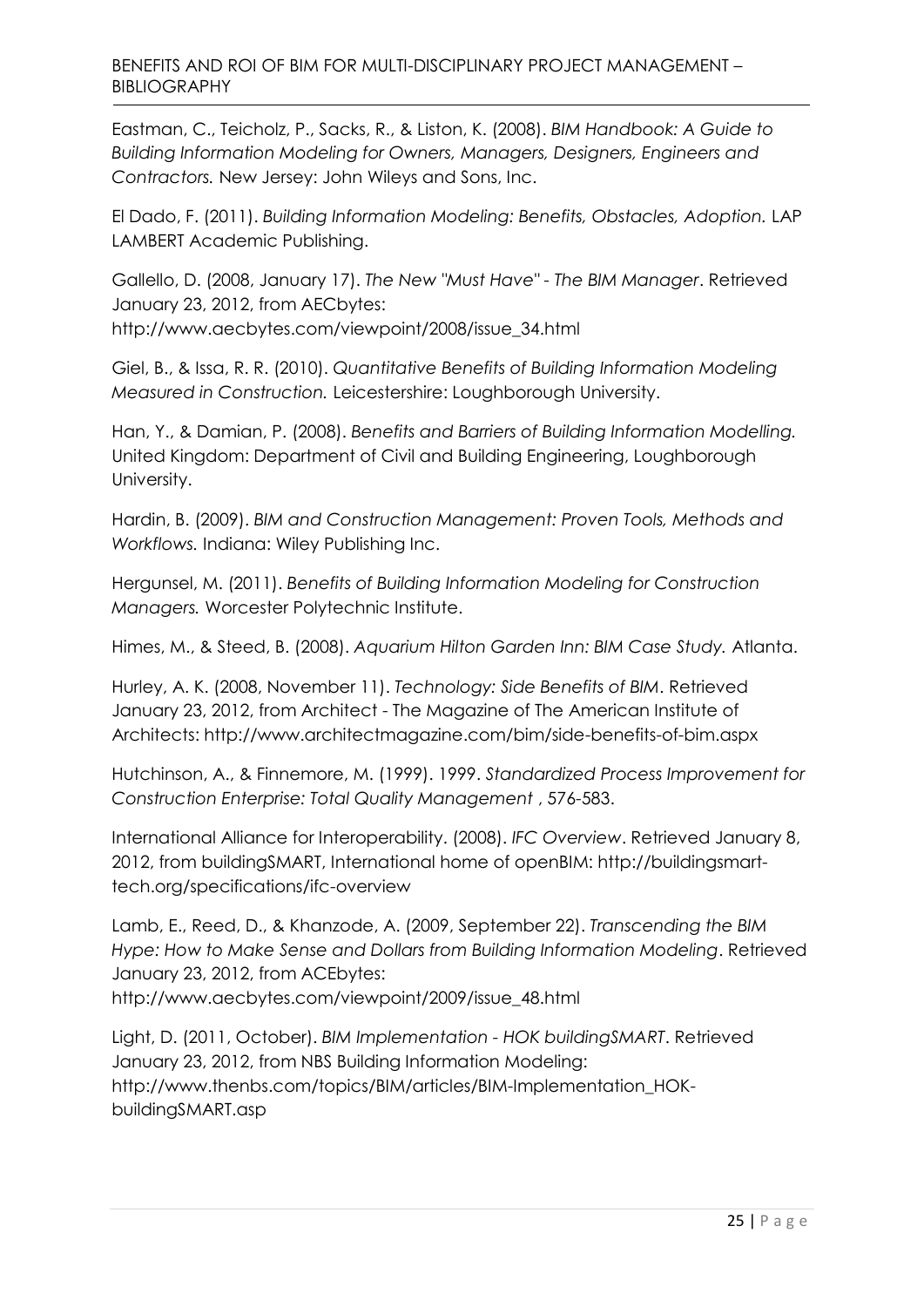### BENEFITS AND ROI OF BIM FOR MULTI-DISCIPLINARY PROJECT MANAGEMENT – BIBLIOGRAPHY

McGraw Hill Construction. (2009). *SmartMarket Report: The Business Value of BIM, Getting Building Information Modeling to the Bottom Line.* New York: McGraw Hill Construction.

National BIM Standard, U. S. (2011). *About NBIMS-US*. Retrieved January 8, 2012, from Building Smart Alliance:

http://www.buildingsmartalliance.org/index.php/nbims/about/

Rocha, L. M. (2004, June 23). *BIM, Change and Leadership - A Call to Arms?* Retrieved January 23, 2012, from AECbytes: http://www.aecbytes.com/viewpoint/2004/issue\_6.html

Rodriguez, J. (2011). *Building Information Modeling (BIM) Benefits*. Retrieved January 23, 2012, from About.com Construction:

http://construction.about.com/od/Technology/a/Building-Information-Modeling-Benefits.htm

Succar, B. (2009). *Building Information Modelling Maturity Matrix.* Australia: ChangeAgenst AEC.

Underwood, J., & Isikdaq, U. (2009). *Handbook of Research on Building Information Modeling and Construction Informatics.* Information Science Publishing.

William, F. (2008, October). The Importance of BIM in Structural Engineering. *The Greatest Change in Over a Century* , pp. 37-40.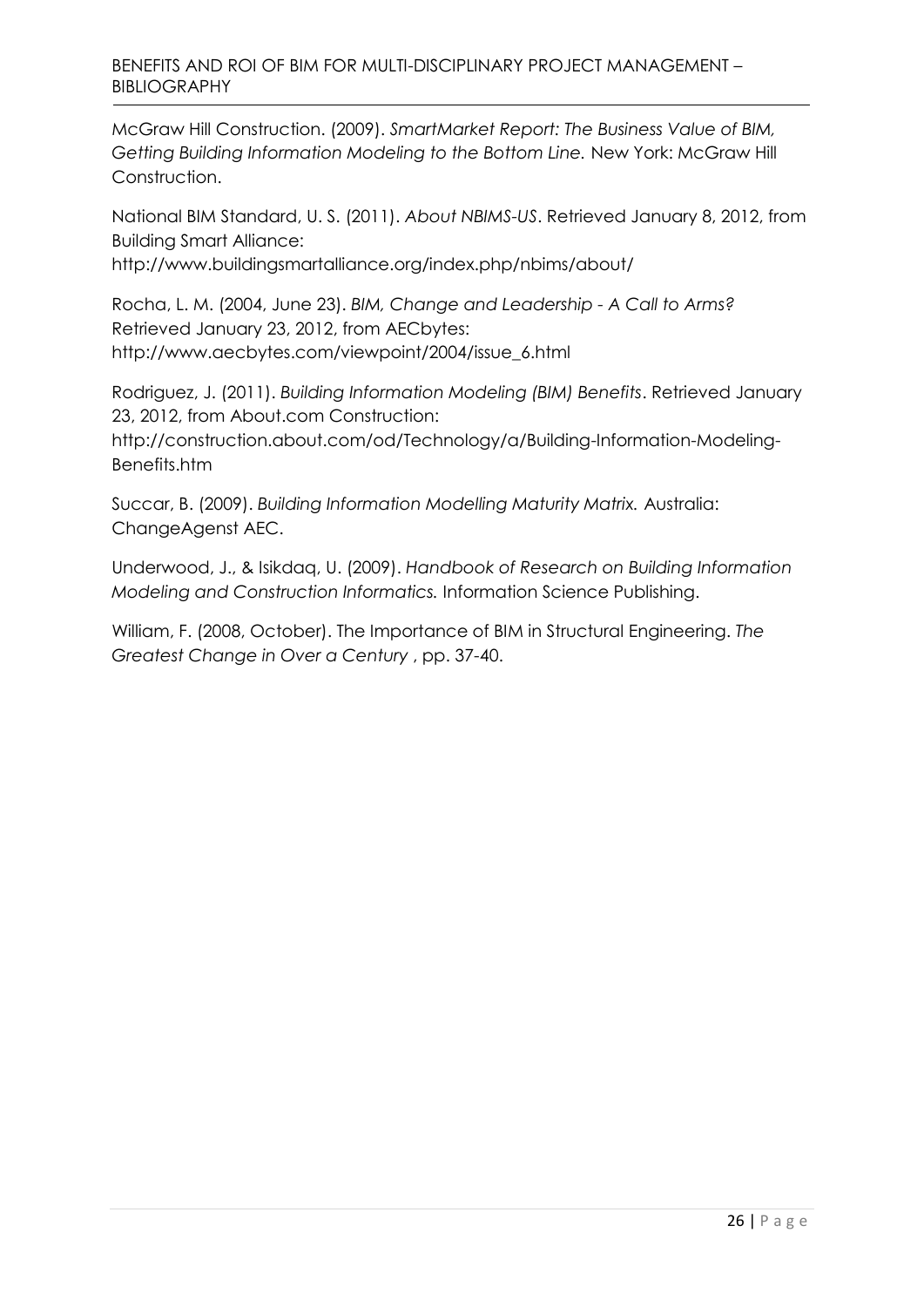# **BIM BENEFITS OPTIMIZATION FRAMEWORK**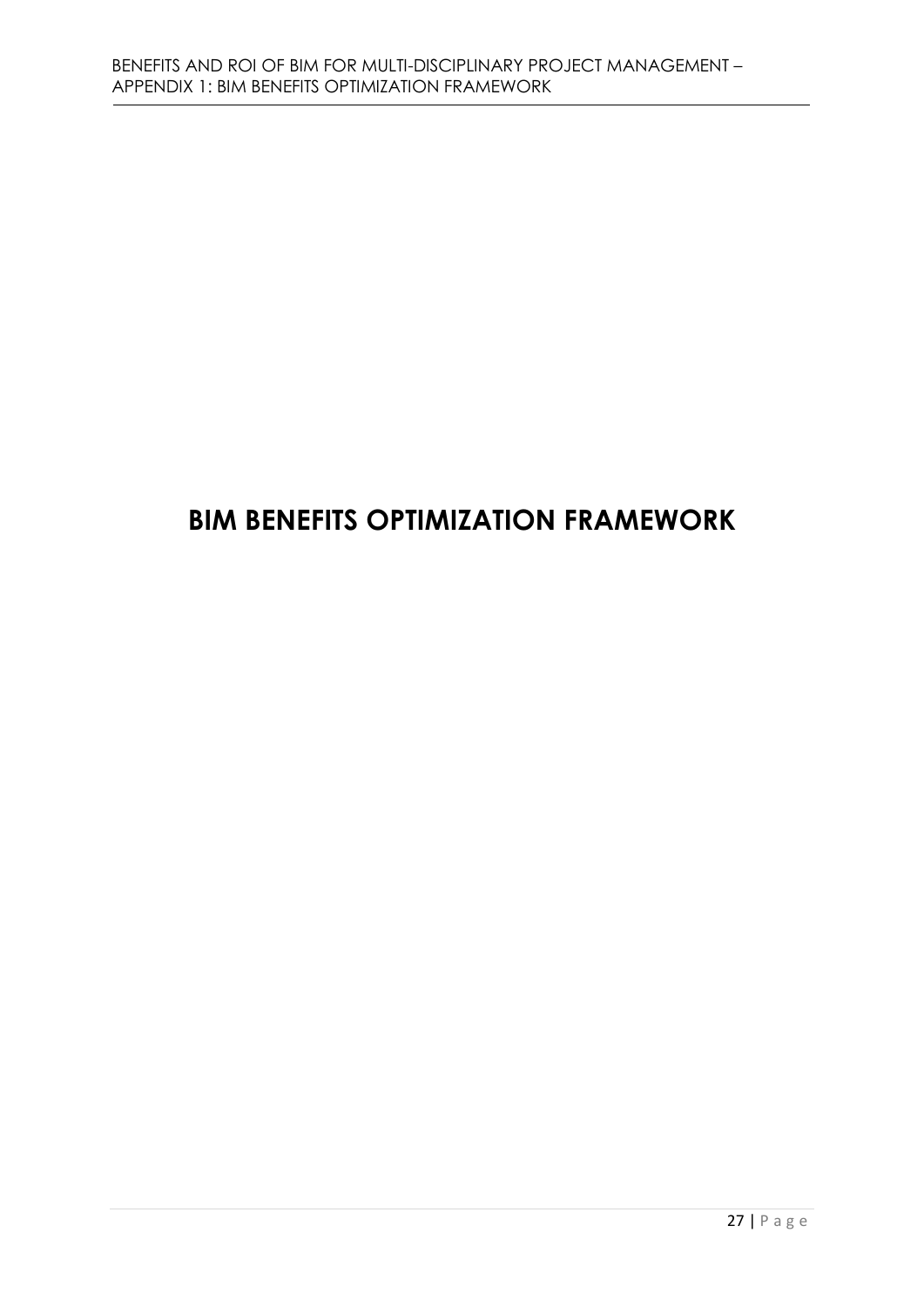|                 |                                           |                                                                                  |                                                                                                                       | <b>BIM Benefits Optimization Framework Part A</b>                                                         |                                                                                                           |                                                                                                                                           |
|-----------------|-------------------------------------------|----------------------------------------------------------------------------------|-----------------------------------------------------------------------------------------------------------------------|-----------------------------------------------------------------------------------------------------------|-----------------------------------------------------------------------------------------------------------|-------------------------------------------------------------------------------------------------------------------------------------------|
|                 |                                           |                                                                                  |                                                                                                                       | <b>Project Level Benefits</b>                                                                             |                                                                                                           |                                                                                                                                           |
|                 |                                           | Level 1 -                                                                        | Level $2 -$                                                                                                           | Level 3 -                                                                                                 | Level 4 -                                                                                                 | Level $5 -$                                                                                                                               |
|                 |                                           | Initial                                                                          | Defined                                                                                                               | Managed                                                                                                   | Integrated                                                                                                | Optimized                                                                                                                                 |
|                 | Score<br><b>Benefit</b>                   | 10                                                                               | 20                                                                                                                    | 30                                                                                                        | 40                                                                                                        | 50                                                                                                                                        |
|                 | Improved information control              | Stakeholders<br>lack<br>infrastructure to<br>harvest and<br>share<br>information | Information<br>infrastructure<br>system is<br>available but<br>slow and<br>dispersed                                  | Content and<br>asset<br>management<br>tools are<br>deployed to<br>regulate<br>information                 | Information<br>management<br>system<br>deployment<br>follows strategic<br>project<br>objectives           | Information<br>management<br>system is<br>proactively<br>enhanced and<br>upgraded                                                         |
| New Frontiers   | Enhanced ability to refer back to<br>data | <b>BIM</b> model<br>information is<br>utilized on an<br>ad-hoc basis             | <b>BIM</b> model<br>information is<br>documented,<br>stored and<br>harvest                                            | <b>Detailed process</b><br>plan is available<br>for BIM model<br>information data<br>repository<br>system | <b>BIM</b> information<br>data repository<br>system is aligned<br>with project<br>goals and<br>objectives | <b>BIM</b> information<br>and data<br>repository system<br>is constantly<br>upgraded and<br>enhanced to<br>keep up with<br>projects goals |
| Increased Value | Improved idea sharing                     | Each<br>department is<br>run<br>independently                                    | Collaboration<br>between<br>different<br>disciplines and<br>departments<br>is managed<br>through ad-<br>hoc alliances | Each project<br>team member<br>thinks beyond<br>the particular<br>project                                 | Team member<br>roles are<br>integrated into<br>organization's<br>structure                                | Team members<br>constantly share<br>ideas and<br>contributes to<br>organization,<br>beyond particular<br>project                          |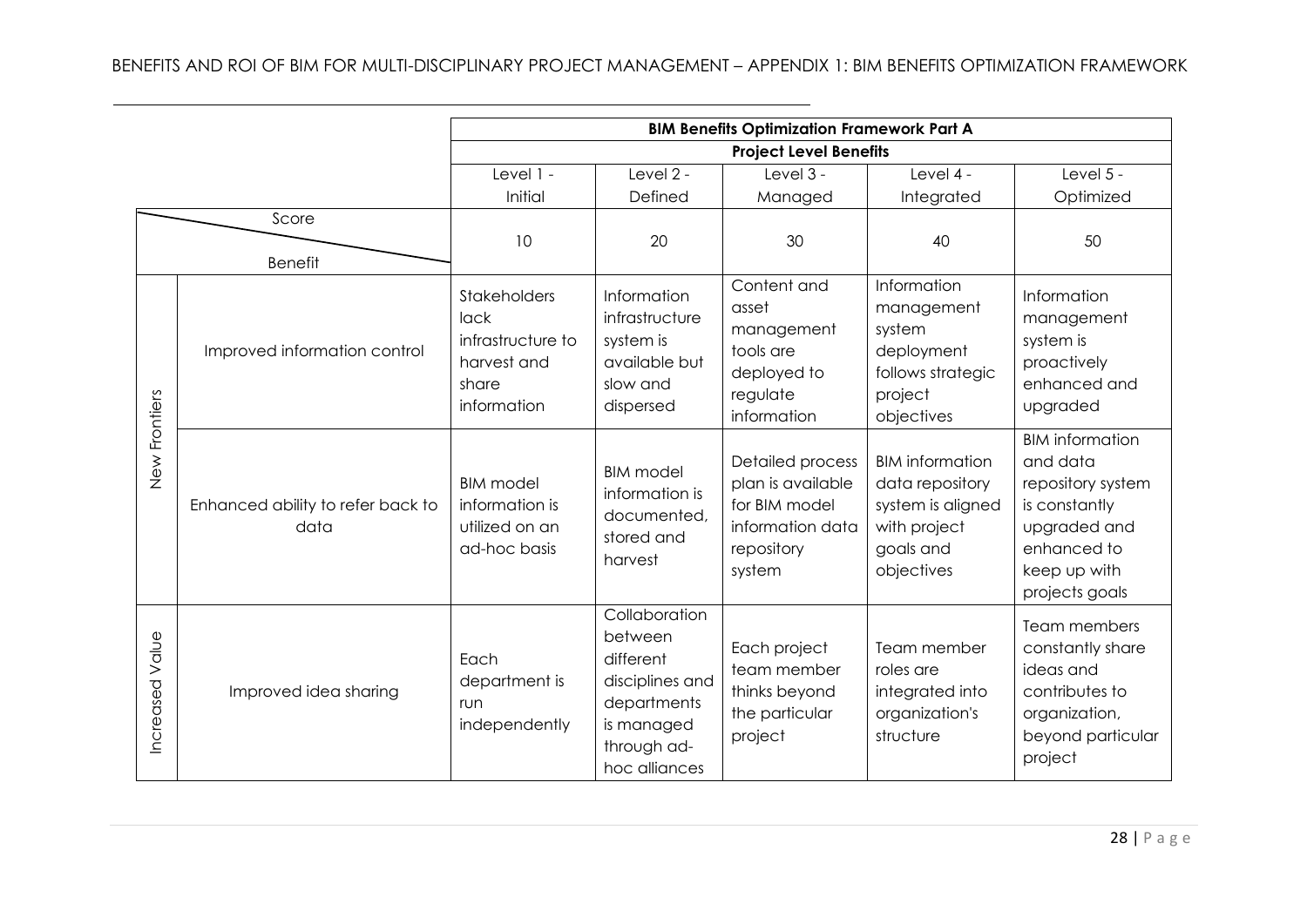| Lower workflow turnabout             | Project team<br>members utilized<br><b>BIM</b> model<br>information on<br>an ad-hoc basis | Project team<br>members<br>have<br>specifically<br>assigned BIM<br>process<br>workflow                      | <b>Detailed BIM</b><br>information,<br>deployment<br>plan, and<br>workflow<br>allocation is<br>available | <b>Detailed BIM</b><br>information and<br>deployment<br>plans is aligned<br>with project<br>objectives and<br>manpower<br>allocation | <b>Detailed BIM</b><br>information and<br>deployment plans<br>are constantly<br>evaluated,<br>updated and<br>enhanced           |
|--------------------------------------|-------------------------------------------------------------------------------------------|-------------------------------------------------------------------------------------------------------------|----------------------------------------------------------------------------------------------------------|--------------------------------------------------------------------------------------------------------------------------------------|---------------------------------------------------------------------------------------------------------------------------------|
| Improved communications              | Information<br>exchanges<br>suffer from a<br>lack of inter-<br>operability                | Interoperable<br>data<br>exchanges<br>are defined<br>and prioritized                                        | Data flow is well<br>managed,<br>mandated and<br>closely<br>monitored                                    | Interoperable<br>data exchange<br>and usage are<br>performed as<br>part of overall<br>project strategy                               | Interoperable<br>data exchange<br>system is<br>proactively<br>enhanced                                                          |
| Less information bottlenecks         | <b>BIM</b> information<br>is shared on an<br>ad-hoc or<br>informal basis                  | <b>BIM</b><br>information is<br>shared<br>systematically<br>or in<br>accordance<br>to specific<br>processes | <b>Detailed BIM</b><br>information<br>management<br>plan are<br>available                                | <b>BIM</b> information<br>and<br>management<br>plans are<br>aligned with<br>project<br>objectives and<br>goals                       | <b>BIM</b> information<br>and<br>management<br>plans are<br>continuously<br>evaluated and<br>upgraded for<br>productivity       |
| Enhanced integration of<br>processes | Object-based<br>tool with no<br>process<br>changes                                        | <b>BIM</b> process<br>and policy<br>requirement<br>plans are<br>prepared                                    | <b>BIM</b> integration<br>plans and<br>processes and<br>standardized<br>and control                      | <b>BIM</b> integration<br>plan,<br>technologies,<br>processes are<br>integrated and<br>aligned with<br>project<br>objectives         | <b>BIM</b> integration<br>plans and<br>processes and<br>continuously<br>enhanced to<br>achieve higher<br>performance<br>targets |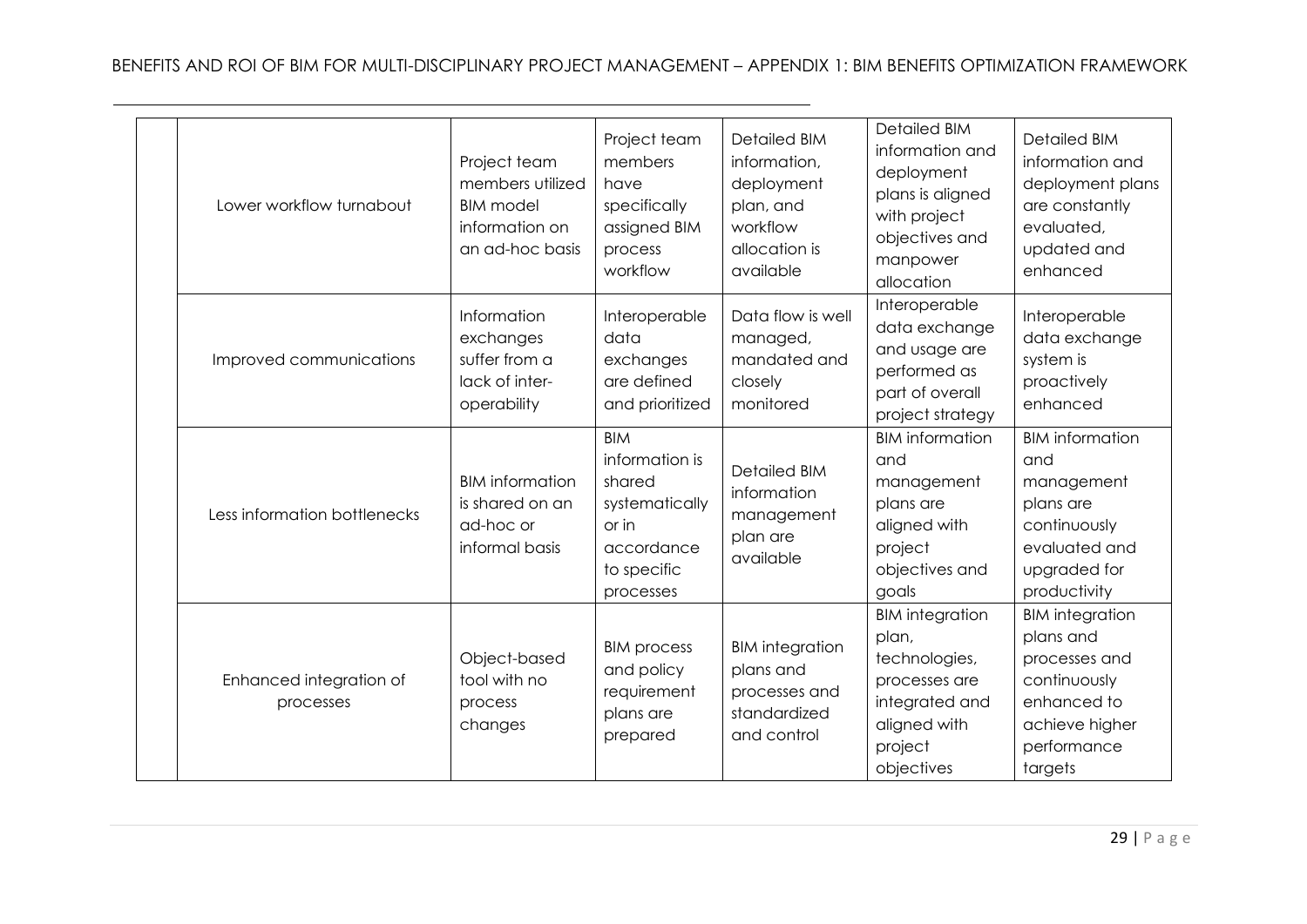| Better output quality        | 3D model<br>deliverables<br>suffer from detail<br>inconsistencies                                             | <b>Details</b><br>defining the<br>requirements<br>of the model is<br>provided                                               | 3D model<br>provides<br>accurate details<br>which follows<br>prescribed<br>standards                                | 3D model<br>provides<br>accurate details.<br>follows<br>prescribed<br>standards and<br>meet project<br>goals              | <b>BIM model system</b><br>and products and<br>constantly<br>evaluated and<br>enhanced                                               |
|------------------------------|---------------------------------------------------------------------------------------------------------------|-----------------------------------------------------------------------------------------------------------------------------|---------------------------------------------------------------------------------------------------------------------|---------------------------------------------------------------------------------------------------------------------------|--------------------------------------------------------------------------------------------------------------------------------------|
| Improved capture of decision | Decision making<br>by project team<br>members is<br>unaffiliated to<br><b>BIM</b> model<br>information        | <b>BIM</b> model<br>information is<br>utilized on ad-<br>hoc basis for<br>simple<br>decision<br>makings                     | Decision making<br>plan and<br>processes are<br>available and<br>integrated with<br><b>BIM</b> model<br>information | <b>BIM</b> model<br>information is<br>integrated with<br>project decision<br>making to meet<br>project<br>objectives      | Integration of BIM<br>model information<br>with project<br>decision making is<br>regularly<br>evaluated and<br>enhanced              |
| Less errors                  | <b>BIM</b> software is<br>not integrated<br>with project and<br>information is<br>used on an ad-<br>hoc basis | <b>BIM</b> model<br>information is<br>utilized in the<br>projects<br>phases for<br>simple<br>identification<br>and flagging | Detailed plan<br>available to<br>integrate BIM<br>model<br>information with<br>project phases                       | <b>BIM</b> model<br>information is<br>integrated with<br>project<br>objectives,<br>resulting in<br>reduction of<br>errors | Integration of BIM<br>model information<br>with project<br>stages is<br>constantly<br>reviewed and<br>enhanced to<br>minimize errors |
| Less omissions               | <b>BIM</b> software is<br>not integrated<br>with project and<br>information is<br>used on an ad-<br>hoc basis | <b>BIM</b> model<br>information is<br>utilized in the<br>projects<br>phases for<br>simple<br>identification<br>and flagging | Detailed plan<br>available to<br>integrate BIM<br>model<br>information with<br>project phases                       | Integration of<br>model<br>information with<br>project<br>objectives,<br>resulting in<br>reduction of<br>omissions        | Utilization and<br>integration of BIM<br>model information<br>with project<br>stages is<br>constantly<br>reviewed and<br>enhanced    |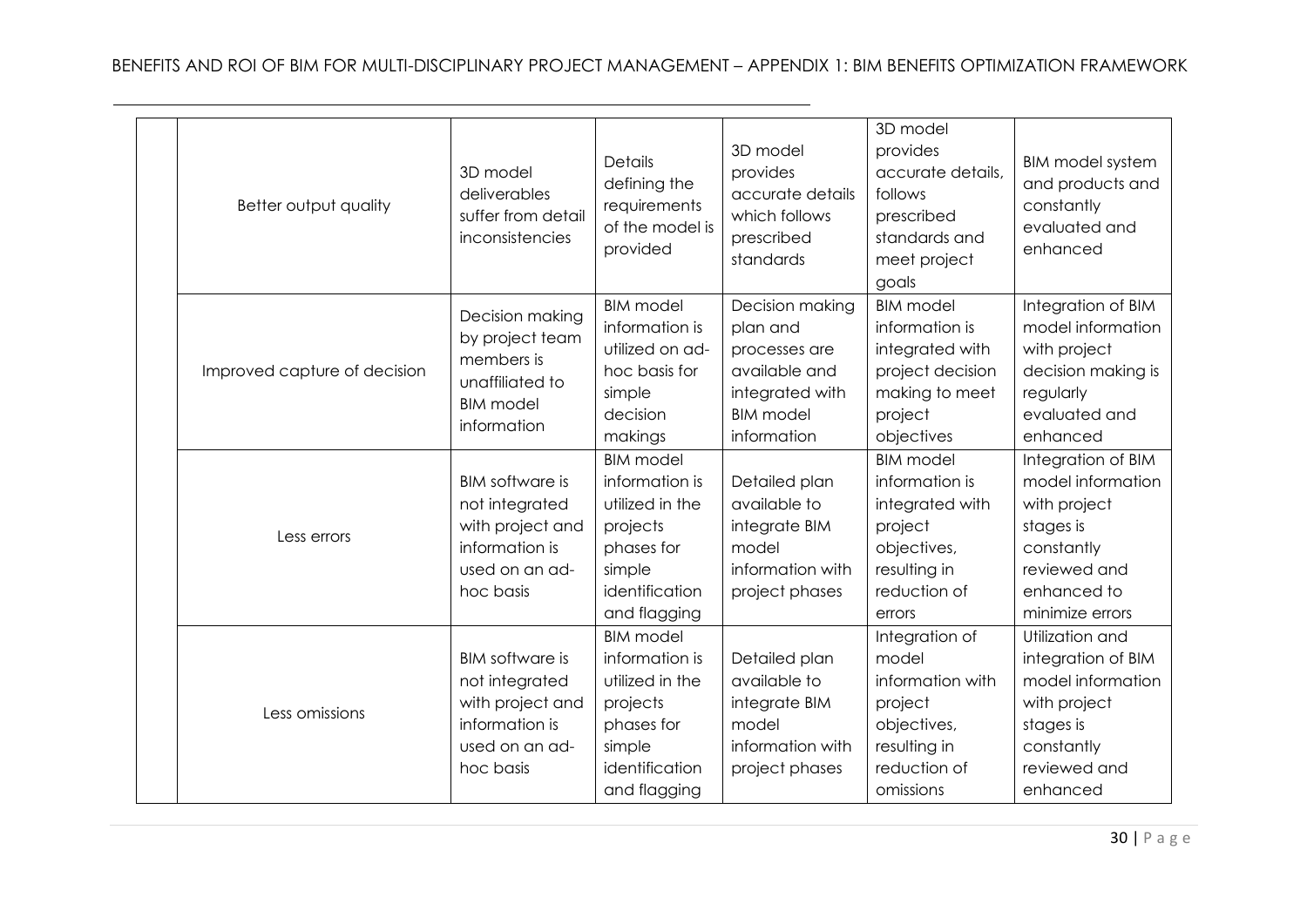|         | Advance procurement of<br>materials | <b>BIM</b> model<br>information is<br>not integrated<br>with<br>procurement<br>management<br>and information<br>is used on an<br>ad-hoc basis      | <b>BIM</b> model<br>information is<br>utilized in the<br>project for<br>simple<br>procurement<br>management              | Detailed plan<br>available to<br>integrate BIM<br>model<br>information with<br>project<br>procurement<br>management | <b>BIM</b> model<br>information is<br>integrated with<br>procurement<br>management to<br>meet project<br>procurement<br>objectives                    | Integration of BIM<br>model information<br>with procurement<br>management is<br>constantly<br>reviewed and<br>enhanced for<br>advance<br>procurement |
|---------|-------------------------------------|----------------------------------------------------------------------------------------------------------------------------------------------------|--------------------------------------------------------------------------------------------------------------------------|---------------------------------------------------------------------------------------------------------------------|-------------------------------------------------------------------------------------------------------------------------------------------------------|------------------------------------------------------------------------------------------------------------------------------------------------------|
|         | Reduced overall project duration    | <b>BIM</b> model<br>information is<br>not integrated<br>with schedule<br>management<br>and information<br>is used on an<br>ad-hoc basis            | <b>BIM</b> model<br>information is<br>utilized in the<br>project for<br>simple<br>schedule<br>management                 | Detailed plan<br>available to<br>integrate BIM<br>model<br>information with<br>project schedule<br>management       | <b>BIM</b> model<br>information is<br>integrated with<br>schedule<br>management to<br>meet project<br>schedule<br>objectives                          | Integration of BIM<br>model information<br>with schedule<br>management is<br>constantly<br>reviewed and<br>enhanced for<br>reduction in<br>schedule  |
| Savings | Early occupancy                     | <b>BIM</b> model<br>information is<br>not integrated<br>construction<br>schedule<br>management<br>and information<br>is used on an<br>ad-hoc basis | <b>BIM</b> model<br>information is<br>utilized in the<br>project for<br>approximate<br>gauge of<br>occupancy<br>schedule | Detailed plan<br>available to<br>integrate BIM<br>model<br>information with<br>occupancy<br>management              | <b>BIM</b> model<br>information is<br>integrated with<br>occupancy<br>management to<br>meet project<br>schedule<br>objectives and<br>early completion | Integration of BIM<br>model information<br>with occupancy<br>management is<br>constantly<br>reviewed and<br>enhanced for<br>early occupancy          |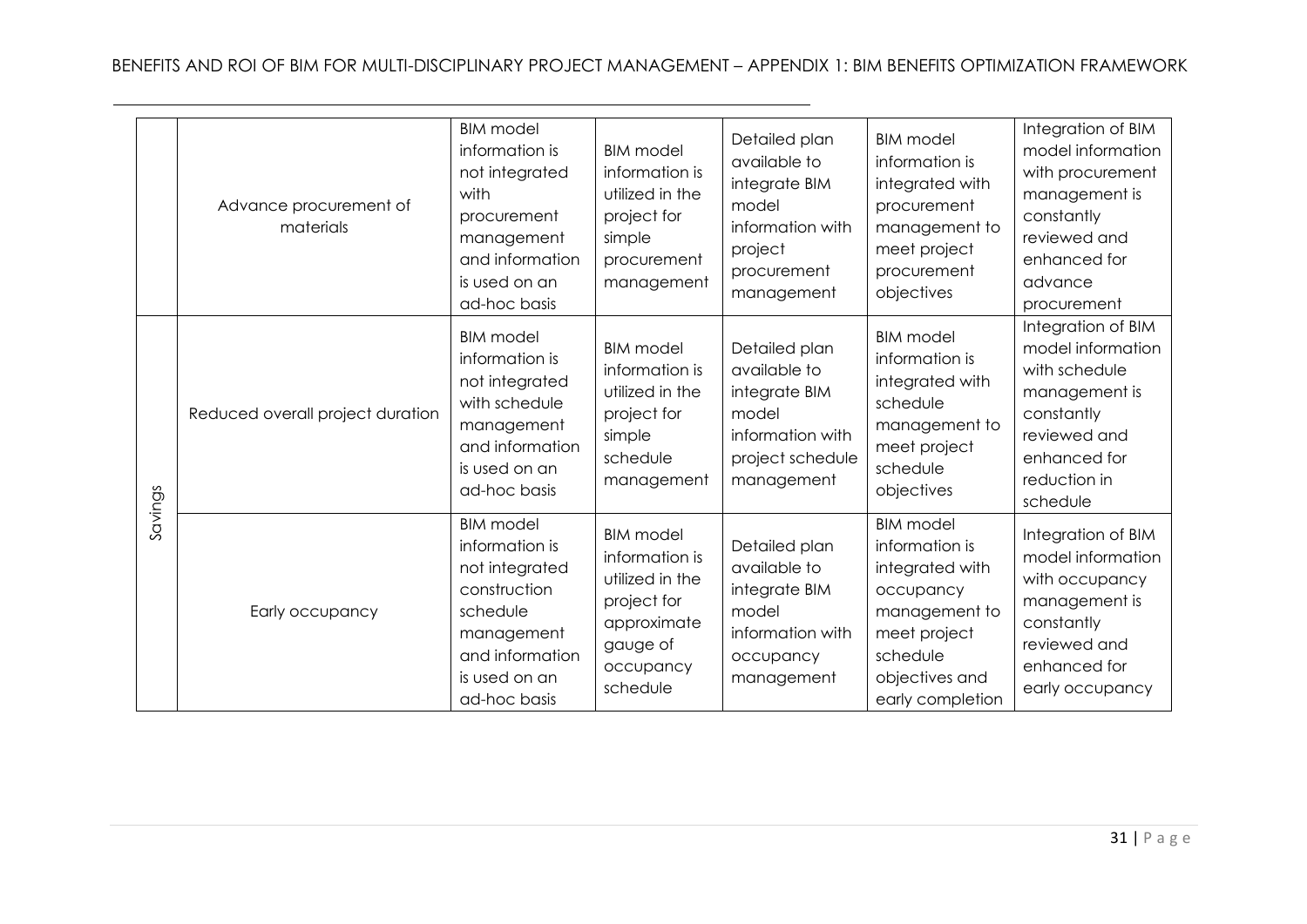| Reduced construction costs               | Construction<br>cost<br>management is<br>not integrated<br>with BIM model<br>information             | <b>BIM</b> model<br>information is<br>utilized in<br>project<br>phases for<br>simple<br>construction<br>cost<br>estimation | Detailed plan<br>available to<br>integrate BIM<br>model<br>information with<br>construction<br>cost<br>management     | <b>BIM</b> model<br>information is<br>integrated with<br>construction cost<br>management to<br>meet project<br>cost objectives | Integration of BIM<br>model information<br>with cost<br>management is<br>constantly<br>enhanced for<br>reduction in<br>construction costs |
|------------------------------------------|------------------------------------------------------------------------------------------------------|----------------------------------------------------------------------------------------------------------------------------|-----------------------------------------------------------------------------------------------------------------------|--------------------------------------------------------------------------------------------------------------------------------|-------------------------------------------------------------------------------------------------------------------------------------------|
| Lower number of RFIs                     | <b>BIM RFIs are not</b><br>tracked and BIM<br>model<br>information is<br>used on an ad-<br>hoc basis | <b>BIM RFI data is</b><br>arbitrary and<br>informally<br>managed                                                           | <b>Detailed BIM RFI</b><br>management<br>plan is available<br>and project<br>witness lower<br>unnecessary RFIs        | <b>Detailed BIM RFI</b><br>management<br>plan is aligned<br>with project<br>goals and<br>objectives                            | <b>Detailed BIM RFI</b><br>management<br>plan is<br>continuously<br>evaluated and<br>enhanced for<br>greater<br>productivity              |
| Lower number of VO (variation<br>orders) | <b>BIM VOs savings</b><br>are not tracked                                                            | <b>BIM VO</b><br>savings data is<br>arbitrary and<br>informally<br>managed                                                 | Detailed BIM VO<br>savings plan is<br>available and<br>project witnesses<br>low/no<br>unnecessary<br>VOs              | <b>Detailed BIM VOs</b><br>savings plan is<br>aligned with<br>project goals<br>and objectives                                  | Detailed BIM VOs<br>savings plan is<br>continuously<br>evaluated and<br>enhanced for<br>greater<br>productivity                           |
| Reduced costs of materials               | <b>BIM</b> material<br>cost savings is<br>not tracked on a<br>project level                          | <b>BIM</b> materials<br>cost savings<br>data is<br>arbitrary and<br>informally<br>managed                                  | <b>Detailed BIM</b><br>material cost<br>savings plan is<br>available and<br>project derived<br>actual cost<br>savings | <b>Detailed BIM</b><br>material cost<br>savings plan is<br>aligned with<br>project goals<br>and objectives                     | <b>Detailed BIM</b><br>material cost<br>savings plan is<br>continuously<br>enhanced for<br>greater<br>productivity                        |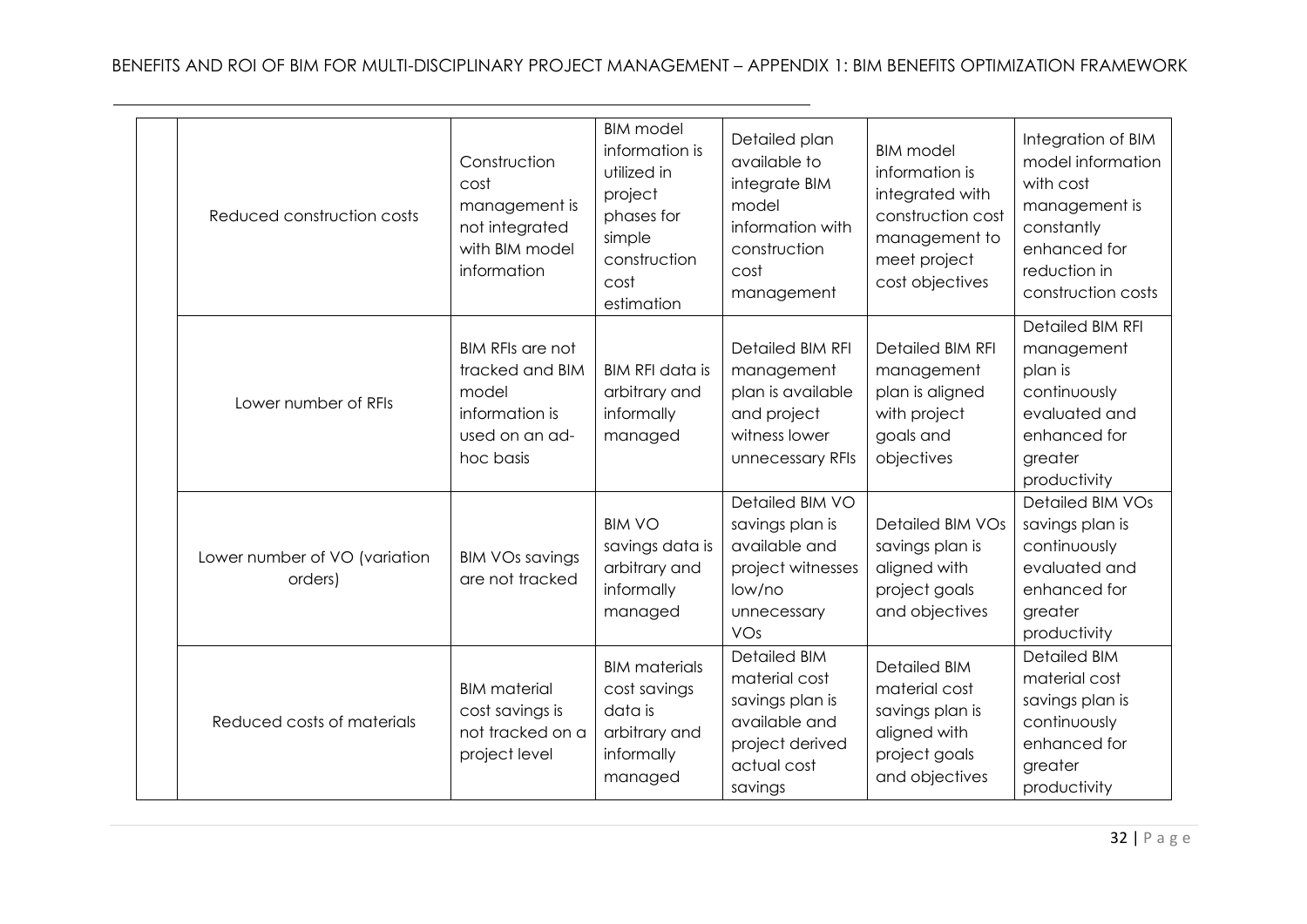|  | Reduced Re-work | Redundant and<br>excessive work is<br>not measured<br>and BIM does<br>not affect<br>workflow | BIM<br>information is<br>used to<br>reduce<br>redundant<br>work on an<br>ad-hoc basis | <b>Detailed BIM</b><br>workflow and<br>process plan is<br>available and<br>plan is used to<br>reduce<br>unnecessary re-<br>work | Detailed plan is<br>integrated with<br>BIM process as<br>well as project<br>goals and<br>objectives | Detailed plan is<br>constantly<br>evaluated and<br>enhanced for<br>greater reduction<br>of re-work |
|--|-----------------|----------------------------------------------------------------------------------------------|---------------------------------------------------------------------------------------|---------------------------------------------------------------------------------------------------------------------------------|-----------------------------------------------------------------------------------------------------|----------------------------------------------------------------------------------------------------|
|--|-----------------|----------------------------------------------------------------------------------------------|---------------------------------------------------------------------------------------|---------------------------------------------------------------------------------------------------------------------------------|-----------------------------------------------------------------------------------------------------|----------------------------------------------------------------------------------------------------|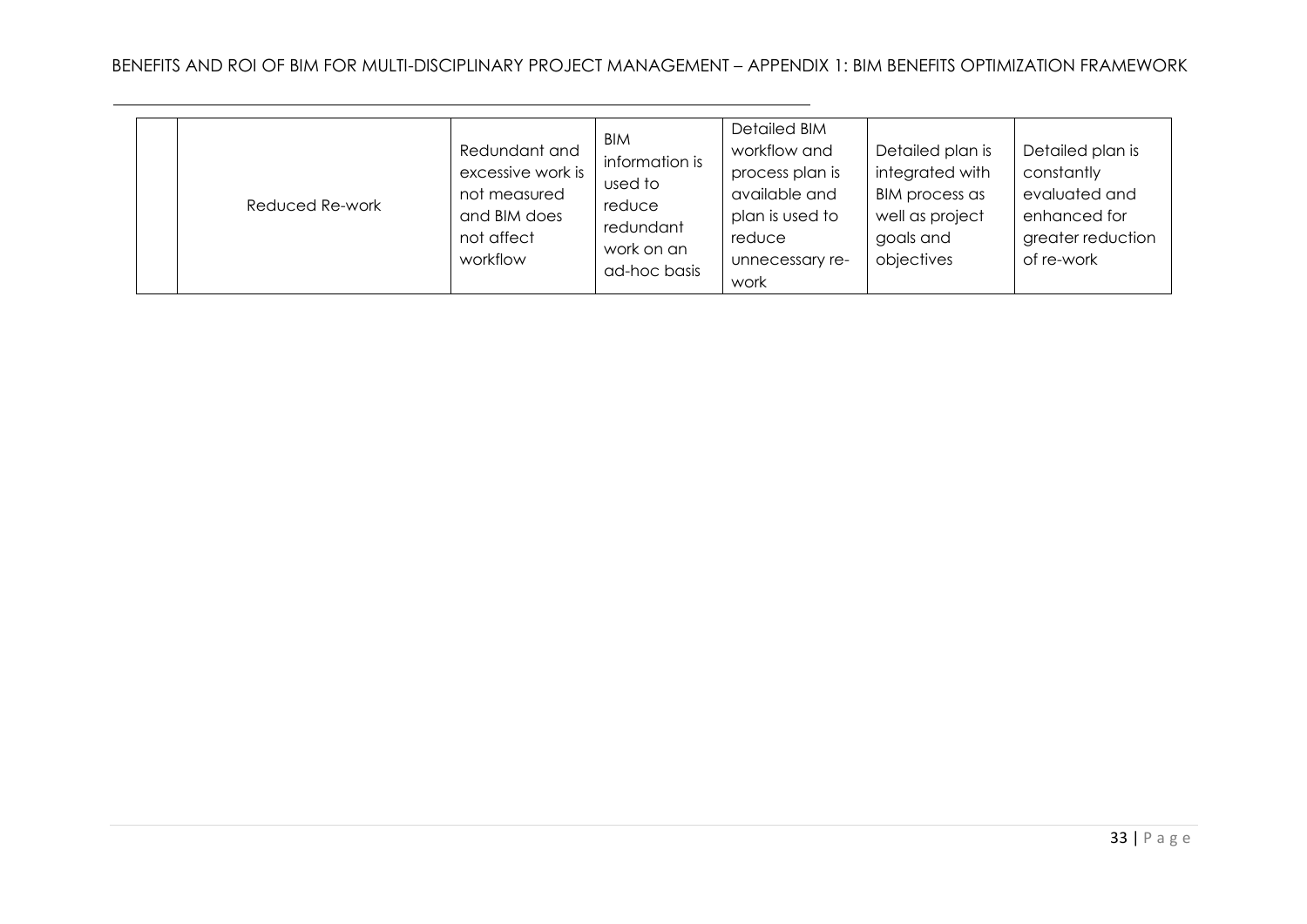# BENEFITS AND ROI OF BIM FOR MULTI-DISCIPLINARY PROJECT MANAGEMENT – APPENDIX 1: BIM BENEFITS OPTIMIZATION FRAMEWORK

|               |                                  |                                                                         |                                                                                                               | <b>BIM Benefits Optimization Framework Part B</b>                                                                                                            |                                                                                                                                                                 |                                                                                                                                                |
|---------------|----------------------------------|-------------------------------------------------------------------------|---------------------------------------------------------------------------------------------------------------|--------------------------------------------------------------------------------------------------------------------------------------------------------------|-----------------------------------------------------------------------------------------------------------------------------------------------------------------|------------------------------------------------------------------------------------------------------------------------------------------------|
|               |                                  |                                                                         |                                                                                                               | <b>Company Level Benefits</b>                                                                                                                                |                                                                                                                                                                 |                                                                                                                                                |
|               |                                  |                                                                         | Level 2 -                                                                                                     | Level 3 -                                                                                                                                                    | Level 4 -                                                                                                                                                       | Level $5 -$                                                                                                                                    |
|               |                                  | Level 1 - Initial                                                       | Defined                                                                                                       | Managed                                                                                                                                                      | Integrated                                                                                                                                                      | Optimized                                                                                                                                      |
|               | Score<br><b>Benefits</b>         | 10                                                                      | 20                                                                                                            | 30                                                                                                                                                           | 40                                                                                                                                                              | 50                                                                                                                                             |
|               | Better company image             | BIM usage is<br>implemented<br>simply<br>because of<br>client's request | <b>BIM usage</b><br>implementation<br>is marketed<br>and integrated<br>with company's<br>core<br>competencies | Detailed plan for<br><b>BIM</b> integration<br>with company<br>processes.<br>Marketing of BIM<br>capabilities is<br>available                                | <b>BIM</b> integration<br>and marketing is<br>aligned with<br>company's<br>goals, objectives<br>and projects in<br>the pipeline                                 | <b>BIM</b> integration<br>and marketing<br>plan is constantly<br>reviewed and<br>enhanced for<br>optimization                                  |
| New Frontiers | Enhanced knowledge<br>management | Knowledge<br>management<br>system is ad-<br>hoc or non-<br>existent     | Knowledge<br>management<br>system is<br>identified within<br>company                                          | Knowledge<br>management<br>system is<br>detailed and<br>solutions for<br>harvesting,<br>storing and<br>sharing<br>knowledge is<br>adequate and<br>accessible | Knowledge<br>management<br>system enabling<br>multiple facets of<br>the BIM process<br>to be integrated<br>available and<br>aligned to<br>company<br>objectives | Knowledge<br>management<br>system solutions<br>are constantly<br>assessed and<br>improved for<br>optimization and<br>enhanced<br>accessibility |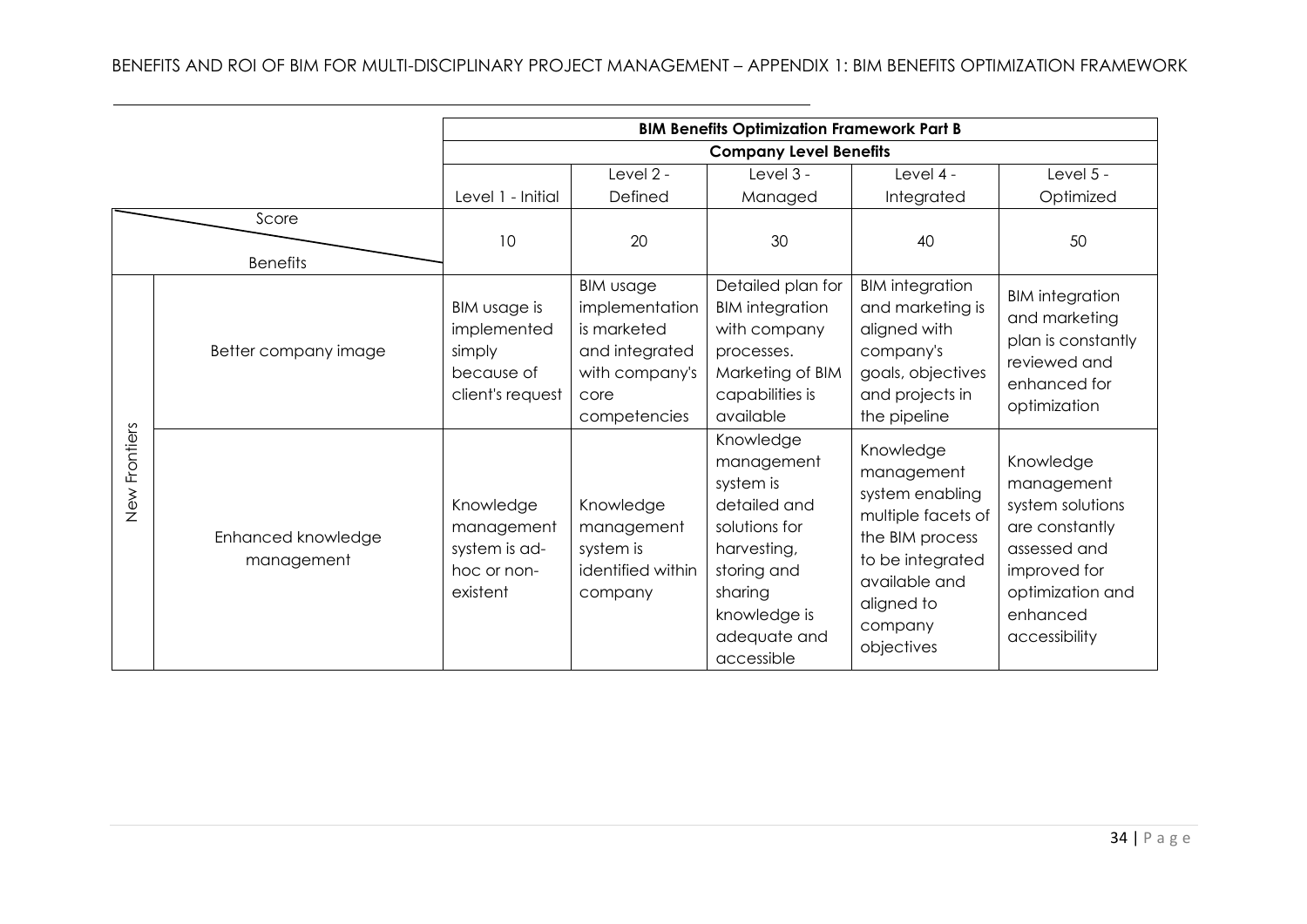| Improved market access          | Senior<br>Managements<br>have shared<br>varied visions<br>about BIM<br>and market<br>access plans                                            | Senior<br>managements<br>have common<br>vision about<br><b>BIM and market</b><br>access but lack<br>actionable<br>detail          | Vision to<br>implement BIM<br>and plans for<br>greater market<br>access is well<br>understood and<br>communicated<br>with detailed<br>action plans<br>and monitoring<br>system            | Vision for BIM<br>implementation<br>and market<br>access is shared<br>by staff across<br>the company<br>and integrated<br>into company's<br>objectives | Company staff<br>and stakeholders<br>have internalized<br><b>BIM</b><br>implementation<br>and market<br>access plans and<br>are already<br>actively achieving<br>it |
|---------------------------------|----------------------------------------------------------------------------------------------------------------------------------------------|-----------------------------------------------------------------------------------------------------------------------------------|-------------------------------------------------------------------------------------------------------------------------------------------------------------------------------------------|--------------------------------------------------------------------------------------------------------------------------------------------------------|---------------------------------------------------------------------------------------------------------------------------------------------------------------------|
| Strategic competitive advantage | <b>BIM</b><br>infrastructure<br>is inadequate<br>and usage of<br><b>BIM</b> software is<br>utilized only to<br>meet client's<br>requirements | <b>BIM</b><br>infrastructure is<br>adequate and<br><b>BIM processes</b><br>implemented in<br>projects<br>helmed by the<br>company | <b>BIM</b><br>Infrastructure<br>and process<br>plan is available<br>and<br>management<br>willing to<br>integrate BIM to<br>improve<br>company<br>processes and<br>value-add to<br>clients | <b>BIM process plan</b><br>and is integrated<br>and aligned with<br>company goals<br>and objectives<br>as well as value-<br>add to clients             | <b>BIM process plan</b><br>and is constantly<br>reviewed and<br>enhanced for<br>optimization of<br>value-added<br>benefits to clients                               |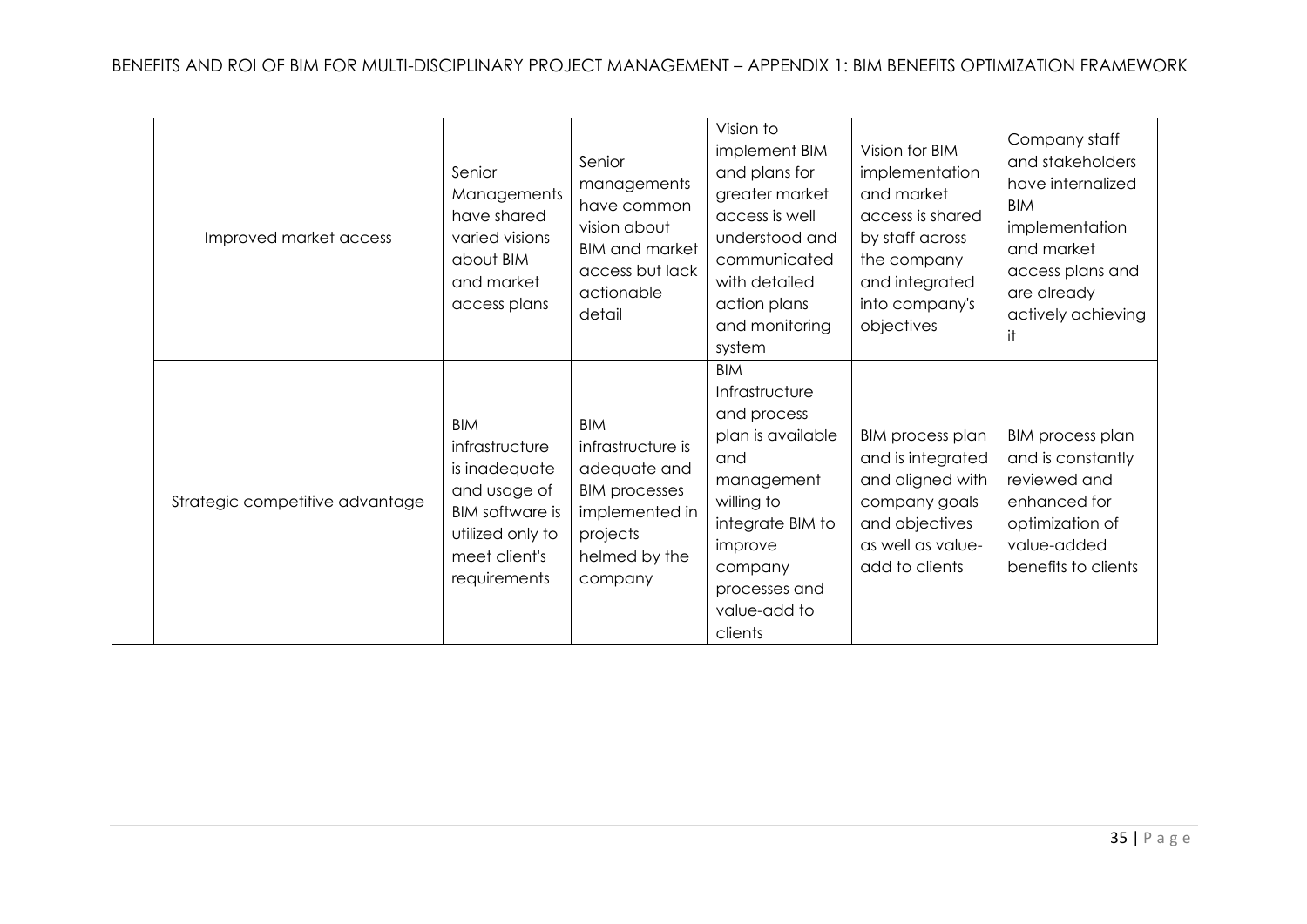|                    | Improved relationship with<br>contractors  | Company<br>and<br>contractors<br>run<br>independently<br>on a project<br>or ad-hoc<br>basis | <b>BIM</b><br>requirements<br>are recognized<br>by company<br>and<br>contractors                         | Collaboration<br>between<br>company and<br>contractors over<br>several projects<br>are managed<br>through<br>temporary<br>alliances | Collaborative<br>BIM approach is<br>undertaken by<br>company with<br>contractors and<br>aligned through<br>trust and mutual<br>dependency<br>beyond<br>contractual<br>barriers | Responsibilities,<br>risks and rewards<br>and continuously<br>revisited and<br>realigned to<br>optimize the<br>collaborative<br>relationship<br>between<br>company and<br>contractors |
|--------------------|--------------------------------------------|---------------------------------------------------------------------------------------------|----------------------------------------------------------------------------------------------------------|-------------------------------------------------------------------------------------------------------------------------------------|--------------------------------------------------------------------------------------------------------------------------------------------------------------------------------|---------------------------------------------------------------------------------------------------------------------------------------------------------------------------------------|
|                    | Improved relationships with<br>consultants | Company<br>and<br>consultants<br>run<br>independently<br>on a project<br>or ad-hoc<br>basis | <b>BIM</b><br>requirements<br>are recognized<br>by company<br>and<br>consultants                         | Collaboration<br>between<br>company and<br>consultants over<br>several projects<br>are managed<br>through<br>temporary<br>alliances | Collaborative<br>BIM approach is<br>undertaken by<br>company with<br>consultants and<br>aligned through<br>trust and mutual<br>dependency<br>beyond<br>contractual<br>barriers | Responsibilities,<br>risks and rewards<br>and continuously<br>revisited and<br>realigned to<br>optimize the<br>collaborative<br>relationship<br>between<br>company and<br>consultants |
| Value<br>Increased | Less information bottleneck                | <b>BIM</b><br>information is<br>shared on an<br>ad-hoc or<br>informal basis                 | <b>BIM</b> information<br>is shared<br>systematically<br>or in<br>accordance to<br>specific<br>processes | <b>Detailed BIM</b><br>information<br>management<br>plan for<br>company is<br>available                                             | <b>BIM</b> information<br>and<br>management<br>plan is aligned<br>with company<br>objectives and<br>goals                                                                      | <b>BIM</b> information<br>and management<br>plans is<br>continuously<br>evaluated for<br>productivity                                                                                 |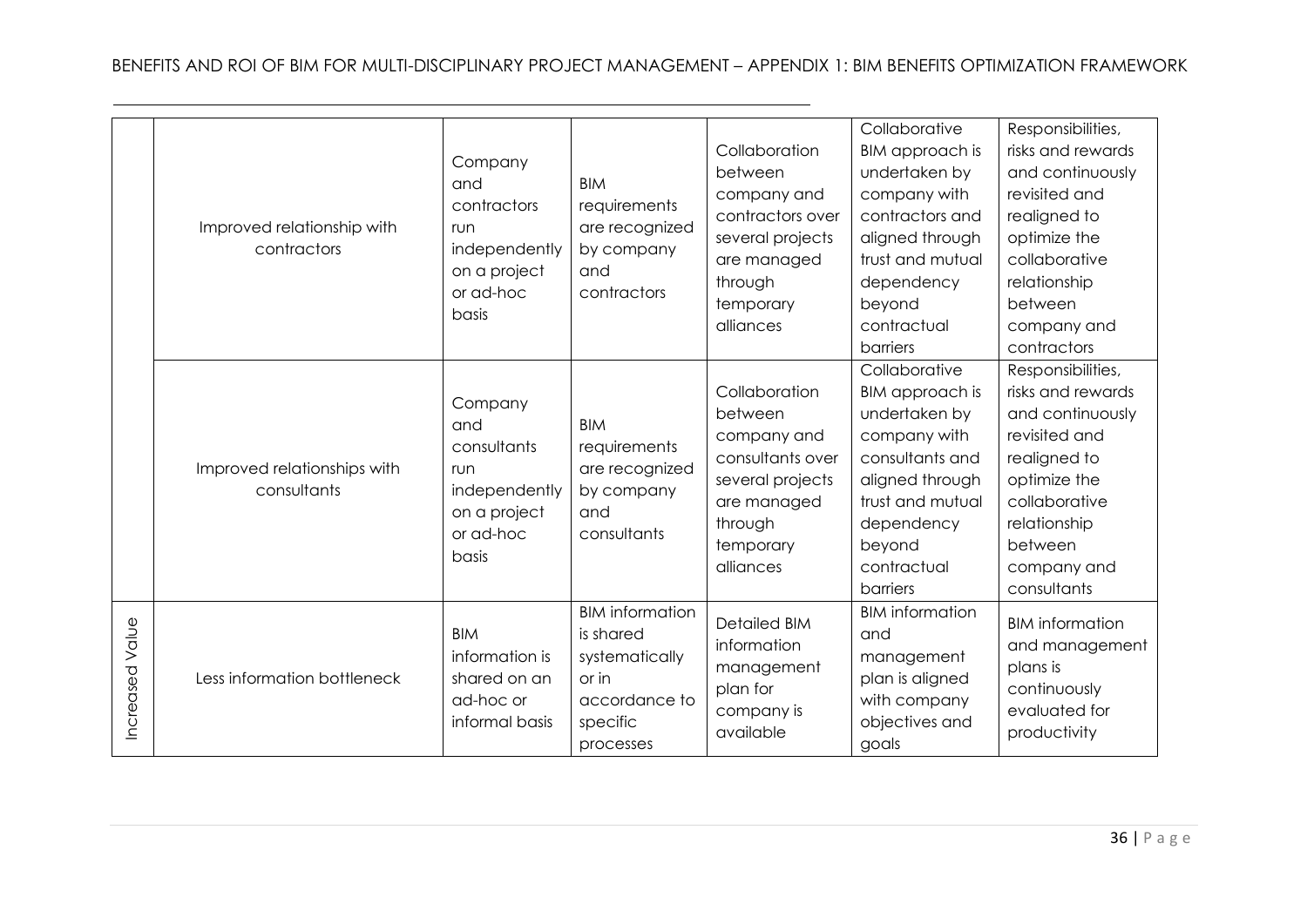| Timely capture of decision                       | Decision<br>making by<br>company staff<br>is unaffiliated<br>to BIM                             | <b>BIM</b> information<br>is utilized on an<br>ad-hoc basis<br>for simple<br>decision<br>makings | Decision making<br>plan and<br>processes are<br>available and<br>integrated with<br><b>BIM processes</b>  | <b>BIM processes</b><br>are integrated<br>with decision<br>making to meet<br>company<br>objectives                                 | Integration of BIM<br>processes with<br>decision making is<br>regularly<br>evaluated and<br>enhanced                                  |
|--------------------------------------------------|-------------------------------------------------------------------------------------------------|--------------------------------------------------------------------------------------------------|-----------------------------------------------------------------------------------------------------------|------------------------------------------------------------------------------------------------------------------------------------|---------------------------------------------------------------------------------------------------------------------------------------|
| Improved data<br>availability/accessibility      | Staff lack BIM<br>infrastructure<br>to harvest and<br>share<br>information                      | Information<br>infrastructure<br>system is<br>available but<br>slow and<br>dispersed             | Content and<br>asset<br>management<br>tools are<br>deployed to<br>regulate<br>information                 | Information<br>management<br>system<br>deployment<br>follows strategic<br>company<br>objectives                                    | Information<br>management<br>system is<br>proactively<br>enhanced and<br>upgraded                                                     |
| Better information management                    | Information<br>management<br>is done the<br>traditional<br>way and not<br>used with BIM         | Information is<br>used with BIM<br>on an ad-hoc<br>basis                                         | Detailed plan<br>managing and<br>integrating the<br>use of<br>information with<br><b>BIM</b> is available | Detailed plan is<br>aligned with<br>company's<br>processes and<br>strategic goals                                                  | Detailed plan is<br>continuously<br>revisited and<br>enhanced for<br>better information<br>management<br>within company               |
| Enhanced accuracy and validity of<br>information | Information<br>management<br>is done the<br>pre-BIM way<br>and is not<br>integrated<br>with BIM | <b>BIM</b> is utilized<br>for simple<br>validation of<br>information on<br>an ad-hoc<br>basis    | Detailed plan<br>integrating the<br>use of BIM and<br>validation of<br>information is<br>available        | Detailed plan<br>managing BIM<br>information<br>validation is<br>aligned with<br>company's<br>strategic<br>operations and<br>goals | Detailed plan is<br>continuously<br>revisited for<br>enhancements in<br>accuracy and<br>validity of<br>information from<br><b>BIM</b> |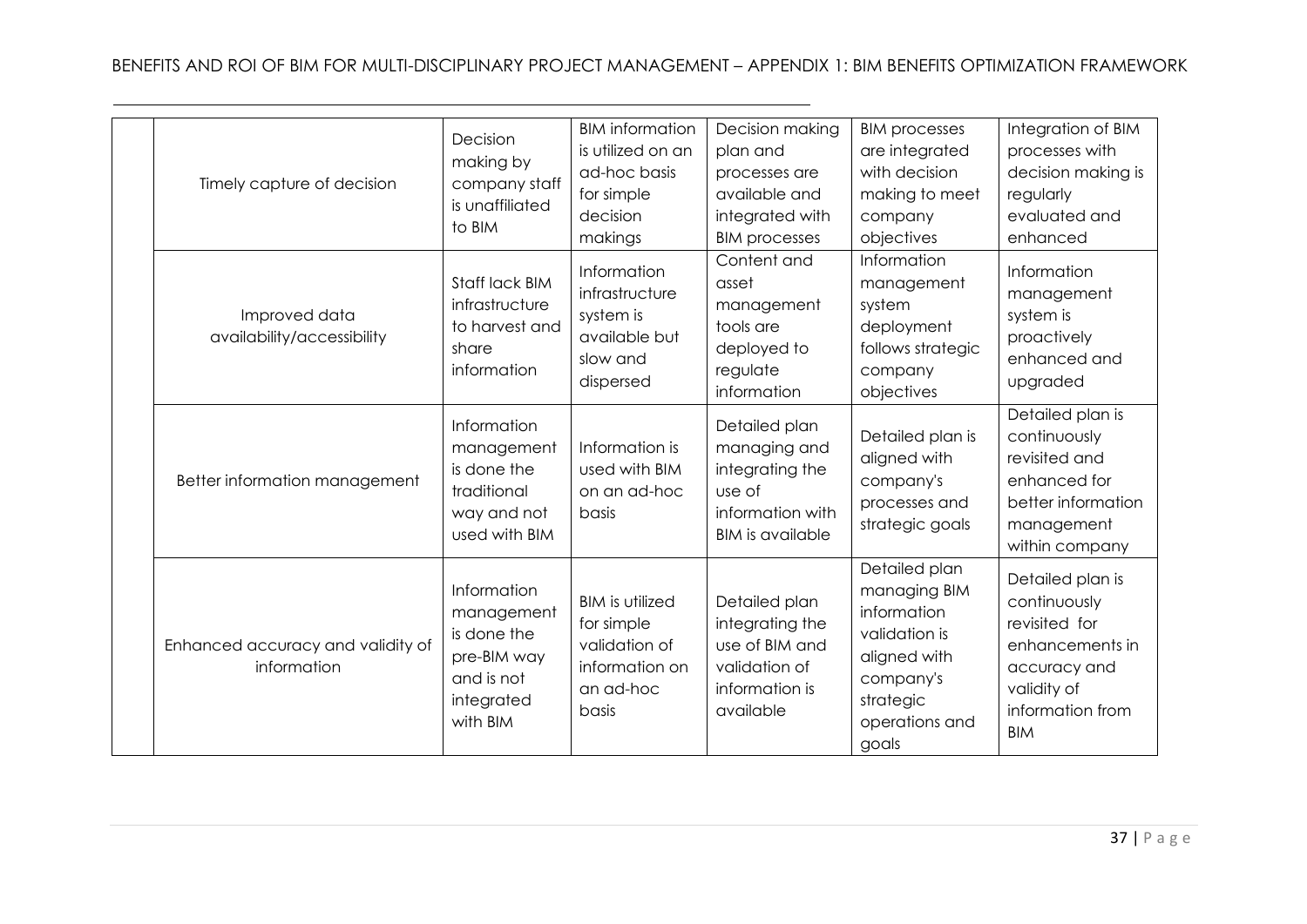| Enhanced accuracy and validity in<br>decision making | Decision<br>making in the<br>company is<br>neither<br>affected nor<br>integrated<br>with BIM<br>usage            | <b>BIM</b> is utilized<br>for simple<br>decision<br>making                                                        | Detailed plan<br>integrating the<br>use of BIM and<br>decision making<br>processes is<br>available       | Detailed plan for<br>decision making<br>in the company<br>is aligned with<br>company's<br>strategic goals<br>and objectives | Detailed plan is<br>constantly<br>evaluated and<br>enhanced for<br>greater accuracy<br>and validity                                       |
|------------------------------------------------------|------------------------------------------------------------------------------------------------------------------|-------------------------------------------------------------------------------------------------------------------|----------------------------------------------------------------------------------------------------------|-----------------------------------------------------------------------------------------------------------------------------|-------------------------------------------------------------------------------------------------------------------------------------------|
| Better project/program control                       | Use of BIM<br>tools is<br>unregulated<br>and on an ad-<br>hoc basis in<br>the company                            | Use of BIM tools<br>is unified within<br>company                                                                  | Detailed plan<br>managing use<br>of BIM tools and<br>integration with<br>project control is<br>available | Detailed plan for<br>integration with<br>project control is<br>aligned with<br>company's goals<br>and objectives            | Detailed plan is<br>continuously<br>revisited for<br>enhancements in<br>project control                                                   |
| Less mistakes and errors                             | <b>BIM</b> software is<br>not integrated<br>with projects<br>and<br>information is<br>used on an<br>ad-hoc basis | <b>BIM</b> information<br>is utilized in<br>company's<br>projects for<br>simple<br>identification<br>and flagging | Detailed plan<br>available to<br>integrate and<br>unify BIM<br>information with<br>company's<br>projects | <b>BIM</b> model<br>information is<br>integrated with<br>company<br>objectives,<br>resulting in<br>reduction of<br>errors   | Integration of BIM<br>model information<br>with company's<br>processes is<br>constantly<br>reviewed and<br>enhanced to<br>minimize errors |
| lower expenditure on materials                       | Material<br>expenditure<br>attributed to<br><b>BIM</b> is not<br>tracked on a<br>company<br>basis                | Material<br>expenditure<br>(attributable to<br>BIM) data is<br>arbitrary and<br>informally<br>managed             | Material<br>management<br>and expenditure<br>plan is utilized to<br>derived actual<br>cost savings       | Detailed<br>material<br>management<br>and expenditure<br>plan is aligned<br>with company<br>goals and<br>objectives         | Detailed material<br>management and<br>expenditure plan<br>is continuously<br>enhanced for<br>greater cost<br>savings                     |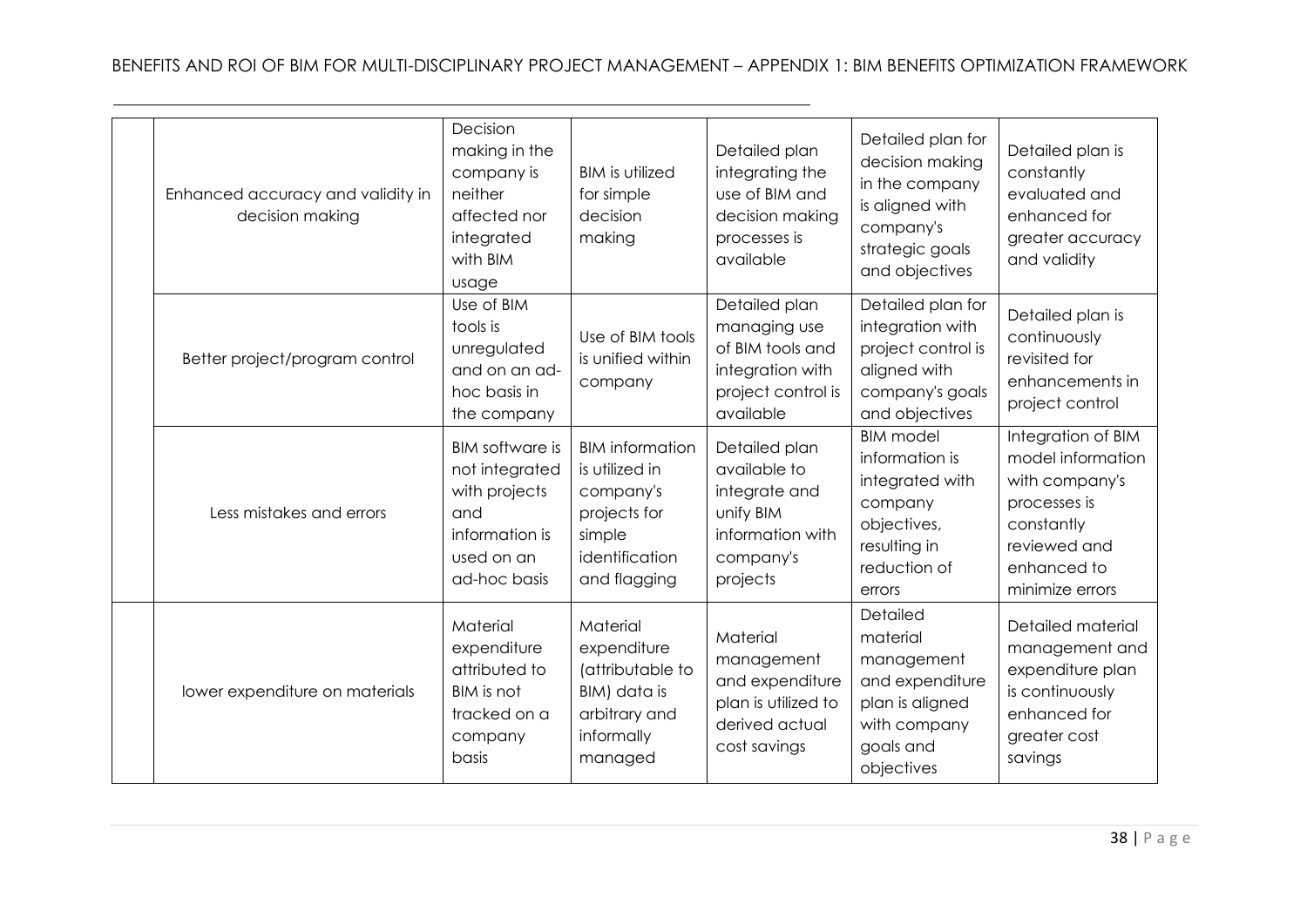| Lower number of RFIs             | <b>RFIs</b><br>attributable to<br><b>BIM</b> are not<br>tracked and<br><b>BIM</b> model<br>information is<br>used on an<br>ad-hoc basis | <b>BIM RFI data is</b><br>arbitrary and<br>informally<br>managed                                                                           | <b>Detailed BIM RFI</b><br>management<br>plan is available<br>and company<br>witness lower<br>unnecessary RFIs<br>over projects                                           | <b>Detailed BIM RFI</b><br>management<br>plan is aligned<br>with company<br>goals and<br>objectives                                                              | <b>Detailed BIM RFI</b><br>management<br>plan is<br>continuously<br>evaluated and<br>enhanced for<br>greater<br>productivity                                            |
|----------------------------------|-----------------------------------------------------------------------------------------------------------------------------------------|--------------------------------------------------------------------------------------------------------------------------------------------|---------------------------------------------------------------------------------------------------------------------------------------------------------------------------|------------------------------------------------------------------------------------------------------------------------------------------------------------------|-------------------------------------------------------------------------------------------------------------------------------------------------------------------------|
| Less service works required      | Service works<br>attributable to<br><b>BIM</b> are not<br>tracked                                                                       | Service works<br>attributable to<br><b>BIM is</b><br>managed on<br>an ad-hoc<br>basis                                                      | Detailed plan<br>charting the<br>service works<br>attributable to<br>BIM is available,<br>Company<br>attempts to<br>reduce<br>unnecessary<br>service works<br>through BIM | Detailed plan to<br>reduce<br>unnecessary<br>service works<br>through BIM is<br>aligned with<br>company<br>objectives and<br>goals                               | Detailed plan to<br>reduce<br>unnecessary<br>service works<br>through BIM is<br>constantly<br>reviewed and<br>enhanced for<br>greater<br>productivity                   |
| Reduced litigations/arbitrations | Dependence<br>on pre-BIM<br>contractual<br>agreement<br>across<br>projects                                                              | Recognition of<br><b>BIM</b><br>requirements<br>and<br>information<br>defining<br>responsibility of<br>each<br>stakeholder is<br>available | Mechanism to<br>manage shared<br><b>BIM</b> intellectual<br>property, liability<br>and<br>confidentiality is<br>available                                                 | Stakeholders are<br>aligned through<br>trust beyond<br>contractual<br>barriers and<br>system for BIM<br>conflict<br>resolution is<br>available in the<br>company | BIM responsibility,<br>risks and conflict<br>resolution system<br>are constantly<br>realigned in the<br>company for<br>enhancement<br>and reduced<br>contractual issues |